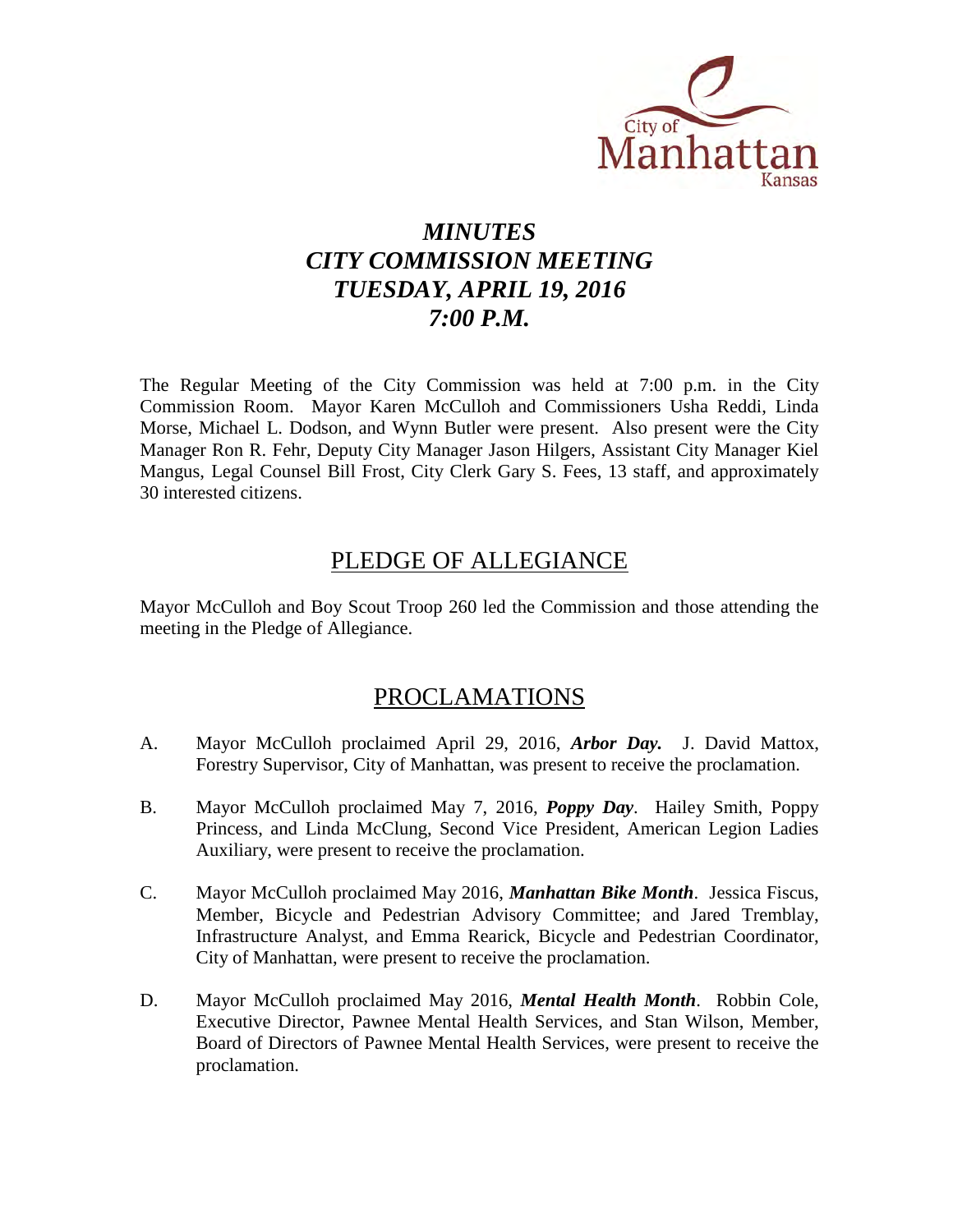# COMMISSIONER COMMENTS

Commissioner Morse called attention to the achievement by the Riley County Police Department (RCPD) in being reaccredited for the eighth consecutive year by the Commission on Accreditation for Law Enforcement Agencies. She voiced her appreciation to RCPD and those that worked on the reaccreditation process.

Commissioner Reddi informed the community that a vigil was held at the Bosco Plaza on April 13, 2016, for a young man named Jacob, who was lost to suicide earlier this month. She stated that he was a veteran and a student at Kansas State University. She highlighted organizations, resources and support systems that are available and stated that about 22 veterans commit suicide on a daily basis. She highlighted four young officers that recently presented jail portfolio exercises at the Riley County Senior Citizen Center. She stated that she is a member of the Flint Hills National Alliance for Mental Illness and encouraged those interested to participate in a fundraiser walk at Hummer Sports Park on May 14, 2016, in Topeka, or to make an online donation. Finally, she highlighted three transportation alternative projects that were recently funded by the Kansas Department of Transportation and awarded to Manhattan.

Mayor McCulloh stated that it was nice to have the rain and a good time to plant a tree.

# CONSENT AGENDA

(\* denotes those items discussed)

#### **MINUTES**

The Commission approved the minutes of the Regular City Commission Meeting held Tuesday, April 5, 2016.

# **CLAIM REGISTER NO. 2820**

The Commission approved Claims Register No. 2820 authorizing and approving the payment of claims from March 13, 2016, to March 26, 2016, in the amount of \$4,434,835.15.

#### **LICENSE**

The Commission approved an annual Cereal Malt Beverages Off-Premises License for Hy-Vee #1398, 601 Third Place, Manhattan, Kansas.

# **ORDINANCE NO. 7206 – REZONE – MANKO IV ADDITION**

The Commission approved Ordinance No. 7206 rezoning three tracts of land in the proposed Manko IV Addition, generally located east of Hayes Drive and at the east end of Service Circle, as follows: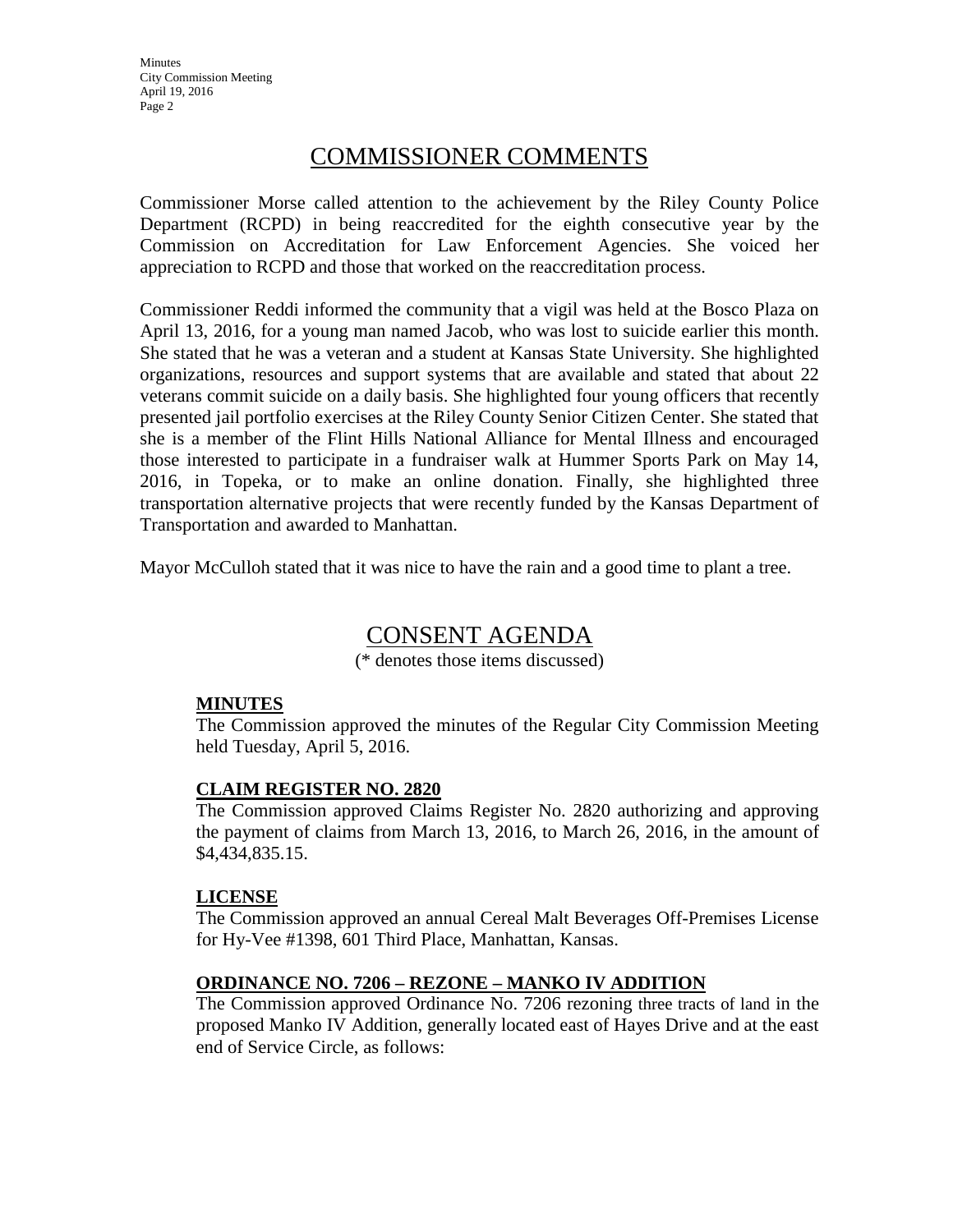#### **ORDINANCE NO. 7206 – REZONE – MANKO IV ADDITION** *(CONTINUED)*

Tract 1: rezone from I-2, Industrial Park District, to C-5, Highway Service Commercial District; and

Tracts 2 and 3: rezone from C-5, Highway Service Commercial District, to I-2, Industrial Park District;

based on the findings in the Staff Report *(See Attachment No. 1)* and the recommendation of the Planning Board.

# **FINAL PLAT – MANKO IV ADDITION**

The Commission accepted the easements and rights-of-way, as shown on the Final Plat of Manko IV Addition, generally located east of Hayes Drive and at the end of Service Circle, based on conformance with the Manhattan Urban Area Subdivision Regulations.

#### **RESOLUTION NO. 041916-A – RELEASE OF LAND – MANKO WINDOW SYSTEMS, INC. (IRBs)**

The Commission approved Resolution No. 041916-A authorizing execution of a special warranty deed and releasing the lease with Manko Window Systems, Inc.

# **FIRST READING – KDHE LOAN AGREEMENT – WATER TREATMENT PLANT IMPROVEMENTS (WA1403, CIP #WA015P AND WA121E)**

The Commission approved first reading of an ordinance authorizing the execution of a loan agreement between the City of Manhattan, Kansas, and the Kansas Department of Health and Environment for the purpose of obtaining a loan from the Kansas Public Water Supply Loan Fund in order to finance the Water Treatment Plant Improvements Project (WA1403, CIP #WA015P AND WA121E) and authorized construction of the project using proceeds of the loan upon adoption of the ordinance.

# **RESOLUTION NO. 041916-B – SET DATE TO SELL – GENERAL OBLIGATION IMPROVEMENT AND REFUNDING BONDS (SERIES 2016-A)**

The Commission approved Resolution No. 041916-B setting May 17, 2016, as the date to sell \$19,845,000.00 in general obligation improvement and refunding bonds (Series 2016-A) for the following projects: *Congressional Addition – Sanitary Sewer (SS1309), Street (ST1311), and Water (WA1310); Grand Vista Addition, Unit Three – Sanitary Sewer (SS1304), Street (ST1304), and Water (WA1304); Highland Meadows Addition, Unit Seven – Sanitary Sewer (SS1303), Street (ST1303), and Water (WA1303); K-State Research Park, Phase II – Sanitary*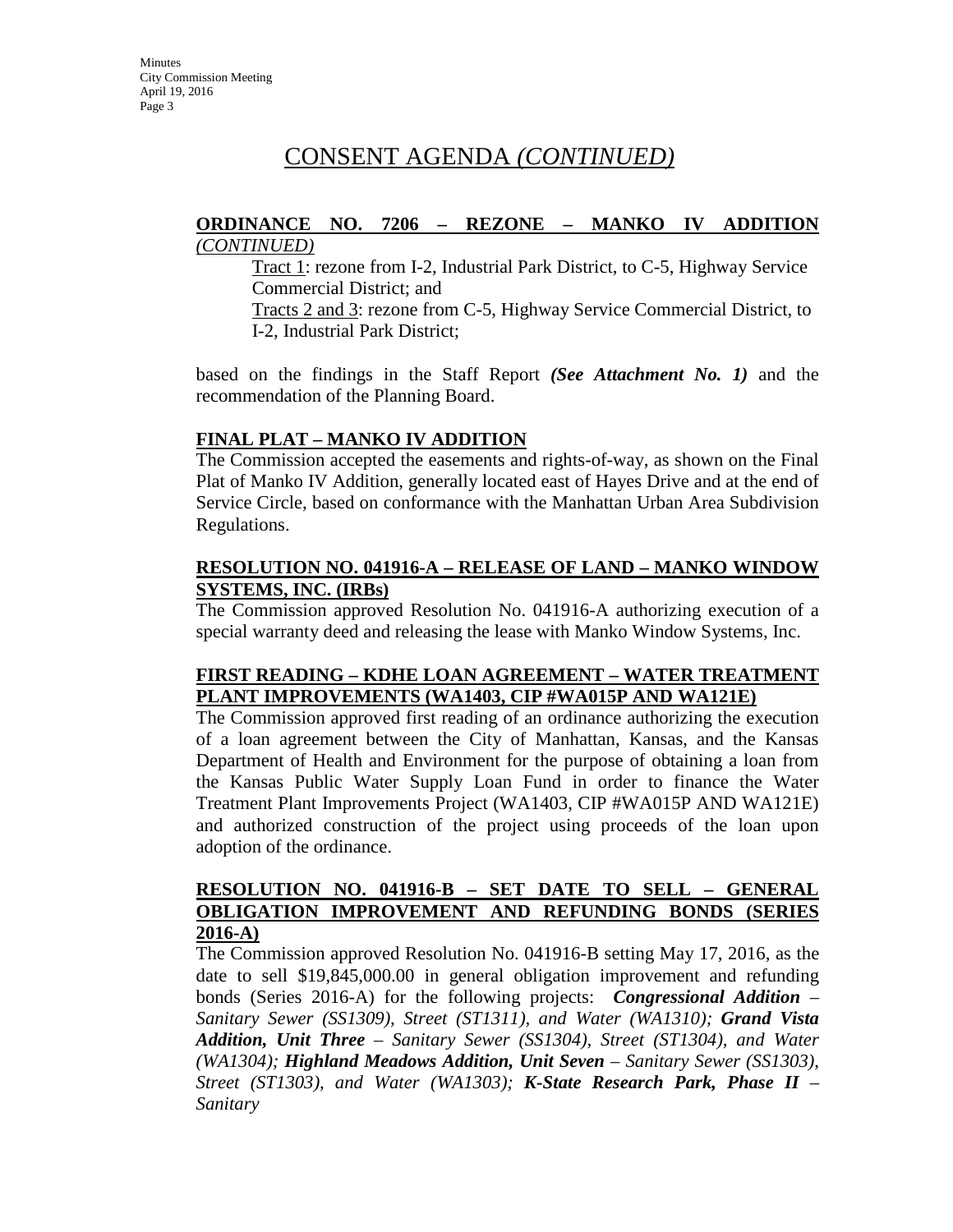## **RESOLUTION NO. 041916-B – SET DATE TO SELL – GENERAL OBLIGATION IMPROVEMENT AND REFUNDING BONDS (SERIES 2016-A)** *(CONTINUED)*

*Sewer (SS1310), Street (ST1312), and Water (WA1311); Lee Mill Heights Addition, Unit Four and Unit Five – Sanitary Sewer (SS1313), Street (ST1317), and Water (WA1315); and Scenic Meadows Addition, Unit Three, Phase Two – Stormwater (SM1303) and Street (ST1006).* 

# **FIRST READING – ISSUE – GENERAL OBLIGATION IMPROVEMENT AND REFUNDING BONDS (SERIES 2016-A)**

The Commission approved first reading of an ordinance issuing \$19,845,000.00 in general obligation improvement and refunding bonds (Series 2016-A) for the following projects: *Congressional Addition – Sanitary Sewer (SS1309), Street (ST1311), and Water (WA1310); Grand Vista Addition, Unit Three – Sanitary Sewer (SS1304), Street (ST1304), and Water (WA1304); Highland Meadows Addition, Unit Seven – Sanitary Sewer (SS1303), Street (ST1303), and Water (WA1303); K-State Research Park, Phase II – Sanitary Sewer (SS1310), Street (ST1312), and Water (WA1311); Lee Mill Heights Addition, Unit Four and Unit Five – Sanitary Sewer (SS1313), Street (ST1317), and Water (WA1315); and Scenic Meadows Addition, Unit Three, Phase Two – Stormwater (SM1303) and Street (ST1006).*

### **RESOLUTION NO. 041916-C – REFINANCE 2007 SERIES INDUSTRIAL REVENUE BONDS – MEADOWLARK HILLS**

The Commission approved Resolution No. 041916-C authorizing the intent to refund/refinance the 2007 Series IRBs for Meadowlark Hills.

# **RESOLUTION NO. 041916-D – POLICY – ACQUISITION OF REAL ESTATE**

The Commission approved Resolution No. 041916-D, Acquisition of Real Estate Policy, establishing administrative parameters and procedures for the Mayor and City Clerk to execute contracts for the acquisition of real estate.

# **RESOLUTION NO. 041916-E – AMENDED PETITION – THE RESERVE ADDITION – SANITARY SEWER IMPROVEMENTS (SS1210)**

The Commission found the amended petition sufficient and approved Resolution No. 041916-E, finding the project advisable and authorizing construction and revising Resolution No. 121812-B for The Reserve Addition Sanitary Sewer (SS1210) Improvements.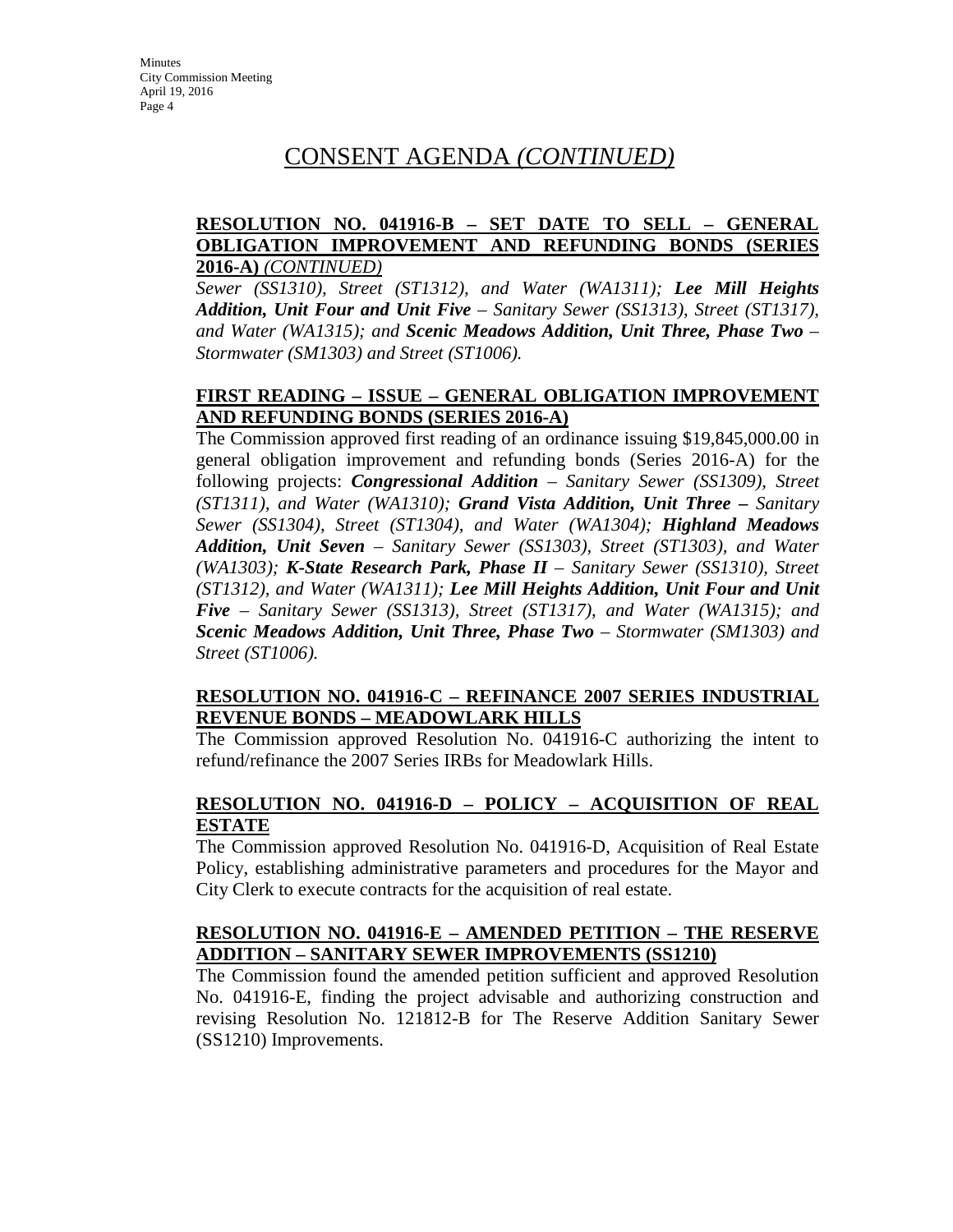# **RESOLUTION NO. 041916-F – AMENDED PETITION – THE RESERVE ADDITION – WATER IMPROVEMENTS (WA1216)**

The Commission found the amended petition sufficient and approved Resolution No. 041916-F, finding the project advisable and authorizing construction and revising Resolution No. 121812-C for The Reserve Addition Water (WA1216) Improvements.

# **CHANGE ORDER NO. 2 – 2015 STREET MAINTENANCE CONCRETE PANEL REPLACEMENT (ST1505)**

The Commission approved and authorized the Mayor to execute Change Order No. 2 for the 2015 Street Maintenance Concrete Panel Replacement project (ST1505), resulting in a net increase in the amount of  $$80,000.00 (+14.63%)$  to the contract with Pavers, Inc., of Salina, Kansas.

# **AWARD CONTRACT – 2321 BELLEHAVEN ROAD – CDBG HOUSING REHABILITATION PROGRAM**

The Commission accepted the bid for 2321 Bellehaven Road; awarded the bid to Economy Carpentry, Painting and Concrete, of Manhattan, Kansas, in the amount of \$22,150.00; authorized the Mayor and City Clerk to enter into agreements with the contractor and property owner for expenditure of Community Development Block Grant (CDBG) Housing Rehabilitation funds; and authorized City Administration to approve any necessary change orders.

# **DONATION OF COMPRESSED NATURAL GAS FUELING EQUIPMENT – NATIONAL GAS MACHINERY LABORATORY**

The Commission approved the donation of all compressed natural gas fueling equipment to the National Gas Machinery Laboratory, where the institute may continue its regular use of the Ariel JG/2 compressor and control boxes, as well as repurpose, salvage and/or dispose of all other equipment remaining from the original agreement.

# **APPLICATION – 2016 EMERGENCY SOLUTIONS GRANT FUNDS**

The Commission authorized the Mayor and City Clerk to sign an application for 2016 Emergency Solutions Grant funds and any grant related contracts if funding is approved *(See Attachment No. 2)*.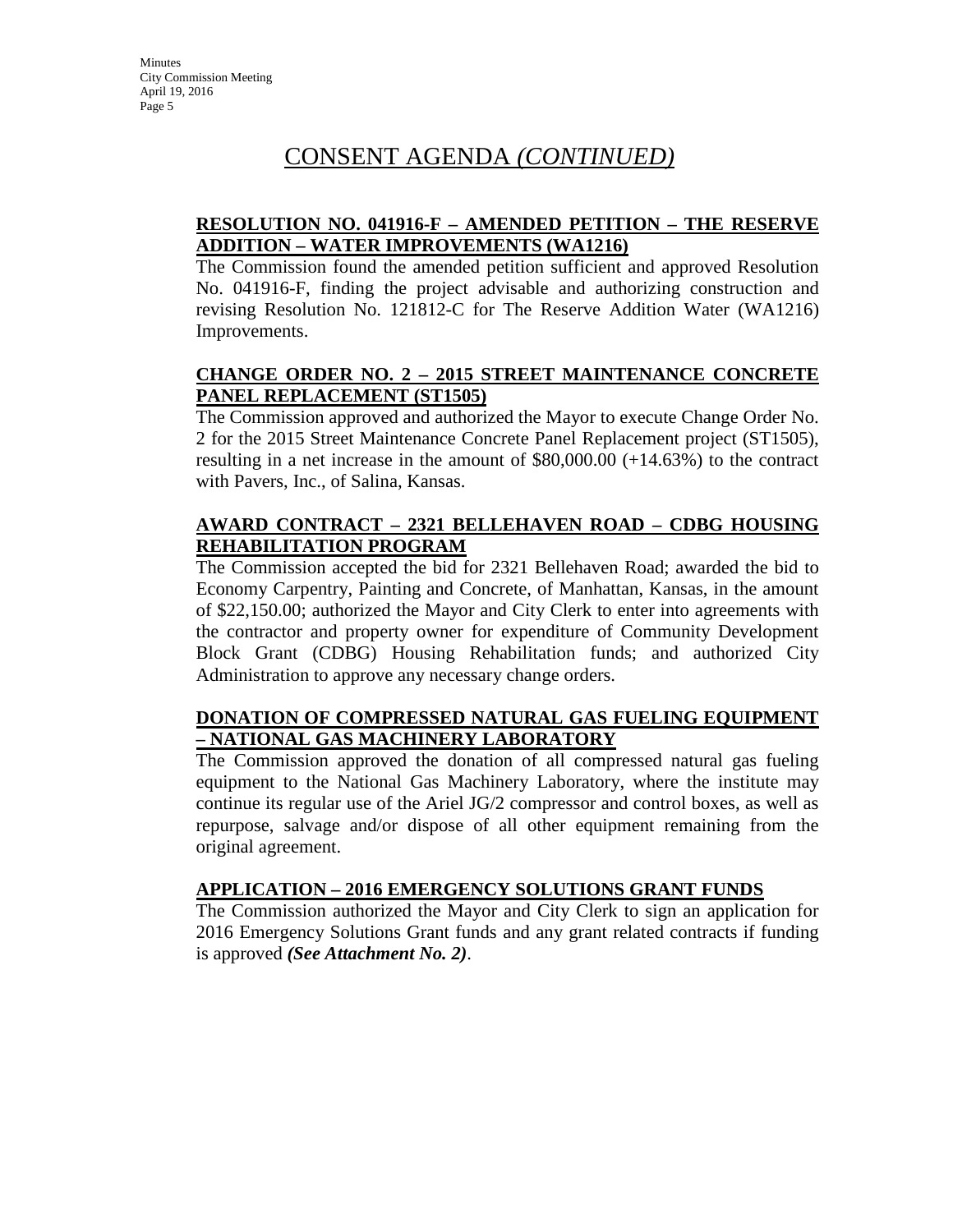## **PURCHASE - AIRPORT - UNIT #99 - THREE-QUARTER TON FOUR-WHEEL DRIVE DIELSEL TRUCK (CIP #AP064E)**

The Commission authorized City Administration to purchase a three-quarter ton four-wheel drive diesel truck for the Airport (CIP #AP064E) utilizing the State vehicle bid from Shawnee Mission Ford, of Shawnee, Kansas, in the amount of \$30,892.00 and dispose of the excess vehicle once the replacement vehicle is received.

# **LEASE AGREEMENT - AIRPORT - UNIT #99 - THREE-QUARTER TON FOUR-WHEEL DRIVE DIELSEL TRUCK (CIP #AP064E)**

The Commission authorized the Mayor and/or City Clerk to execute the lease purchase agreement for three-quarter ton four-wheel drive diesel truck for the Airport (Unit 99, CIP #AP064E).

# **PURCHASE – REPLACEMENT LIFT STATION – DAVIS DRIVE LIFT STATION REPLACEMENT PROJECT (SS1617, CIP #WW132E)**

The Commission authorized City Administration to purchase a replacement lift station for the Davis Drive Lift Station Replacement Project (SS1617, CIP #WW132E) from Smith & Loveless, Inc., of Lenexa, Kansas, in an amount of \$54,880.00, to be paid from the Wastewater Fund.

# **PURCHASE – PARKS MAINTENANCE DIVISION – UNIT 775 – COMPACT UTILITY TRACTOR (CIP #CP177E)**

The Commission authorized the purchase of a 2016 New Holland Boomer 47 compact utility tractor (Unit #775) (CIP #CP1773) for the Parks Maintenance Division, from KanEquip, Inc., of Wamego, Kansas, in the amount of \$22,084.76 (base bid amount of \$22,953.85 less trade-in amount of \$869.09), to be paid from the General Fund.

# **PURCHASE – STORMWATER DIVISION – TRACTOR, BOOM MOWER, AND PULL BEHIND MOWER (CIP #SW067E)**

The Commission authorized City Administration to purchase a tractor, boom mower, and pull behind mower for the Stormwater Division, from KanEquip, Inc., of Wamego, Kansas, in the amount of \$177,513.14 (base bid of \$160,163.14 and Alternate No. 1 of \$17,350.00 to be paid from the Stormwater Fund),

# **LEASE AGREEMENT - STORMWATER DIVISION - TRACTOR, BOOM MOWER, AND PULL BEHIND MOWER (CIP #SW067E)**

The Commission authorized the Mayor and/or City Clerk to execute the lease purchase agreement for the tractor, boom mower and pull behind mower (CIP #SW067E) for the Stormwater Division.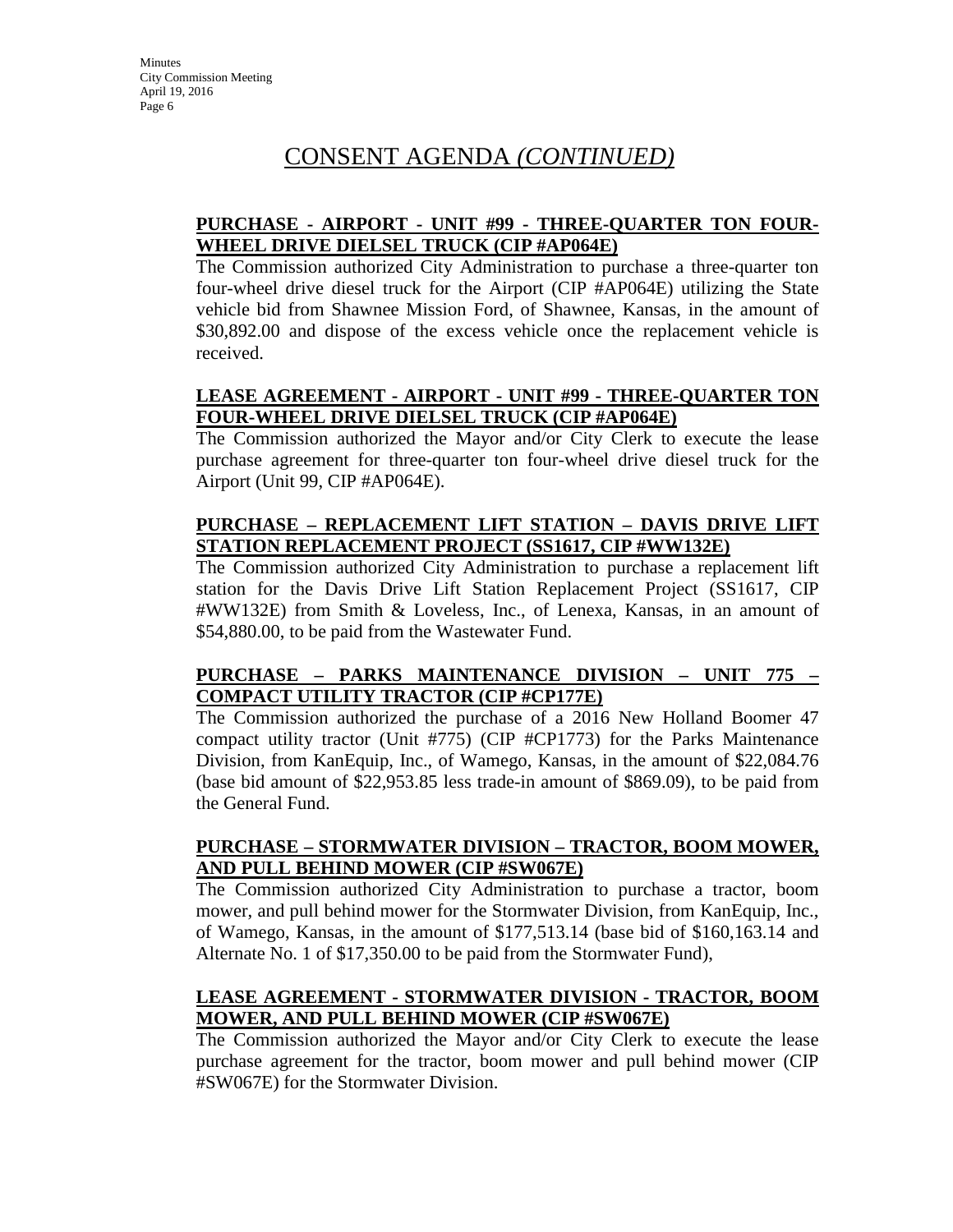#### **BOARD APPOINTMENTS**

The Commission approved appointments by Mayor McCulloh to various boards and committees of the City.

#### *Bicycle and Pedestrian Advisory Committee*

Appointment of Brent Chamberlain, 1716 Poyntz Avenue, to fill the unexpired Kansas State University term of Cydney Alexis. Mr. Chamberlain's term begins immediately, and will expire October 31, 2017.

Appointment of Paul Benne, 4420 Leone Terrace, to fill the unexpired At-Large term of Brent Chamberlain. Mr. Benne's term begins immediately, and will expire October 31, 2018.

#### *Code Appeals Board*

Re-appointment of Ron Hageman, 3401 Churchill Street, to a three-year Builder term. Mr. Hageman's term will begin June 1, 2016, and will expire May 31, 2019.

Re-appointment of Brad Swanson, 2922 Tatarrax Drive, to a three-year Master Mechanic term. Mr. Swanson's term will begin June 1, 2016, and will expire May 31, 2019.

#### *Historic Resources Board*

Re-appointment of Betty Mattingly-Ebert, 1004 Oaktree Place, to a three-year Interior Architect term. Ms. Ebert's term will begin May 1, 2016, and will expire April 30, 2019.

#### *Manhattan Urban Area Planning Board*

Appointment of Ken Ebert, 1004 Oaktree Place, to a three-year term. Mr. Ebert's term will begin May 1, 2016, and will expire April 30, 2019.

#### *Social Services Advisory Board*

Appointment of Beverley Earles, 4511 Silver Creek Road, to fill the unexpired term of Michael Gassman. Ms. Earles' term begins immediately, and will expire June 30, 2016.

Commissioner Morse moved to approve the consent agenda. Commissioner Reddi seconded the motion. On a roll call vote, motion carried 5-0.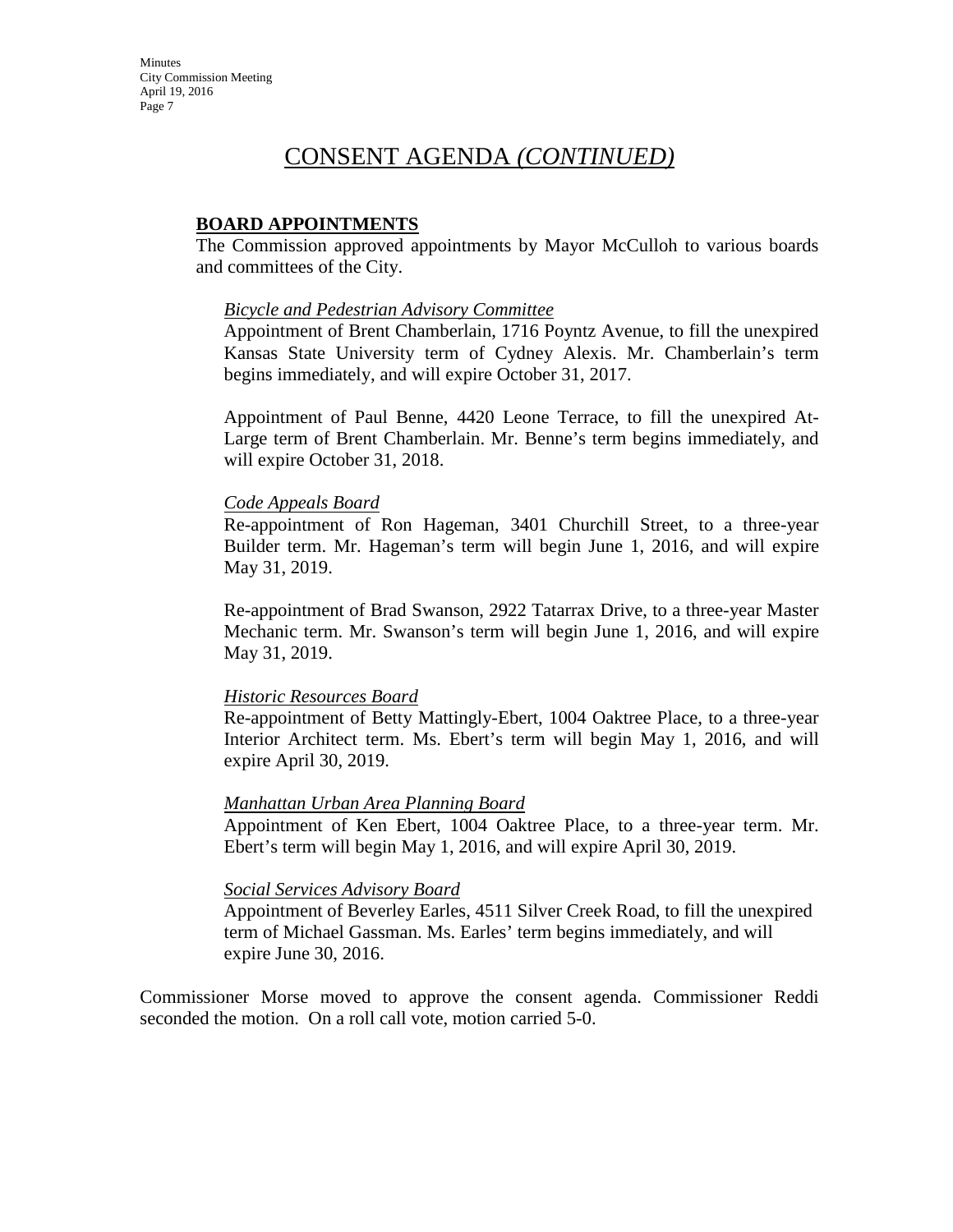# GENERAL AGENDA

## **FIRST READING - AMEND ARTICLE VI–SIGNS - ALLOW TRI-VISION OFF-PREMISE ADVERTISING SIGNS**

Commissioner Reddi moved that the item (first reading of an ordinance amending ARTICLE VI – SIGNS of the Manhattan Zoning Regulations to allow Tri-Vision Off-Premise Advertising Signs and first reading of an ordinance amending Ordinance Nos. 6730, 6915 and 7008 and the Final Development Plan for Lot 3, Penny's Addition, Unit Two Industrial PUD, to accommodate the existing "Tri-Vision" Off-Premise Advertising sign) be removed from the table. Commissioner Morse seconded the motion. On a roll call vote, motion carried 5-0.

Eric Cattell, Assistant Director for Planning, presented an overview of the item. He highlighted the proposed text amendment, discussed options for consideration, provided the site map, and reiterated the recommendations from the Manhattan Urban Area Planning Board and City Administration.

Mayor McCulloh opened the public comments.

Jim Bowers, White-Goss Attorneys at Law, Kansas City, Missouri, representing Thomas Outdoor Advertising and Bart Thomas, informed the Commission that he agreed with the conditions and recommendation of the Manhattan Urban Area Planning Board and City staff. He asked the Commission to support the request and to move forward on the item.

Hearing no other comments, Mayor McCulloh closed the public comments.

### **FIRST READING - AMEND ARTICLE VI–SIGNS - ALLOW TRI-VISION OFF-PREMISE ADVERTISING SIGNS**

After discussion, Commissioner Reddi moved to approve first reading of an ordinance amending ARTICLE VI – SIGNS of the Manhattan Zoning Regulations to allow for "Tri-Vision" Off-Premise Advertising, as proposed, based on the findings in the Staff Memorandum *(See Attachment No. 3)* and the recommendation of the Planning Board. Commissioner Butler seconded the motion. On a roll call vote, motion carried 5-0.

# **FIRST READING - AMEND - ORDINANCE NOS. 6730, 6915, 7008 AND THE FINAL DEVELOPMENT PLAN - PENNY'S CONCRETE INDUSTRIAL PUD**

Eric Cattell, Assistant Director for Planning, presented an overview of the item.

Commissioner Morse stated that she would vote no on this item.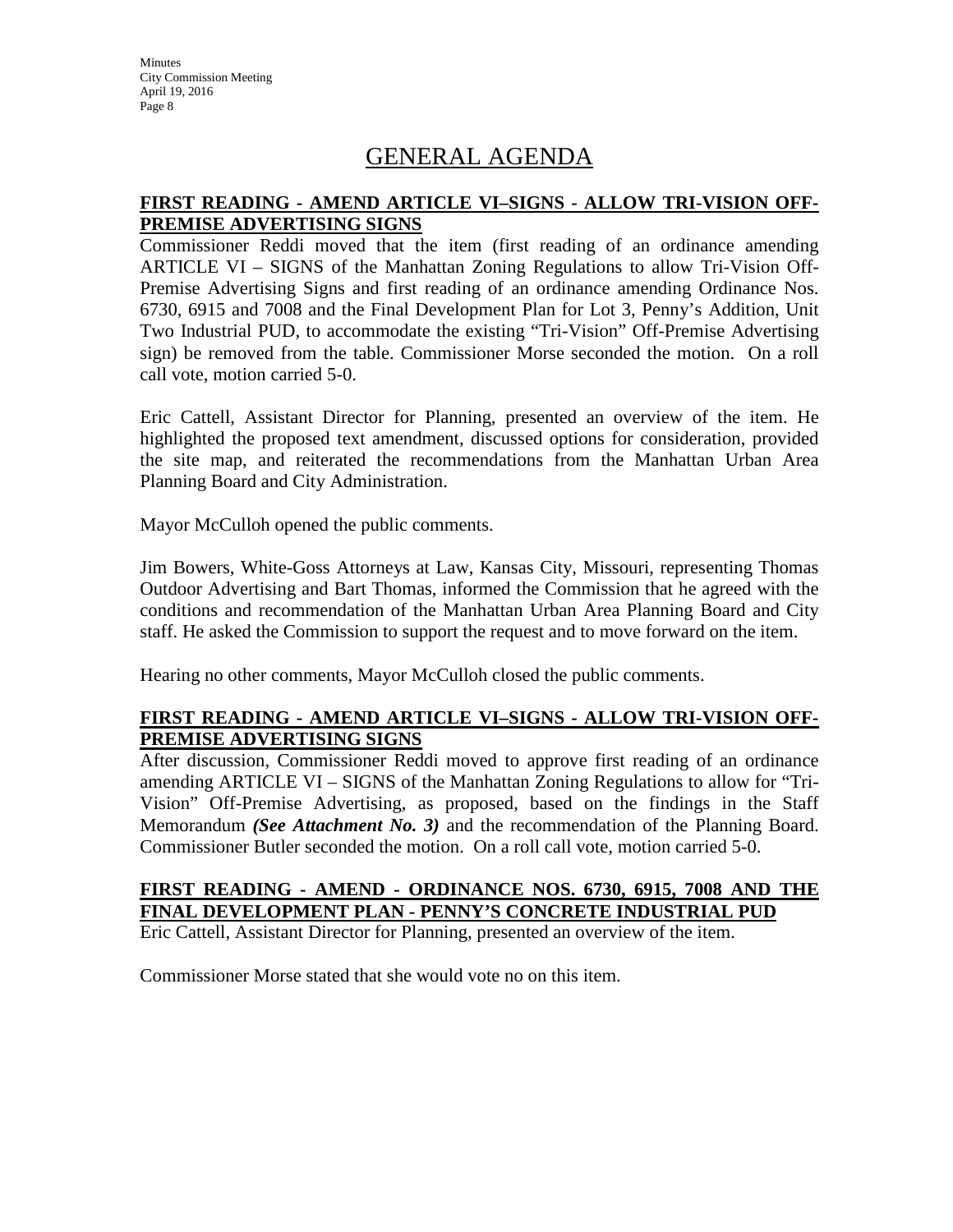# GENERAL AGENDA (*CONTINUED*)

#### **FIRST READING - AMEND - ORDINANCE NOS. 6730, 6915, 7008 AND THE FINAL DEVELOPMENT PLAN - PENNY'S CONCRETE INDUSTRIAL PUD** *(CONTINUED)*

After discussion and comments, Commissioner Reddi moved to approve first reading of an ordinance amending Ordinance Nos. 6730, 6915 and 7008 and the Final Development Plan for Lot 3, Penny's Addition, Unit Two Industrial PUD, to accommodate the existing "Tri-Vision" Off-Premise Advertising sign, based on the findings in the Staff Report with the four (4) conditions of approval listed in the Staff Report *(See Attachment No. 4)*. Commissioner Dodson seconded the motion. After further comments, on a roll call vote, motion carried 4-1, with Commissioner Morse voting against the motion.

#### **RESOLUTION NO. 041916-G - SET BALLOT LANGUAGE - STREET MAINTENANCE AND SAFE ROUTES TO SCHOOL PROGRAM SALES TAX QUESTION**

Rob Ott, Director of Public Works, presented an overview of the item. He highlighted the timeline for the November 2016 election, sales tax rates for cities of the first class in Kansas, sales tax impacts and financial considerations, and the proposed ballot language.

Bill Frost, Legal Counsel, responded to questions from the Commission regarding the ballot question language and length of the question. He stated that the language and length of the ballot question is similar to the last special sales tax for quality of life for the pools and for economic development.

Ron Fehr, City Manager, provided additional information on the item. He stated that educational information will be important so that citizens are not surprised by the ballot language, especially, since the November election will be a long ballot.

Rob Ott, Director of Public Works, provided additional information on the item and read the ballot question. He then responded to questions from the Commission regarding the Safe Routes to School program and discussed the ability to examine projects on an annual basis for the highest need.

Commissioner Butler stated the current quality of life pools tax should end as the City receives enough revenue to pay off its debt, especially with consideration of another sales tax vote. He voiced concern with the trust factor if the existing quality of life sales tax does not sunset.

After comments from the Commission, Ron Fehr, City Manager, and Jason Hilgers, Deputy City Manager, provided additional information on the item and responded to questions from the Commission. They discussed the importance that the ballot language be very clear on its intended use of revenue to the voters and to future commissioners, and reiterated the importance to educate the public on the ballot question prior to the election.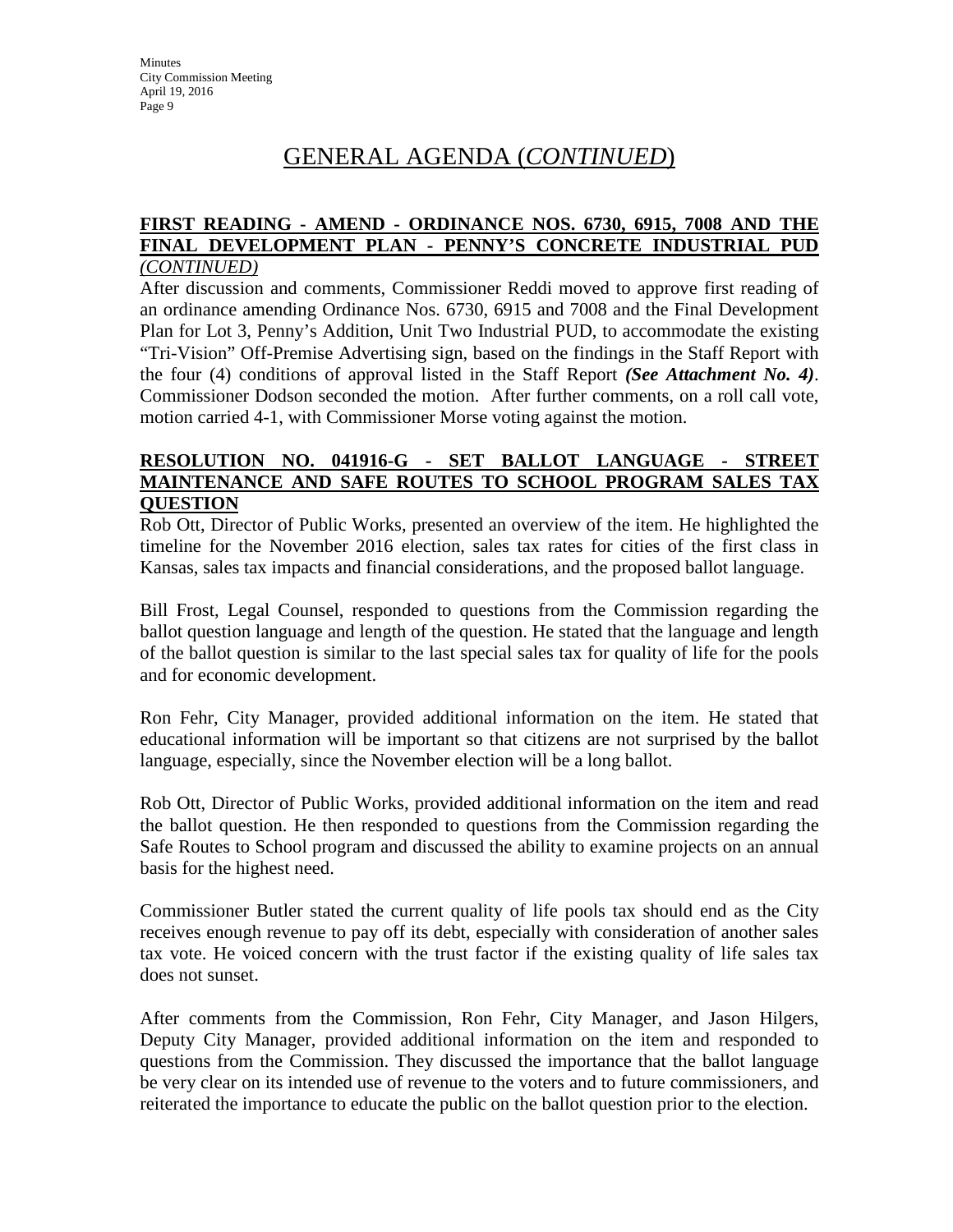# GENERAL AGENDA (*CONTINUED*)

#### **RESOLUTION NO. 041916-G - SET BALLOT LANGUAGE - STREET MAINTENANCE AND SAFE ROUTES TO SCHOOL PROGRAM SALES TAX QUESTION** *(CONTINUED)*

Bill Frost, Legal Counsel, responded to questions from the Commission and provided clarification on publishing the resolution for the notice of special question election.

Eddie Eastes, Director of Parks and Recreation, provided additional information on the timeline for the Parks and Recreation Feasibility Study Update with Bruce McMillan.

Ron Fehr, City Manager, provided additional information on the item and educational component. He informed the Commission that it would be premature to sunset the existing quality of life sales tax and would not recommend doing so at this time.

Jason Hilgers, Deputy City Manager, informed the Commission on the options for consideration and potential strategies in 2017 regarding the quality of life sales tax including ending the sales tax early, allowing the sales tax to run through 2019, or ending the tax early and placing it back on the ballot for another vote.

Mayor McCulloh opened the public comments.

Hearing no comments, Mayor McCulloh closed the public comments.

After additional discussion and comments from the Commission, Commissioner Dodson moved to approve Resolution No. 041916-G calling a special question during the general election for the identified public improvements and authorizing the imposition of the identified special citywide retailers' sales tax, all as more specifically set forth in the resolution. Commissioner Butler seconded the motion. On a roll call vote, motion carried 5-0.

# EXECUTIVE SESSION

At 8:25 p.m., Mayor McCulloh moved to recess into Executive Session until 9:10 p.m. for the purpose of consulting with the City Attorney regarding matters that are deemed privileged under the attorney/client relationship. Commissioner Morse seconded the motion. On a roll call vote, motion carried 5-0.

At 9:10 p.m., the Commission reconvened with Mayor McCulloh and Commissioners Reddi, Morse, Dodson, and Butler in attendance.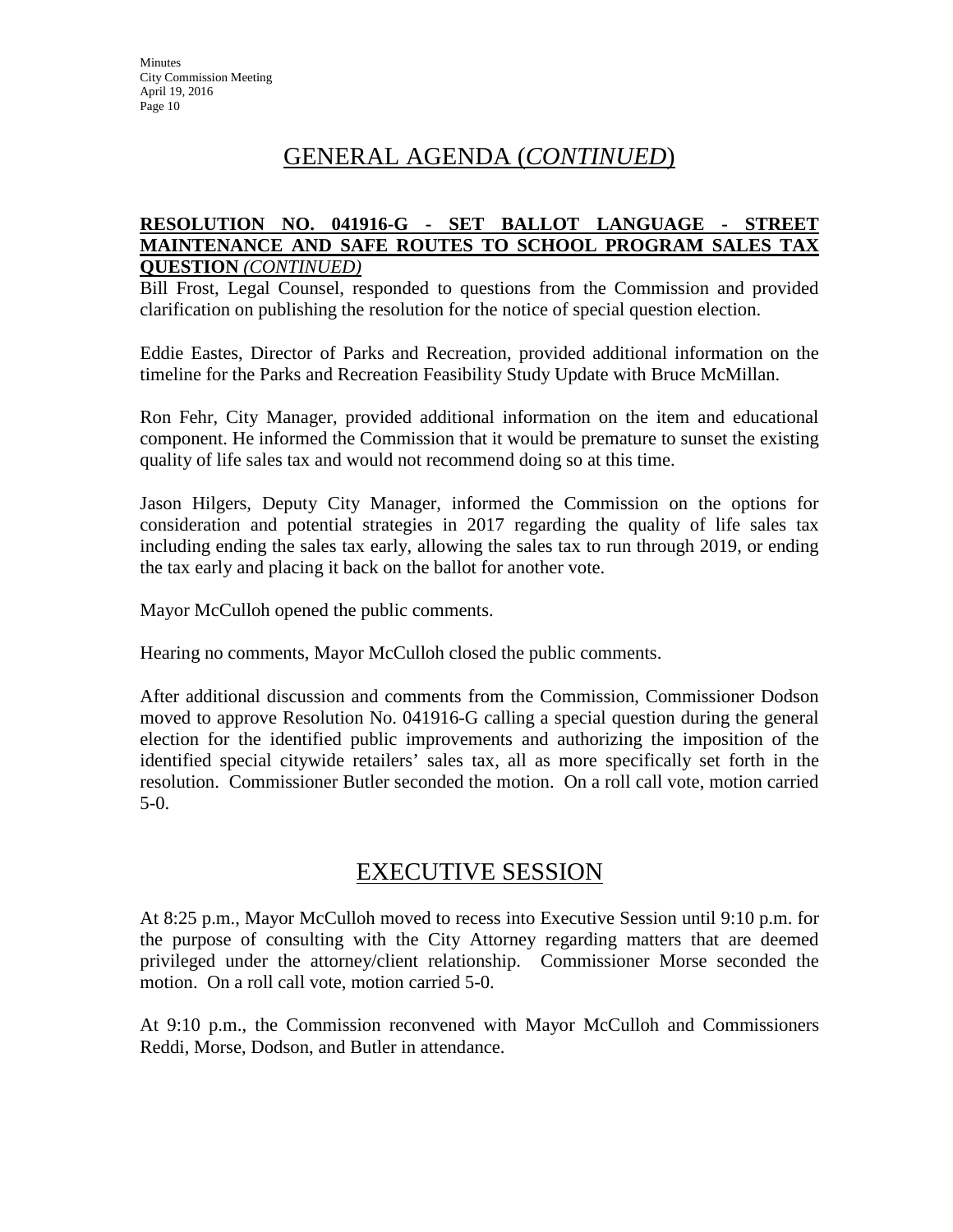Minutes<br>City Commission Meeting<br>April 19, 2016<br>Page 11

ADJOURNMENT<br>At 9:11 p.m., the Commission adjourned.

MMC, City Clerk Gá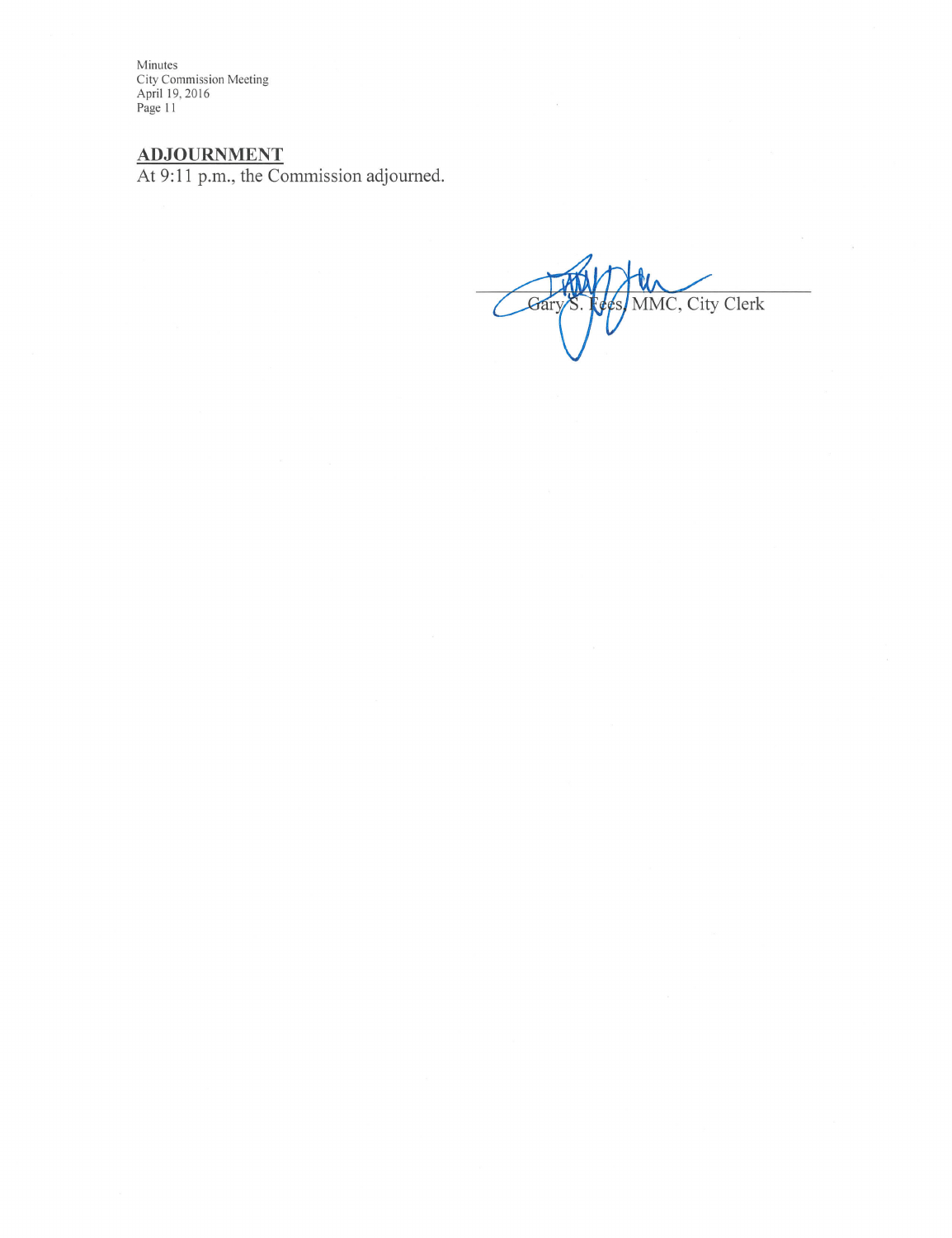#### **STAFF REPORT**

### **ON AN APPLICATION TO REZONE PROPERTY**

**APPLICATION:** To rezone 3 separate tracts of land in the proposed Manko IV Addition (see attached zoning exhibit).

- **FROM:** Tract 1: I-2, Industrial Park District Tract 2: C-5, Highway Service Commercial District Tract 3: C-5, Highway Service Commercial District
- **TO:** Tract 1: C-5, Highway Service Commercial District Tract 2: I-2, Industrial Park District Tract 3: I-2, Industrial Park District

**APPLICANT:** Manko Windows, Steve Jones and Gary Jones

**ADDRESS:** 800 Hayes Drive, Manhattan, KS 66502

- **OWNERS:** Manko Windows, Steve Jones and Gary Jones Abbott Aluminum, Carl Reed
- **ADDRESS:** 800 Hayes Drive, Manhattan, KS 66502 430 McCall Road, Manhattan, KS 66502

LEGAL DESCRIPTION: Parts of Lot B, Manko II Addition, Lot 1 Manko III Addition and Lots 3 & 5, Manhattan Service Park Addition.

**LOCATION:** Tract 1 is generally located along the south property line of 800 Hayes Drive. Tract 2 and 3 are vacant land at the end of Service Circle. Tract 2 is on the north side of the cul-de-sac and Tract 3 is on the south side of the cul-de-sac.

**AREA:** Tract 1: approximately 5,000 square foot tract of land Tract 2: approximately 3,500 square foot tract of land Tract 3: approximately 20,000 square foot tract of land

**DATE OF NEIGHBORHOOD MEETING:** Tuesday, December 22, 2016

**DATE OF PUBLIC NOTICE PUBLICATION:** Thursday, January 28, 2016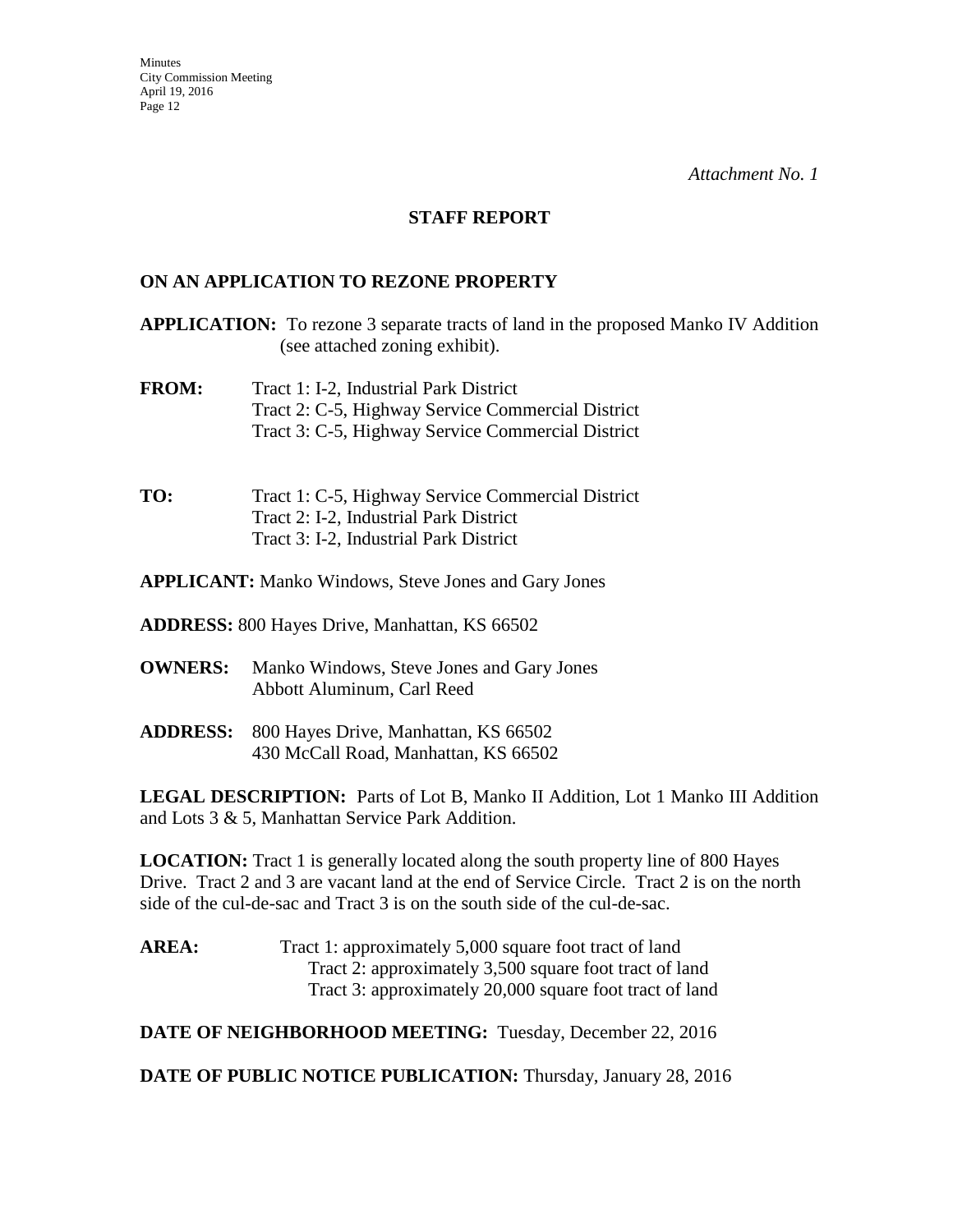# **DATE OF PUBLIC HEARING: PLANNING BOARD:** Thursday, February 18, 2016 **CITY COMMISSION:** Tuesday, March 22, 2016

# **THIRTEEN MATTERS TO BE CONSIDERED WHEN REZONING**

**1. EXISTING USE:** The rezoning request is to correspond with the proposed Final Plat of Manko IV Addition. This Final Plat moves existing property lines to account for minor encroachments of site improvements and to combine lots into more usable space for future developments.

The areas to be rezoned are associated with Manko Window Company, the commercial strip center at 900 Hayes Drive or vacant land at the end of Service Circle.

**2. PHYSICAL AND ENVIRONMENTAL CHARACTERISTICS:** The area to be rezoned is relatively flat land associated with existing industrial buildings and the commercial center. The land at the end of Service Circle is currently vacant.

All of the rezoning tracts are in the FEMA Zone X, Protected by Levee floodplain. This area would be within the 1% Annual Chance Floodplain were it not protected by the Manhattan Levee System. This flood designation is for informational purposes only and is not regulated by the City of Manhattan's Floodplain Regulations.

# **3. SURROUNDING LAND USE AND ZONING:**

- **NORTH:** Commercial strip center, self-storage units, industrial uses; C-5, Highway Service Commercial District and I-2, Industrial Park District.
- **SOUTH:** Automotive repair businesses, commercial strip center, C-5 District, I-2 District and PUD, Commercial Planned Unit Development District.
- **EAST:** Off-street parking lot, industrial use, I-2 District
- **WEST:** Hayes Drive right-of-way, Wal-Mart retail store, commercial strip center; PUD, Commercial Planned Unit Development
- **4. GENERAL NEIGHBORHOOD CHARACTER:** The character of the general neighborhood can be described as a mix of industrial, service commercial (i.e. automotive repair) and retail commercial uses. Uses to the north and west are more focused towards retail uses. Uses to the immediate south and east are more focused towards industrial uses and automotive repair business, the commercial strip center where the K-Mart store once was located is further to the south.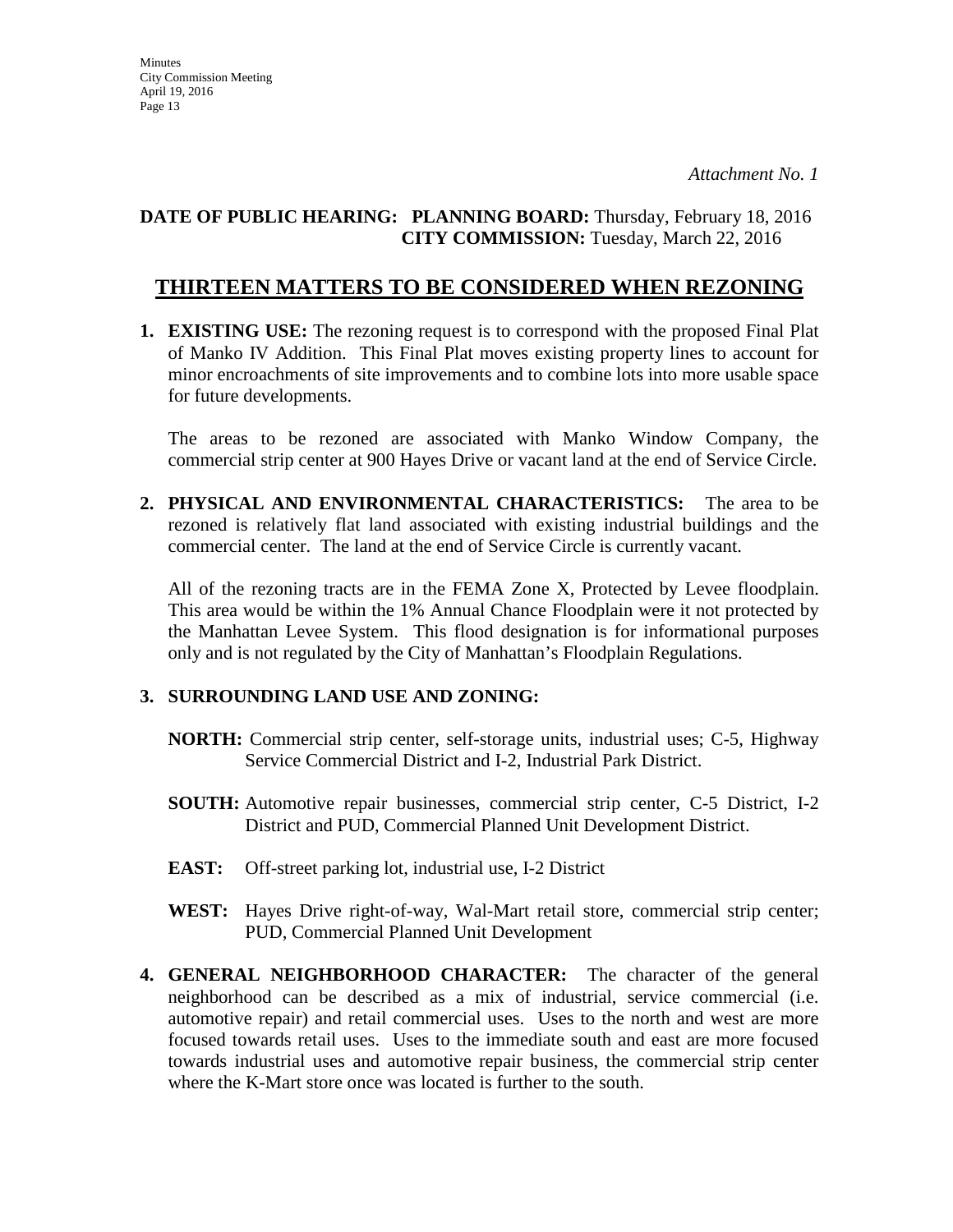- **Minutes** City Commission Meeting April 19, 2016 Page 14
- **5. SUITABILITY OF SITE FOR USES UNDER CURRENT ZONING:** Generally speaking, the rezoning areas are suitable under the current zoning district. The proposed rezoning is to correspond with the proposed Final Plat of Manko IV Addition. The proposed Final Plat adjusts property lines between 5 platted lots to address known encroachments of site improvements onto the adjacent lots or to create new lot sizes that are better suited for current and future developments. The Tract 1 rezoning site corresponds with moving the adjoining property line to the south to accommodate an encroachment of the existing parking lot onto the proposed Lot 3, Manko IV. The rezoning of Tract 2 and 3 are to accommodate moving the adjoining lot lines to create 2 new lots.

The rezoning of Tract 1 and 2 would not necessarily need to occur, as Section 3-203 regulates these situations where the Zoning Map does not follow platted lot lines. However, this approach eliminates confusion as to what the Zoning District applies to each lot.

**6. COMPATIBILITY OF PROPOSED DISTRICT WITH NEARBY PROPERTIES AND EXTENT TO WHICH IT MAY HAVE DETRIMENTAL AFFECTS:** The proposed rezoning sites are compatible with adjacent properties and should have no affects on the surrounding area. As previously mentioned, the Tract 1 rezoning site is proposed to address encroachments of site improvements, specifically the off-street parking lot paving onto Manko Window property. This will have no effect of the surrounding properties.

Tract 2 and 3 accommodate the proposed lots of the Final Plat. Proposed Lot 1 is currently vacant and is proposed to become a larger I-2 District lot with the Final Plat. The rezoning site will be similar to the surrounding area in terms of permitted uses.

**7. CONFORMANCE WITH COMPREHENSIVE PLAN:** The rezoning sites are shown on the Southeast Future Land Use Map of Manhattan Area 2035 Comprehensive Plan as CC, Community Commercial. The CC policies are:

#### *CC-1: Characteristics*

*Community Commercial Centers provide a mix of retail and commercial services in a concentrated and unified setting that serves the broader community and may also provide a limited draw for the surrounding region. These centers are typically anchored by a larger national chain, between 120,000 and 250,000 square feet, which may provide sales of a variety of general merchandise, grocery, apparel, appliances, hardware, lumber, and other household goods. Centers may also be anchored by smaller uses, such as a grocery store, and may include a variety of smaller, complementary uses, such as restaurants, specialty stores (such as books, furniture, computers, audio, office supplies, or clothing stores), professional offices and health*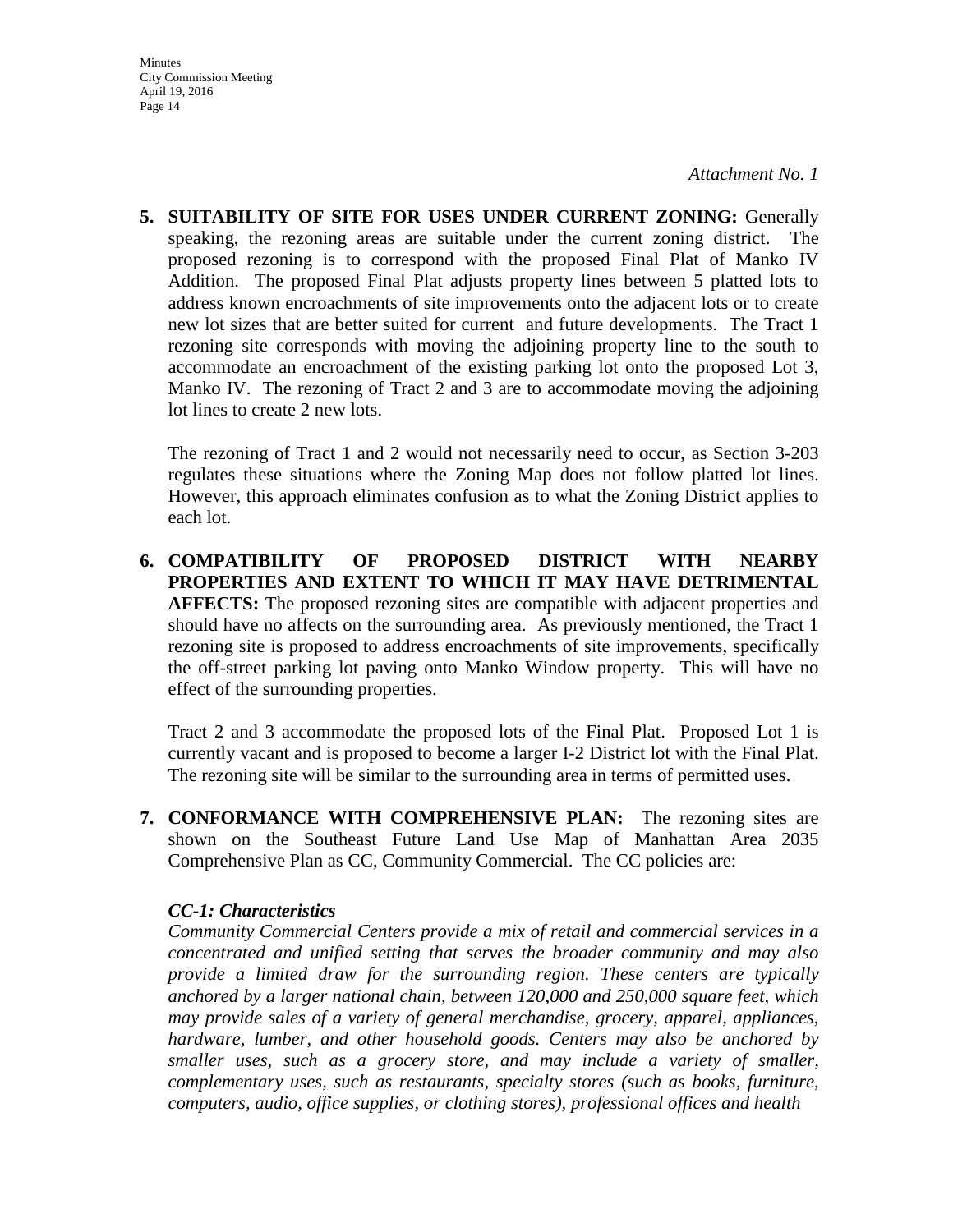*services. The concentrated, unified design of a Community Commercial Center allows it to meet a variety of community needs in a "one-stop shop" setting, minimizing the need for multiple vehicle trips to various commercial areas around the community. Although single use highway-oriented commercial activities will continue to occur in some areas, this pattern of development is generally not encouraged.* 

# *CC-2: Location*

*Community Commercial Centers should be located at the intersection of one or more major arterial streets in commercial nodes; rather than being developed in linear, "strip" configurations along major street corridors. They may be located adjacent to urban residential neighborhoods and may occur along major highway corridors as existing uses become obsolete and are phased out and redeveloped over time. Large footprint retail buildings (often known as "big-box" stores) are permitted only in areas of the City where adequate access and services can be provided.* 

### *CC-3: Size*

*Typically require a site of between 10 and 30 acres.* 

# *CC-4: Unified Site Design*

*Establish a unified site layout—landscaping, signage, pedestrian, and vehicular circulation—for the center to guide current and future phases of development. Site design features should be used to create visual interest and establish a more pedestrian-oriented scale for the center and between out lots.* 

# *CC-5: Building Design and Character*

*Require Community Commercial Centers to meet a basic level of architectural detailing, compatibility of scale with surrounding areas, pedestrian and bicycle access, and mitigation of negative visual impacts such as large building walls, parking areas, and service and loading areas. While these requirements apply to all community commercial development, they are particularly important to consider for larger footprint retail buildings, or "big-box" stores. A basic level of architectural detailing shall include, but not be limited to, the following:* 

- *Façade and exterior wall plane projections or recesses;*
- *Arcades, display windows, entry areas, awnings, or other features along facades facing public streets;*
- *Building facades with a variety of detail (materials, colors, and patterns); and*
- *High quality building materials.*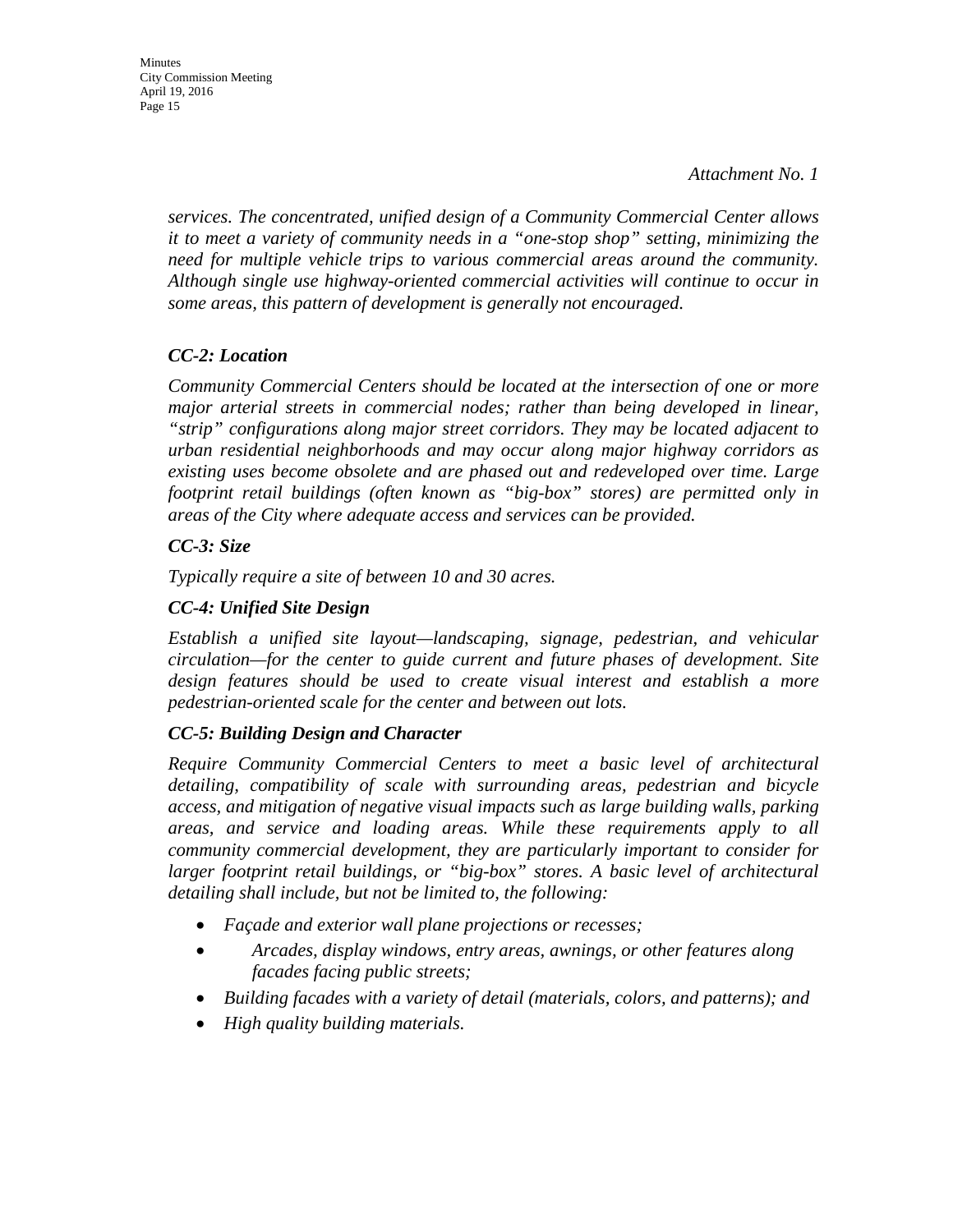# *CC-6: Organization of Uses*

*Concentrate Community Commercial services within planned activity centers, or commercial nodes, throughout the community. Cluster complementary uses within walking distance of each other to facilitate efficient, "one-stop shopping", and minimize the need to drive between multiple areas of the center. Large footprint retail buildings, or "big-box" stores should be incorporated as part of an activity center or node along with complementary uses, such as high density residential, where feasible. Linear development patterns, particularly when parcels provide a single use and are*  developed independently, can require multiple access points and lead to disruption of *traffic flow on adjacent streets. Although lot sizes and/or configurations in some areas may warrant the use of a more linear development pattern, it is generally discouraged.* 

# *CC-7: Circulation and Access*

*Provide clear, direct pedestrian connections through parking areas to building entrances, to surrounding neighborhoods and streets, and transit stops. Integrate main entrances or driveways with the surrounding street network to provide clear connections between uses for vehicles, pedestrians, and bicycles. Provide a limited number of vehicle access points to minimize impacts on surrounding uses and maintain an efficient traffic flow to and from the site.* 

#### *CC-8: In fill and Redevelopment / Adaptive Reuse*

*Encourage the revitalization and/or redevelopment of underutilized Community Commercial areas over time to take advantage of existing infrastructure and promote the efficient use of available land. Support opportunities to repurpose large surface parking lots typical of Community Commercial areas by incorporating additional pad sites for office or commercial uses or high density residential along the street edge. Support the adaptive reuse of existing buildings in older strip commercial centers on smaller lots where infill and redevelopment is less viable.* 

The Tract 1 rezoning site conforms to the Comprehensive Plan.

The rezoning sites for Tracts 2 and 3 are to be combined with an approximate 38,450 square foot piece of land that is proposed to be subdivided from the Manko Window's property. This land is currently zoned I-2, Industrial Park District and was rezoned to this district in May, 2013. The proposed Lot 1, Manko IV Addition will be 61,297 square feet in area and combine the 2 platted lots at the end of the cul-de-sac and a small tract from an adjacent property.

The Manhattan Area 2035 Comprehensive Plan shows this area to be designated as CC, Community Commercial, but does not consider the current I-2 District zoning at the end of the cul-de-sac, the surrounding area to the northeast or the existing uses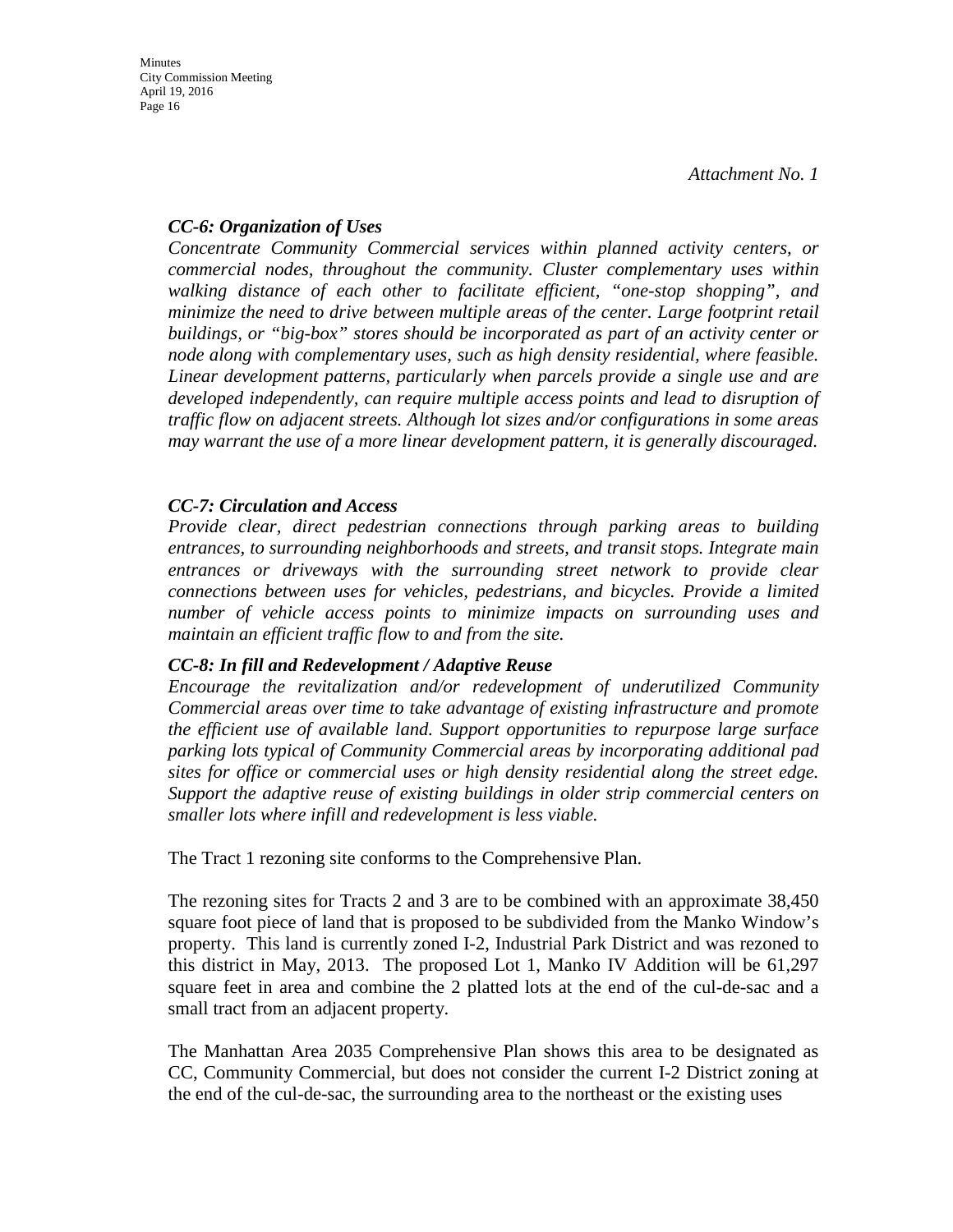*Attachment No. 1*

along the cul-de-sac, which include uses that could be considered more industrial in nature, such as automotive repair and machine shop businesses. Considering the circumstances, the proposed rezoning of Tract 2 and 3 generally conforms to the policies of the Comprehensive Plan.

## **8. ZONING HISTORY AND LENGTH OF TIME VACANT AS ZONED:** General Area History

| July 1, 1969      | City Commission approved Ordinance No. 2652 annex area<br>that includes the site into the City and rezone the area to E,<br><b>Light Industrial District</b>                                                              |
|-------------------|---------------------------------------------------------------------------------------------------------------------------------------------------------------------------------------------------------------------------|
| July 15, 1969     | City Commission approves Ordinance No. 2658 which<br>established a new Zoning Ordinance for the City. The new<br>Zoning Ordinance rezoned the site from E, Light Industrial<br>District to I-3, Light Industrial District |
| December 16, 1969 | Manhattan City Commission approves Ordinance No. 2692<br>to rezoned an area, including the site from I-3 District to I-2,<br>Industrial Park District.                                                                    |

#### Manhattan Service Park History (tracts 2 & 3)

October 7, 1985 Manhattan Urban Area Planning Board approves the Preliminary Plat of Manhattan Industrial Park Addition, Unit 4 and recommends approval to rezone the area of the Preliminary Plat from I-2 District to C-5 District.

- 1985-2013 City Commission approves the ordinance to rezone the area of the Preliminary Plat from I-2 District to C-5 District.
- April 6, 1987 Manhattan Urban Area Planning Board approves the Final Plat of Manhattan Service Park Addition.
- April 7, 1987 City Commission accepts easements and rights-of-way for the Final Plat of the Manhattan Service Park Addition.

Manko Addition, Unit III History (Parent tract and Proposed Lot 1).

November 1, 1999 Manhattan Urban Area Planning Board approves the Final Plat of Manko II Addition.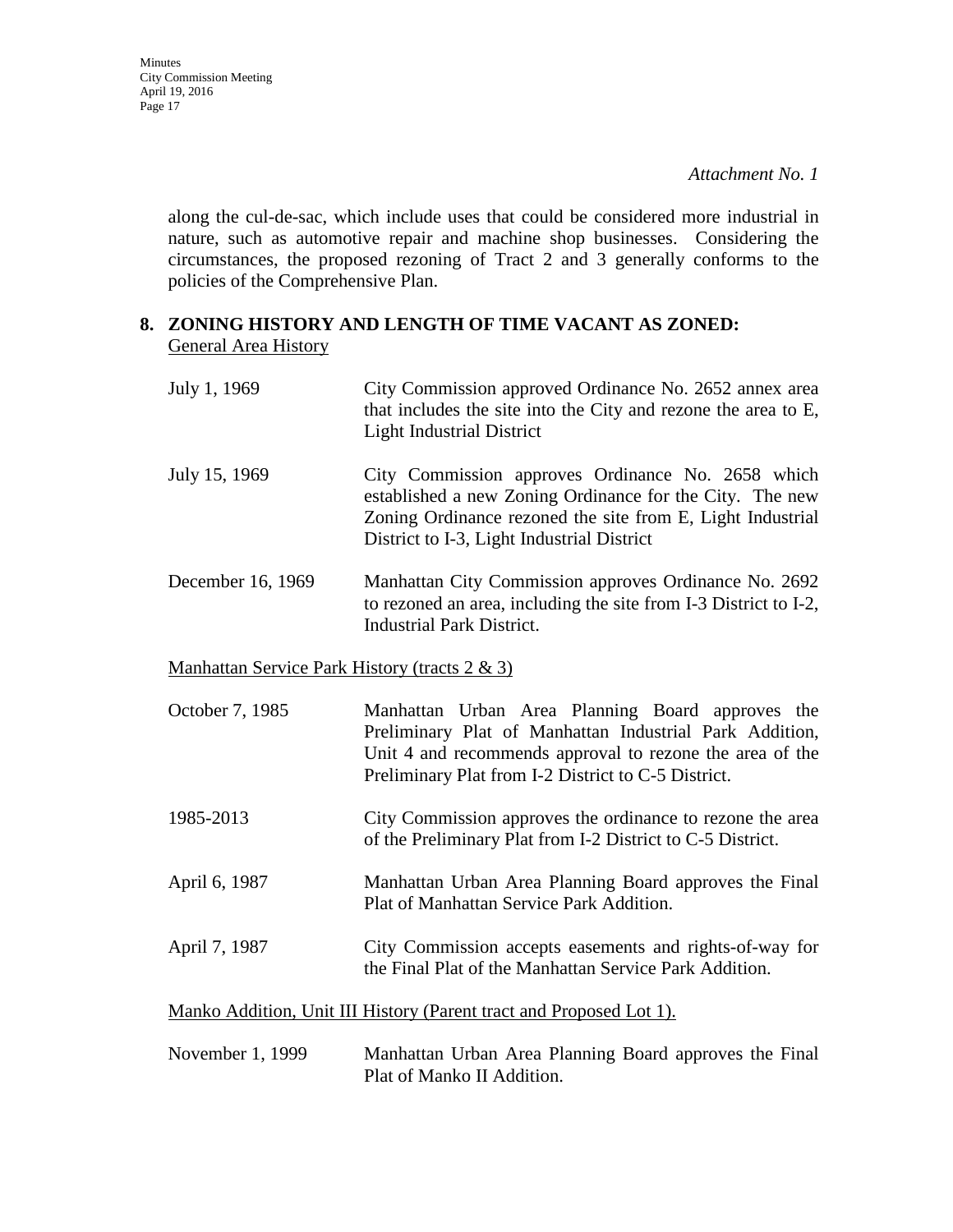*Attachment No. 1*

| November 16, 1999                         | City Commission accepts the easements and rights-of-way<br>as shown on the Final Plat of the Manko Addition, Unit II.                                                                                                          |
|-------------------------------------------|--------------------------------------------------------------------------------------------------------------------------------------------------------------------------------------------------------------------------------|
| April 15, 2013                            | Manhattan Urban Area Planning Board recommends<br>approval of the rezoning of Lot 4, Manhattan Service Park<br>Addition, from C-5 District to I-2, Industrial Park District<br>and the Final Plat of Manko Addition, Unit III. |
| May 7, 2013                               | City Commission approves first reading of an ordinance<br>rezoning Lot 4, Manhattan Service Park Addition, from C-5<br>District to I-2, Industrial Park District.                                                              |
| May 21, 2013                              | City Commission approves Ordinance No. 7004, rezoning<br>Lot 4, Manhattan Service Park Addition, from C-5 District<br>to I-2, Industrial Park District.                                                                        |
| June 4, 2013                              | City Commission accepts the easements and rights-of-way<br>as shown on the Final Plat of the Manko Addition, Unit III.                                                                                                         |
| Manhattan Industrial Park History, Unit 6 |                                                                                                                                                                                                                                |
| 1968-1969                                 | Annexation of part of Lot C in 1968 and annexation of<br>remainder of Lot C and Lot B in 1969. Lot B and Lot C<br>were zoned E, Light Industrial District.                                                                     |
| 1969-1970                                 | I-3, Light industrial District.                                                                                                                                                                                                |
| 1970-2003                                 | I-2, Industrial Park District.                                                                                                                                                                                                 |
| July 7, 2003                              | Manhattan Urban Area Planning Board recommends<br>approval of rezoning of Lot B and Lot C from I-2 to C-5<br>District.                                                                                                         |
| August 5, 2003                            | City Commission approves first reading of rezoning.                                                                                                                                                                            |
| August 19, 2003                           | City Commission approves Ordinance No. 6354 rezoning of<br>Lot B and Lot C from I-2 to C-5 District                                                                                                                            |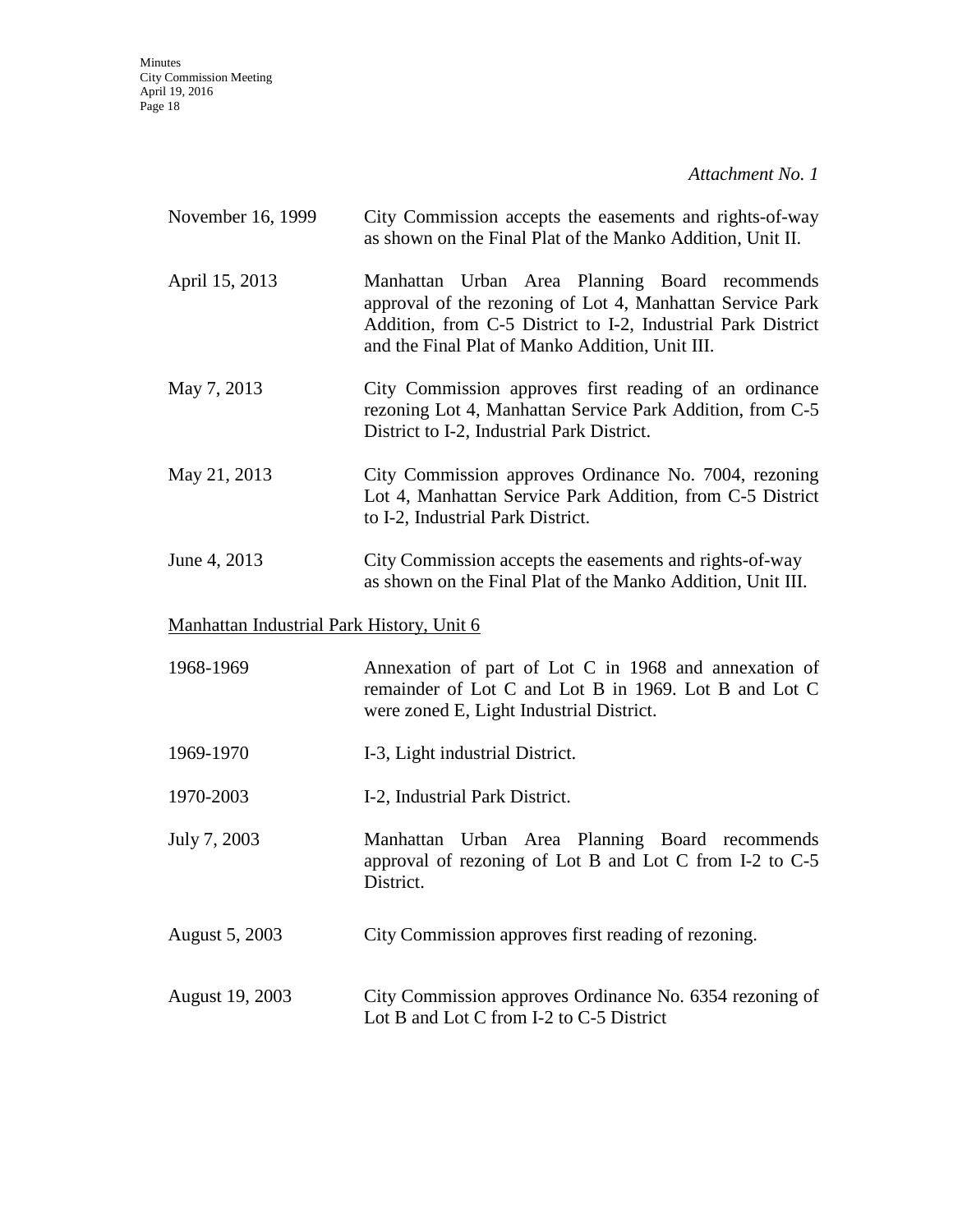#### **9. CONSISTENCY WITH INTENT AND PURPOSE OF THE ZONING ORDINANCE:**

The intent and purpose of the Manhattan Zoning Regulations is to protect the public health, safety, and general welfare; regulate the use of land and buildings within zoning districts to assure compatibility; and to protect property values.

The C-5, Highway Service Commercial District is designed to provide for businesses offering accommodations, supplies, or services to motorists, and for certain specialized activities which require access to major streets and highways. Minimum lot area is 10,000 square feet in area.

The I-2, Industrial Park District is designed to allow a broad range of manufacturing and research activities in a large lot industrial park setting. These uses include uses such as light manufacturing and warehouse and distribution. The minimum lot area for the I-2 District is 1 acre.

The proposed rezoning meets the intent and purpose of the Zoning Ordinance.

- **10. RELATIVE GAIN TO THE PUBLIC HEALTH, SAFETY AND WELFARE THAT DENIAL OF THE REQUEST WOULD ACCOMPLISH, COMPARED WITH THE HARDSHIP IMPOSED UPON THE APPLICANT:** There appears to be no gain to the public that denial of the rezoning would accomplish. No expected adverse impacts on the public health, safety and welfare are anticipated as a result of the rezoning.
- **11. ADEQUACY OF PUBLIC FACILITIES AND SERVICES:** Adequate street, sanitary sewer and water services are available to serve the site. A sidewalk exists on the west side of Hayes Drive. No sidewalk exists along the Service Circle cul-de-sac.

# **12. OTHER APPLICABLE FACTORS:** None

- **13. STAFF COMMENTS:** City Administration recommends approval of the rezoning of the Manko IV Addition, as proposed, based on the findings in the Staff Report, as follows:
	- Tract 1: from I-2, Industrial Park District, to C-5, Highway Service Commercial **District**
	- Tracts 2 & 3: from C-5, Highway Service Commercial District, to I-2, Industrial Park District.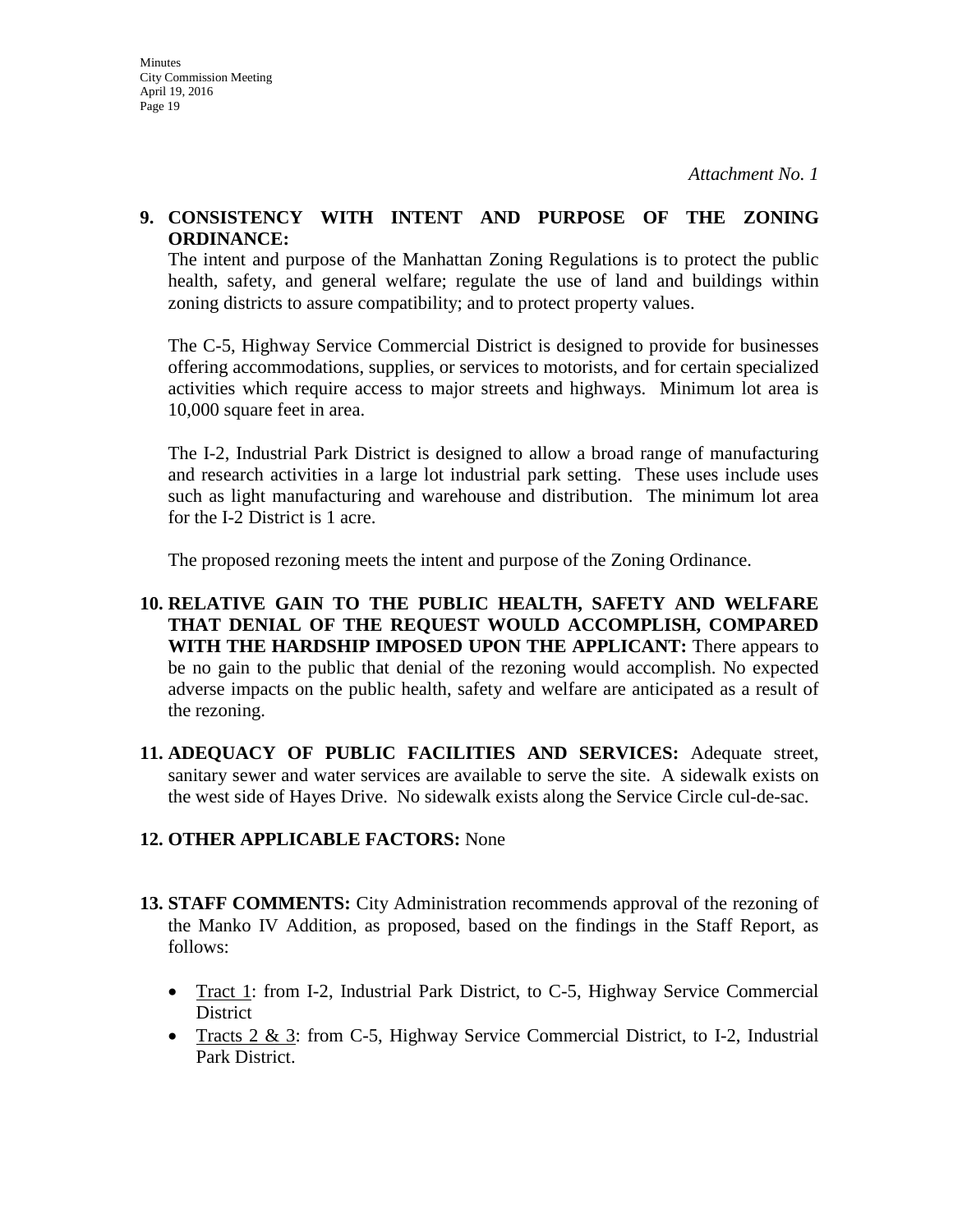# **ALTERNATIVES:**

- 1. Recommend approval of the proposed rezoning of the Manko IV Addition from C-5, Highway Service Commercial District and I-2, Industrial Park District, to I-2, Industrial Park District and C-5, Highway Service Commercial District, based on the findings in the Staff Report.
- 2. Recommend denial of the proposed rezoning, stating the specific reasons for denial.
- 3. Table the proposed rezoning to a specific date, for specifically stated reasons.

# **POSSIBLE MOTION:**

The Manhattan Urban Area Planning Board recommends approval of the rezoning of the Manko IV Addition, as proposed, based on the findings in the Staff Report, as follows:

- Tract 1: from I-2, Industrial Park District, to C-5, Highway Service Commercial **District**
- Tracts 2 & 3: from C-5, Highway Service Commercial District, to I-2, Industrial Park District.

**PREPARED BY:** Chad Bunger, AICP, CFM, Senior Planner

**DATE:** February 9, 2016

16008}SR}MankoIVRezone\_C-5\_I-2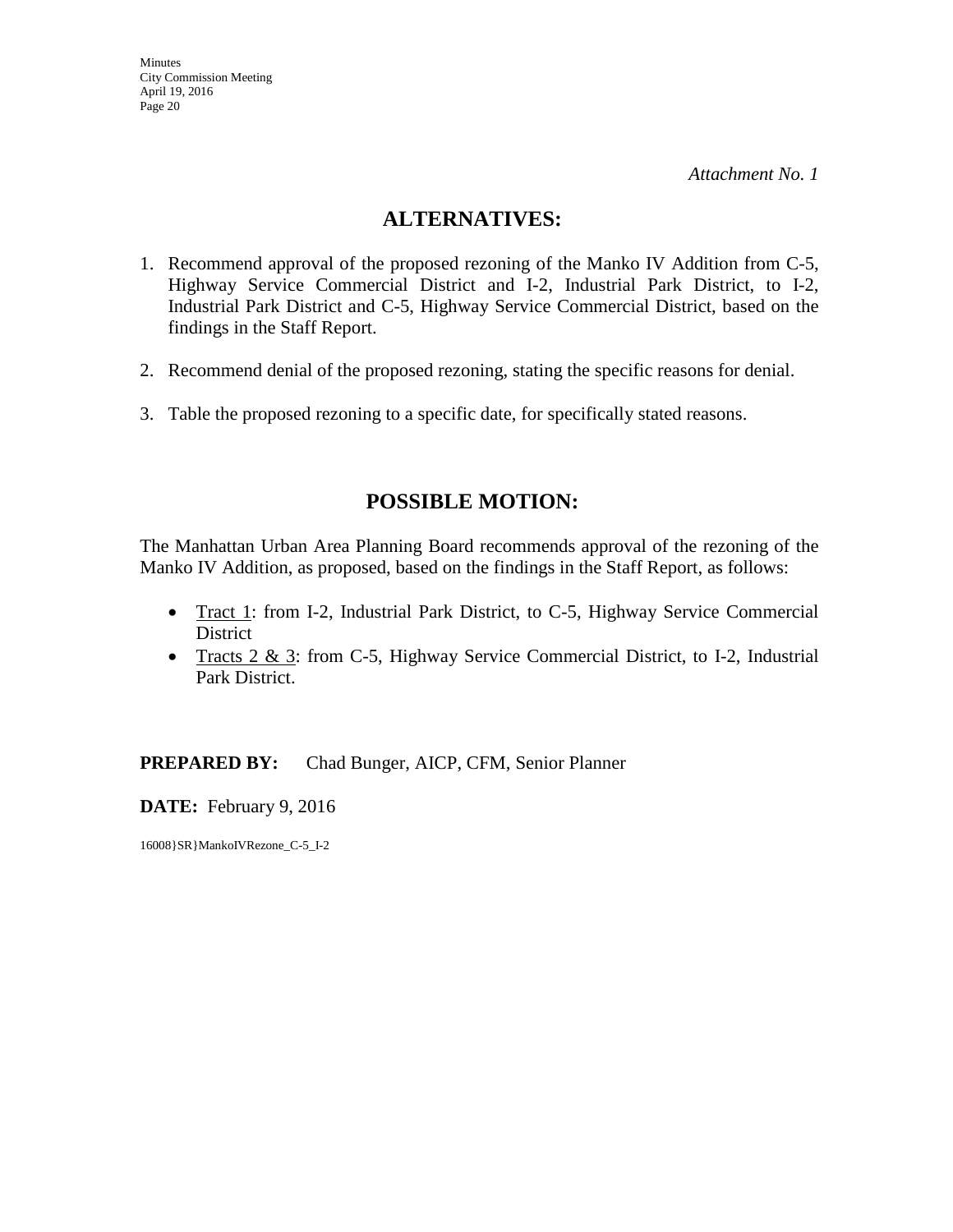| 2016 Emergency Shelter Grant Request |  |
|--------------------------------------|--|
|--------------------------------------|--|

|                            | <b>Crisis</b><br><b>Center</b> | <b>MESI</b>                | <b>City</b> | <b>Total</b>    |
|----------------------------|--------------------------------|----------------------------|-------------|-----------------|
| <b>Emergency Shelter</b>   | 35,000.00<br>\$                | 50,000.00<br>\$            |             | 85,000.00<br>\$ |
| <b>HMIS</b>                |                                | \$<br>7,500.00             |             | 7,500.00        |
| <b>Street Outreach</b>     |                                |                            |             | 0.00            |
| <b>Rapid Re-Housing</b>    |                                | 156,800.00<br>\$           |             | 56,800.00<br>S. |
| <b>Homeless Prevention</b> |                                |                            |             | 0.00            |
| Administration             |                                |                            |             | 0.00            |
| <b>Total</b>               | 35,000.00                      | 214,300.00<br>$\mathbb{S}$ | 0.00        | \$249,300.00    |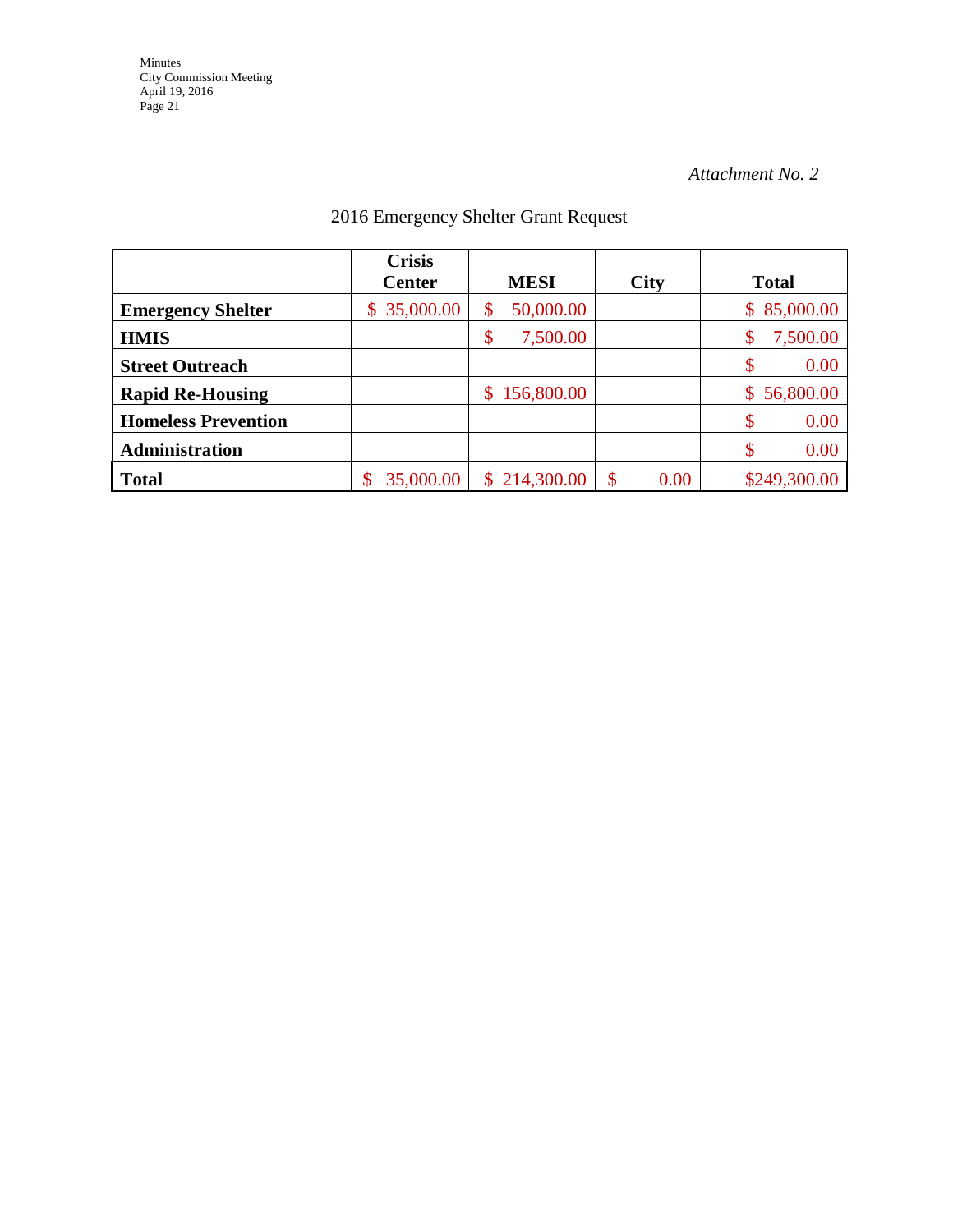

# **INTER-OFFICE MEMORANDUM**

| DATE:                | February 5, 2016                                                                                                                                           |
|----------------------|------------------------------------------------------------------------------------------------------------------------------------------------------------|
| TO:                  | Manhattan Urban Area Planning Board                                                                                                                        |
| <b>MEETING DATE:</b> | <b>January 21, 2016</b>                                                                                                                                    |
| <b>FROM:</b>         | <b>Chad Bunger, AICP, CFM, Senior Planner</b>                                                                                                              |
| RE:                  | Amend Manhattan Zoning Regulations, Article VI, Sign<br>Regulations, to define and allow Tri-Vision Billboards as<br>a permitted type of Off-Premise Sign. |

# **BACKGROUND**

White Goss, Attorney at Law, on behalf of Thomas Outdoor Advertising, Inc., contacted City Administration about amending the current Zoning Regulations in order to accommodate an existing "Tri-Vision" off-premise advertising (billboard) sign located on Lot 3, Penny's Addition, Unit Two, an Industrial Planned Unit Development (PUD), just northwest of Skyway Drive, the frontage road along the north side of K-18. The "Tri-Vision" sign consists of rotating vertical triangular prisms placed inside a frame, resulting in three sign faces per side of the billboard. These prisms rotate in a coordinated manner to display a new message during timed intervals. Two other "Tri-Vision" off-site advertising signs were installed farther to the east on the south side of K-18 on properties located outside of City limits, in rural Riley County. Riley County has permitted these signs on the property in rural Riley County.

Section 6-111(A)(1) in the Manhattan Zoning Regulations states:

"Signs which consist of beacons, strobe lights or search lights, or are animated by flashing, blinking, or traveling lights, or anything not providing constant color, brightness and illumination, except as applies to permitted Digital Animated, Digital Graphic, Electronic Changeable Copy, and Time and Temperature signs."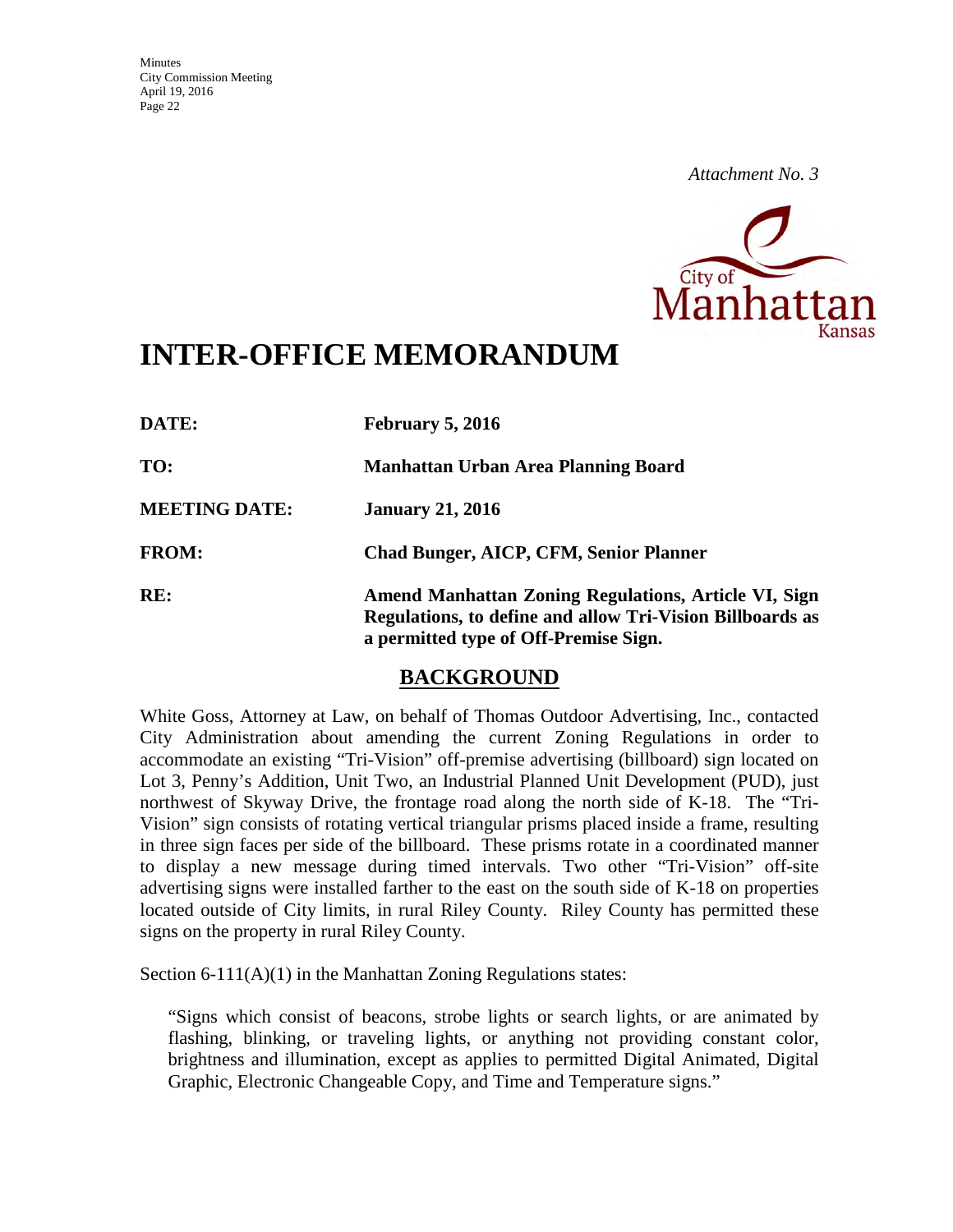**Minutes** 

*Attachment No. 3* 

Because the signs rotate to display a new message that does not "provide a constant color, brightness or illumination," it was determined to be an illegal sign. The sign owner was notified about the violation. Although the structure was completed, no actual message has been installed on the new sign structure.

In addition to violating the moving sign prohibition, the new sign does not conform to the Penney Concrete PUD (Ordinance No. 7008), which was amended on June 18, 2013 to allow an off-premise sign on the site. The sign was approved to be two sided, measuring 260 square feet in area per face (26 feet in length by 10 feet in height) with a total sign height of 30 feet (20 foot, 24 inch diameter steel pole and 10 feet of sign face). The "Tri-Vision" off-premise sign that was installed on the site is 297 square feet (27.55 feet by 10.80 feet), 37 square feet larger than allowed by the PUD Ordinance. The applicant has requested an amendment to the PUD to allow for the "Tri-Vision" sign type and for it to remain in its current size.

Following the applicant's request to amend Article VI define "Tri-Vision" signs and exempt this sign from the prohibition in Section  $6-111(A)(1)$ , City Administration created a draft text amendment to accomplish the applicant's goals and to meet the purpose and intent of the "Use Limitations" for off-site advertising signs across the City. The draft text amendment of Article VI is attached. New language is shown in bold type.

The term Tri-Vision Sign is proposed to be defined as follows in Section 6-103 Definitions:

"*Tri-Vision Sign:* **An off-premise sign which consists of rotating non-internally illuminated louver displays which accommodate three separate advertising messages per sign face, to be displayed one at a time on a schedule. Tri-Vision Signs shall be a Monument or Pylon Sign, or located on a principal building façade as a Wall Sign.**"

Section  $6-111(A)(1)$  is proposed to read as follows:

"Signs which consist of beacons, strobe lights or search lights, or are animated by flashing, blinking, or traveling lights, or anything not providing constant color, brightness and illumination, except as applies to permitted Digital Animated, Digital Graphic, Electronic Changeable Copy, and Time and Temperature signs, **and Tri-Vision Off-Premise signs**."

Tri-Vision signs would be a Conditional Use in the C-5, C-6, LM-SC, I-3, and I-4 Districts with the following use limitations in Section 6-301. *(See attachment for the full Section 6-301 Off-Premise Signs)*: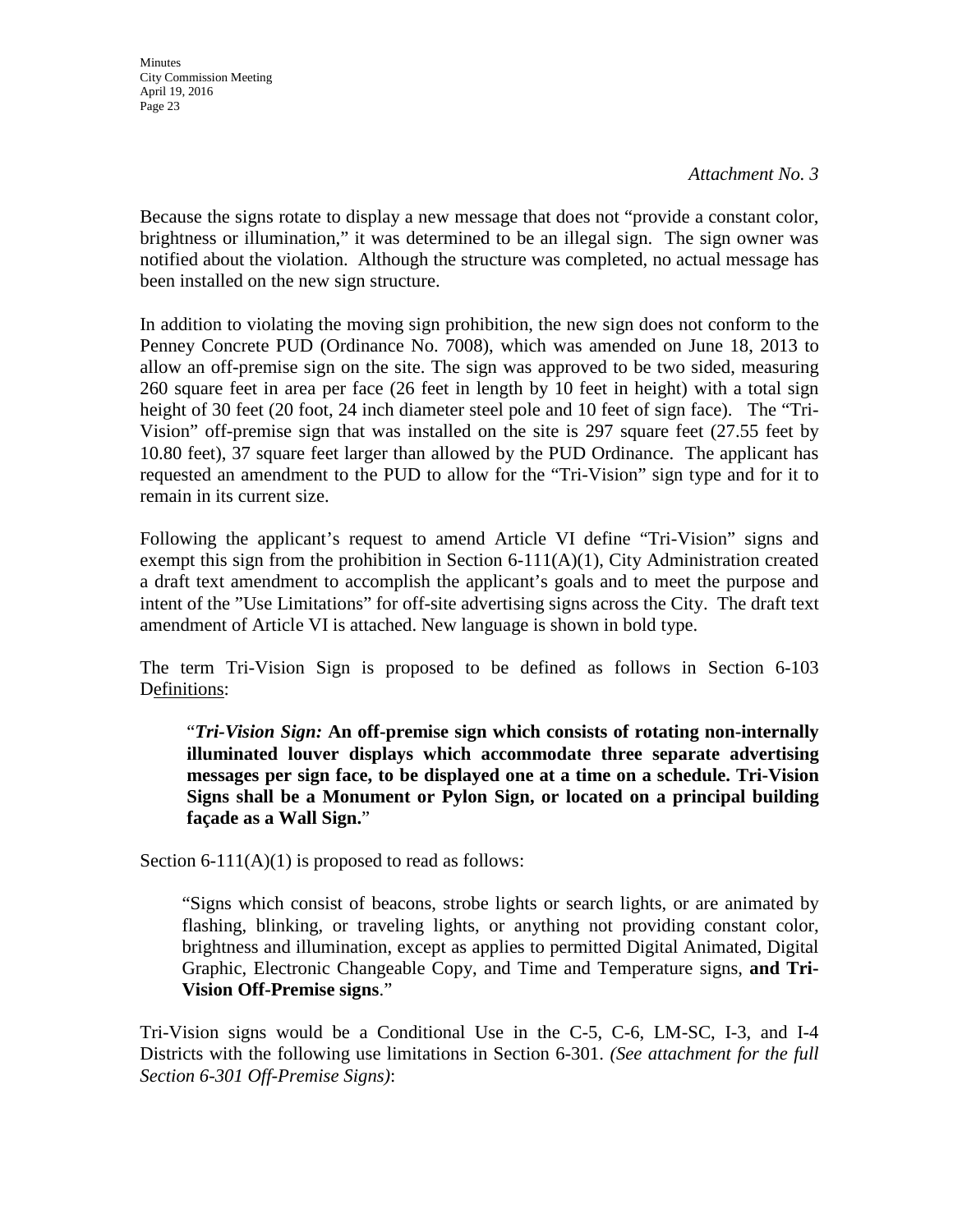- **(10) Tri-Vision Sign message displays shall remain static for a period of not less than sixty (60) seconds. The transition from one (1) message to the next shall be direct and immediate. Special effects, such as transitioning the message in a wave or scrolling method, are prohibited. This minimum requirement shall be certified by the sign manufacturer at the time of the Sign Permit application.**
- **(11) Tri-Vision Signs shall only be allowed through an approved Conditional Use Permit and shall only be located along state designated Freeways/Expressways and Principal Arterials having a posted speed limit of 55 miles per hour or greater at the location of the sign.**

Please note that the 60 second "dwell time" is identical to what is required for Electronic Changeable Copy Signs and Digital Graphic Signs which may be located along certain traffic corridors in the City in the C-5, Highway Commercial District; C-6, Heavy Commercial District; and LM-SC, Light Manufacturing-Service Commercial District.

# **AMENDMENTS TO THE TEXT OF THE ZONING REGULATIONS**

When a proposed amendment results in a change to the text of the Zoning Regulations, the report from the Planning Staff shall contain a statement as to the nature and effect of the proposed amendment, and determinations as to the following issues.

# **1. WHETHER SUCH CHANGE IS CONSISTENT WITH THE INTENT AND PURPOSE OF THE ZONING REGULATIONS**

The general intent and purpose of the Zoning Regulations is to protect the public health, safety, and general welfare; regulate the use of land and buildings within zoning districts to assure compatibility; and protect property values.

The prohibition on moving signs, as defined by Section  $6-111(A)(1)$  was created to protect the public health safety and general welfare by limiting distractions for drivers and pedestrians along the roadway and sidewalks, where signage is generally located. A considerable amount of conversation was had during the latest revisions to the Sign Regulations regarding distractions from digital signs (electronic changeable copy signs, digital graphic signs and digital animated signs) for drivers. The community, City Administration, Manhattan Urban Area Planning Board and City Commission determined that allowing these types of digital moving signs could cause a negative impact to the public health and safety and therefore they adopted the one (1) minute dwell time as well as a size limitation of 32 square feet. The sign owner testified in various public hearings during adoption of the latest Sign Regulations against digital signs because of the potential distraction of drivers. The latest Sign Regulations reflect the community's concerns and acceptance.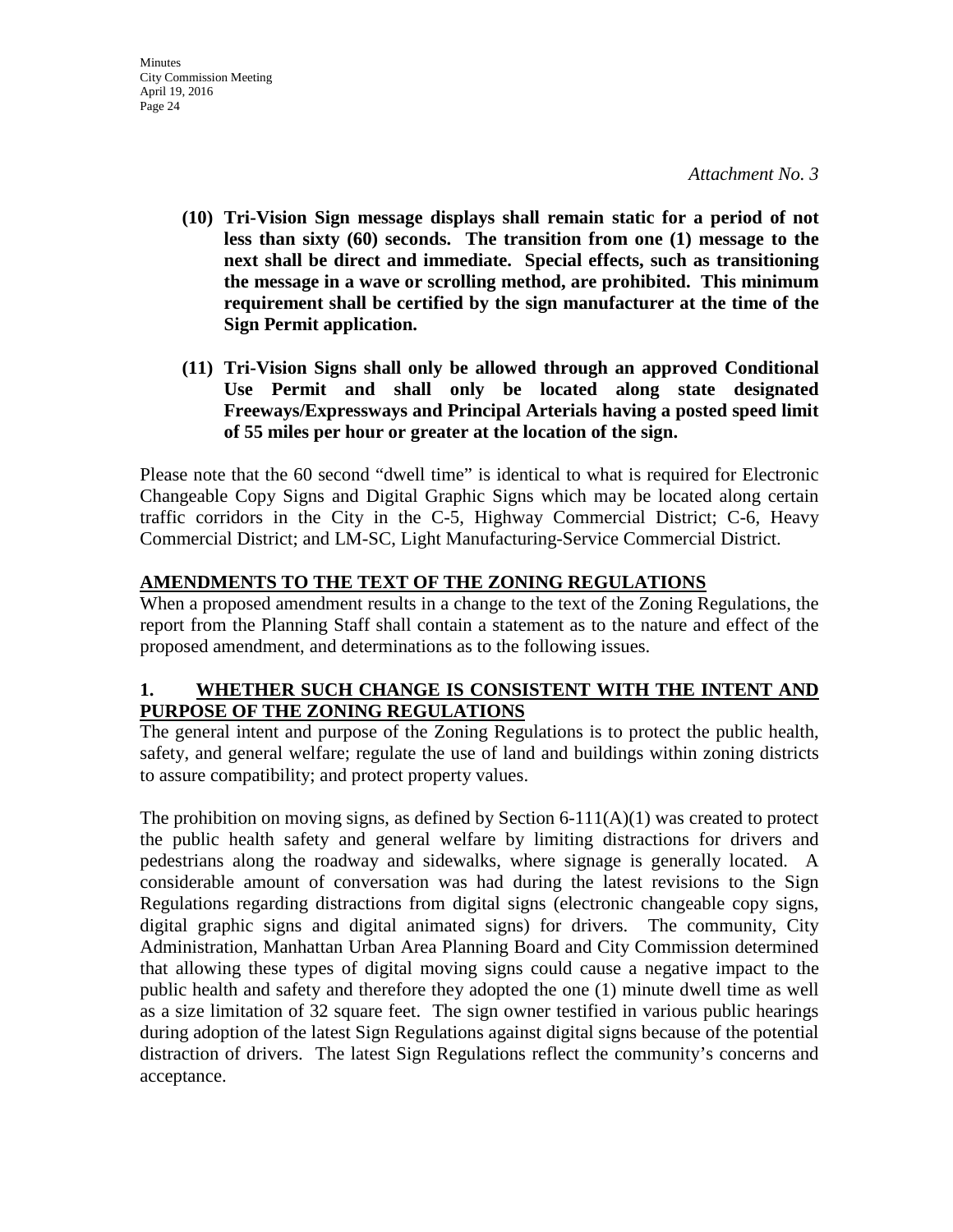#### *Attachment No. 3*

City Administration has drafted a text amendment to allow for "Tri-Vision" off-site advertising (billboard) signs that follow the general consensus of the community during the Sign Regulation revisions in 2014. The premise of the draft ordinance is to allow "Tri-Vision" signs for off-site advertising only if approved by the Board of Zoning Appeals as a Conditional Use. The use limitations for this sign type would limit the frequency that the message can be changed and limit where these types of signs can be placed in the community. Specifically, along state designated Freeways/Expressways and Principal Arterials having a posted speed limit of 55 miles per hour or greater at the location of the sign. The intent of this use limitation is to limit the location of Tri-Vision signs to areas having fewer traffic conflicts and turning movements (i.e. traffic conflicts at intersections) and more free flowing traffic that are typically on the edges of the community and not along the more congested interior traffic corridors.

The text changes are consistent with the intent and purpose of the zoning regulations by allowing Tri-Vision Signs as a Conditional Use within the same districts as other nonmoving Off-Premise Signs. A Conditional Use is typically viewed as a favorable use within a specific zoning district, however may require additional development standards to ensure compatibly. The use limitations proposed for Tri-Vision Signs further ensures compatibility in terms of protecting the general public health, safety, and general welfare.

### **2. AREAS WHICH ARE MOST LIKELY TO BE DIRECTLY AFFECTED BY SUCH CHANGE AND IN WHAT WAY THEY WILL BE AFFECTED**

The majority of existing Off-Premise signs are located along the major traffic corridors of Fort Riley Boulevard, between Seth Child and Tuttle Creek Boulevard; E. Poyntz Avenue, between Tuttle Creek Boulevard and McCall Road; and Seth Child Road, between Anderson Avenue and Fort Riley Boulevard.

The use limitation would restrict the potential for these signs to be located along state designated Freeways/Expressways and Principal Arterials having a posted speed limit of 55 miles per hour or greater at the location of the sign. This would generally be within current and future City limits in the Eureka Valley, the East U.S. Highway 24 corridor, U.S. Highway 177 corridor, and Tuttle Creek Boulevard north of the City. These areas are generally comprised of commercial, industrial and agricultural areas, with limited residential uses. All the other provisions in Section 6-301 that apply to other Off-Premises signs will also apply to Tri-Vision Signs, including a minimum of 200 feet of separation from the sign to the closest residential district and 800 feet between Off-Premise signs.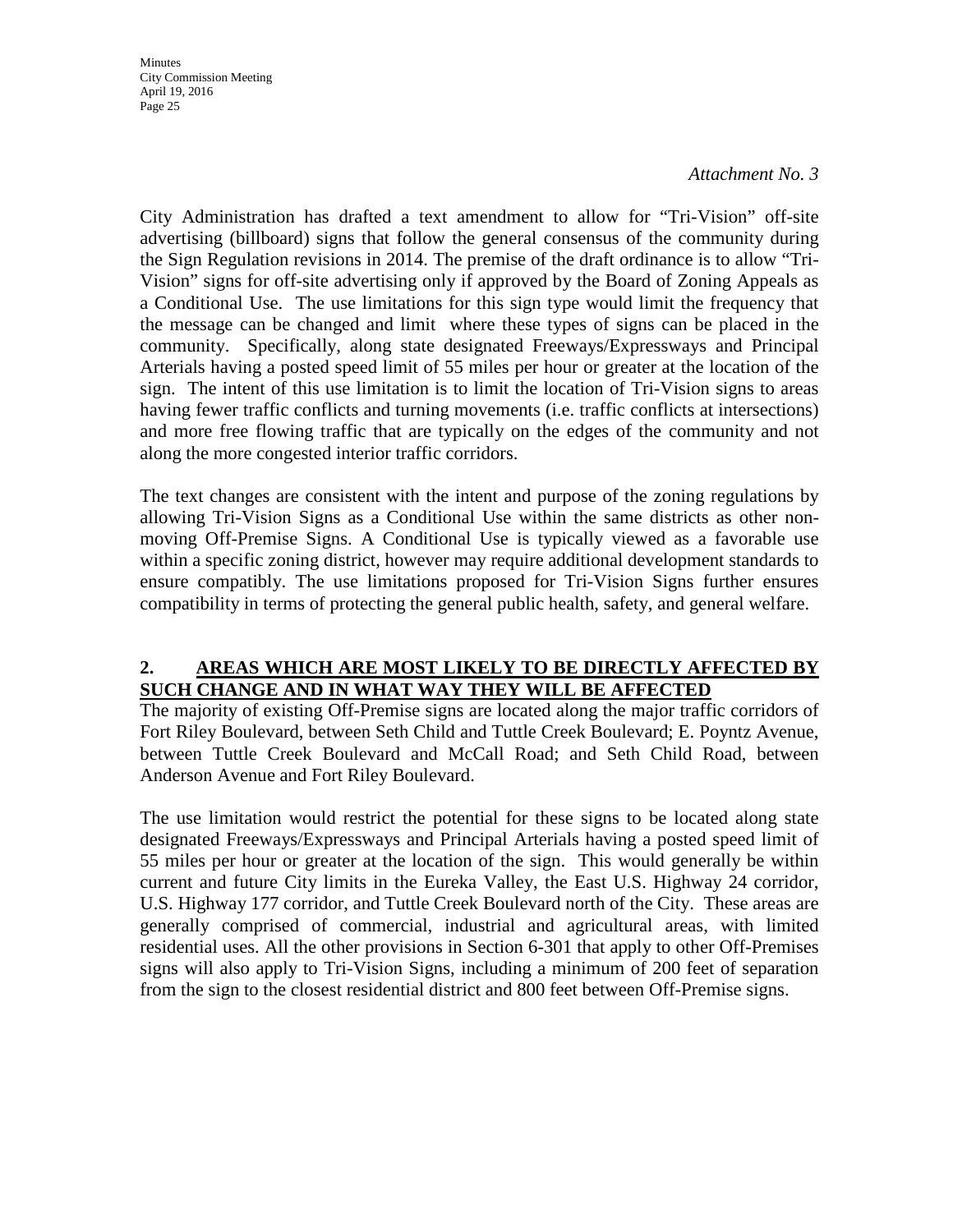# **3. WHETHER THE PROPOSED AMENDMENT IS MADE NECESSARY BECAUSE OF CHANGED OR CHANGING CONDITIONS IN THE AREAS AND ZONING DISTRICTS AFFECTED, OR IN THE CITY PLANNING AREA, GENERALLY, AND IF SO, THE NATURE OF SUCH CHANGED OR CHANGING CONDITIONS**

The proposed text amendment is made necessary because the sign owner installed the existing sign contrary to the current sign regulations prohibiting signs that move and exceeding the applicable size limitation of 260 square feet. As a remedy to the violation of the Zoning Regulations, and based on discussion with the City Attorney's office the applicant has proposed to amend the Zoning Regulations and the Penny's Concrete PUD Ordinance to allow the sign as it exists.

City Administration has drafted an amendment to Article VI of the Zoning Regulations to allow for this sign type and limit any adverse impacts that a large off-site advertising sign may have on the driving public and surrounding properties and uses.

# **4. WHETHER SUCH CHANGE IS CONSISTENT WITH THE INTENT AND PURPOSE OF THE POLICY AND GOALS AS OUTLINED IN THE ADOPTED COMPREHENSIVE PLAN OF THE CITY**

The Zoning Regulations help implement the Comprehensive Plan and its goals, objectives, and policies. The Comprehensive Plan is more general in nature and does not specify administrative site planning and construction details such as those addressed by the proposed amendments. However, the proposed amendments ensure that the general policies in the Comprehensive Plan are implemented consistent with legal requirements.

The adopted Eureka Valley – Highway K-18 Corridor Plan, notes under "Aesthetics, Objective B", that standards for outdoor advertising regarding size, setbacks, spacing, stacking, lighting and digital billboards should be established to insure coordination between local jurisdiction in Eureka Valley that design standards for signage *( pages 35- 36 attached)*. Both Riley County and the City of Manhattan recently adopted similar outdoor advertising sign standards (off-premise signs). In addition, Riley County allows Tri-Visions signs.

# **ALTERNATIVES**

It appears the MUAPB has the following alternatives concerning the issue at hand. The board may:

1. Recommend approval of the proposed amendment of the Zoning Regulations to the City Commission, based on the reasons in the staff memorandum.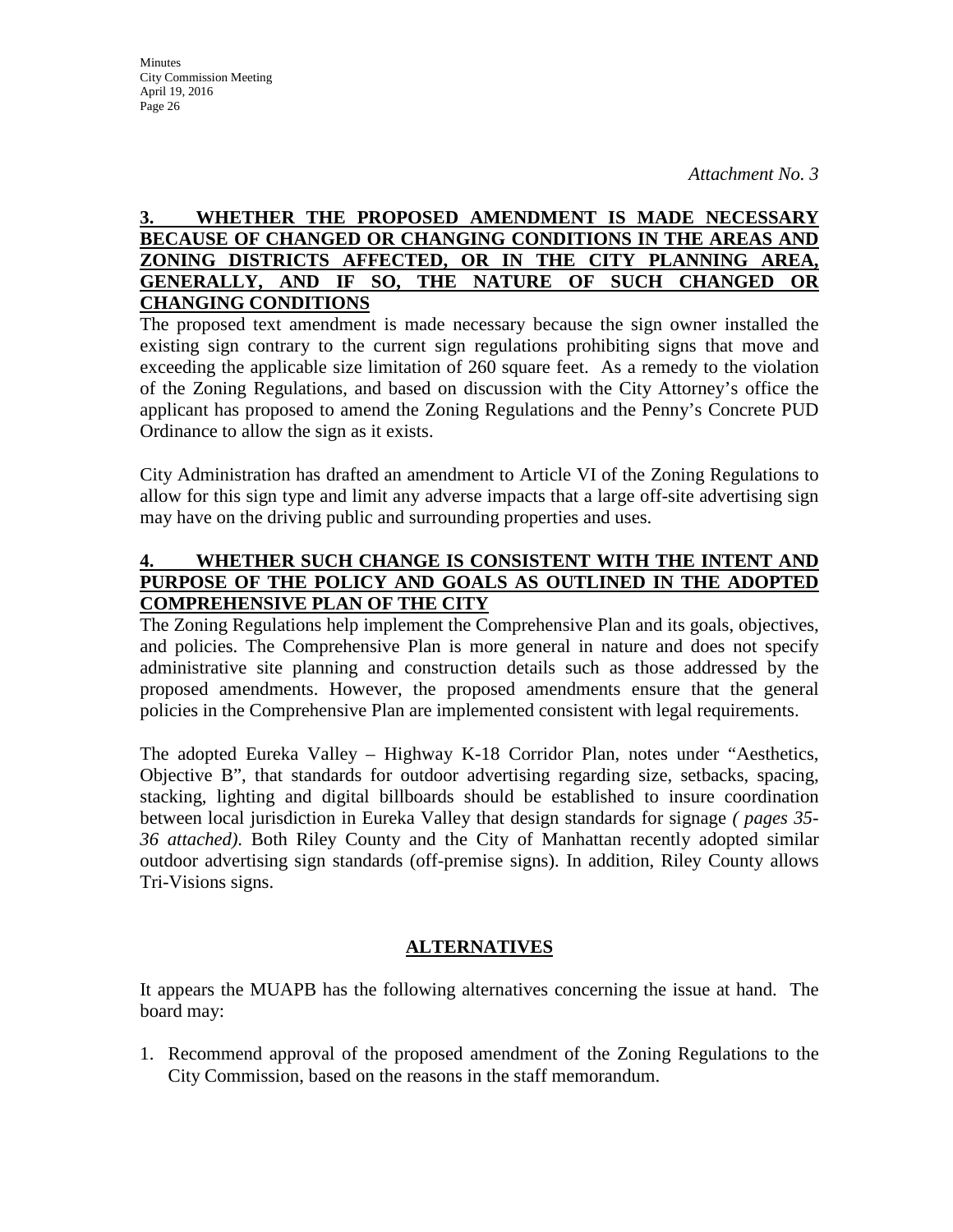- 2. Recommend denial of the proposed amendment to the City Commission, based on specific reasons.
- 3. Modify the proposed amendment and forward the modifications, along with an explanation, to the City Commission.
- 4. Table the public hearing to a specific date, and provide further direction to City Administration and the applicant.

### **RECOMMENDATION**

While City Administration would have preferred a different approach leading up to addressing this issue**,** City Administration recommends approval of the amendment to the Manhattan Zoning Regulations to amend Article VI, Sign Regulations, to allow for "Tri-Vision" off-site advertising, as proposed, based on the findings in the Staff Memorandum**.** 

# **POSSIBLE MOTION**

The Manhattan Urban Area Planning Board recommends approval of the proposed amendment to the Manhattan Zoning Regulations to amend Article VI, Sign Regulations, to allow for "Tri-Vision" Off-site Advertising, based on the findings in the Staff Memorandum.

#### **16001}MUAPB}AMENDZR}TRIVISIONBILLBOARDS**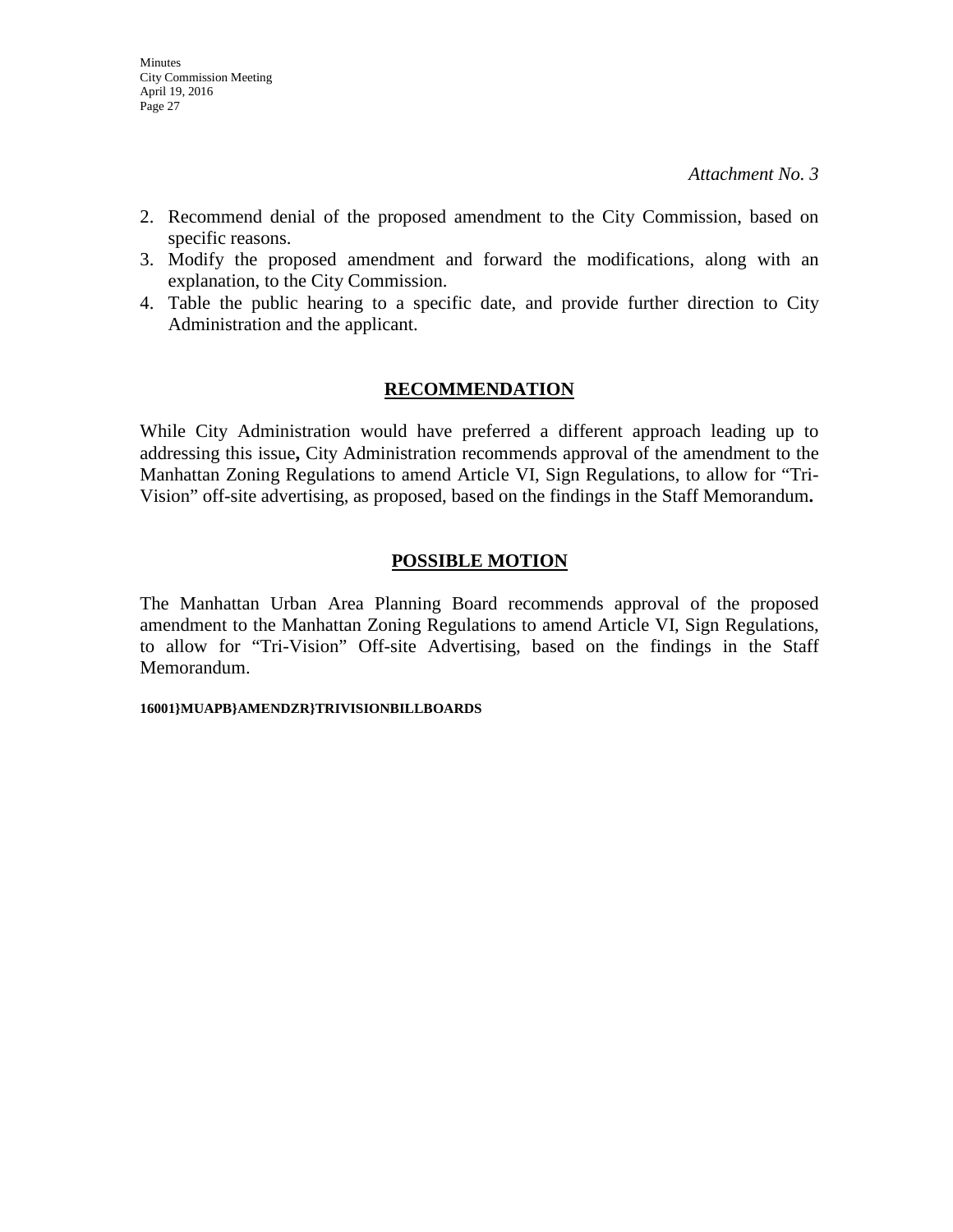# **AN AMENDMENT OF ORDINANCE NOS. 6730, 6915 AND 7008 AND THE APPROVED FINAL DEVELOPMENT PLAN OF THE PENNY'S CONCRETE INDUSTRIAL PUD TO ACCOMMODATE AN EXISTING "TRI-VISION" OFF-SITE ADVERTISING (BILLBOARD) SIGN**

# **THE AMENDMENT IS PROPOSED AS A FINAL DEVELOPMENT PLAN.**

*Note: See separate Amendment to Article VI, Sign Regulations, to define and allow Tri-Vision Billboards as a permitted type of Off-Premise Sign.* 

# **BACKGROUND**

**APPLICANT:** Thomas Outdoor Advertising Inc. – Bart Thomas.

**OWNER:** Penny's Concrete, Inc., a Kansas Corporation.

**APPLICANTADDRESS:** 1508 Fair Lane, Manhattan, KS 66502

**OWNER ADDRESS**: 23400 W. 82<sup>nd</sup> Street, Shawnee, KS, 66227

**LEGAL DESCRIPTION:** Lot 3, Penny's Addition, Unit Two, an Industrial Planned Unit Development, City of Manhattan, Riley County, Kansas.

**LOCATION:** The amendment site is generally located on that part of Lot 3 approximately 1,400 feet south of the Skyway Drive and Eureka Drive intersection on the west side of Skyway Drive. Lot 3 is a vacant tract of land immediately south of the Penny's Concrete batch plant operation.

**EXISTING ZONING:** Industrial Planned Unit Development District, with AO, Airport Overlay District.

**AREA:** Lot 3 is a 3.447 acre (150,156 square foot) tract of land.

**DATE OF NEIGHBORHOOD MEETING:** September 30**,** 2015.

**PUBLICATION DATE OF PUBLIC NOTICE:** Monday, December 14, 2015.

**DATE OF PUBLIC HEARING, PLANNING BOARD:** Monday, January 21, 2016

**CITY COMMISSION FIRST READING OF AN ORDINANCE:** Tuesday, February 16, 2016.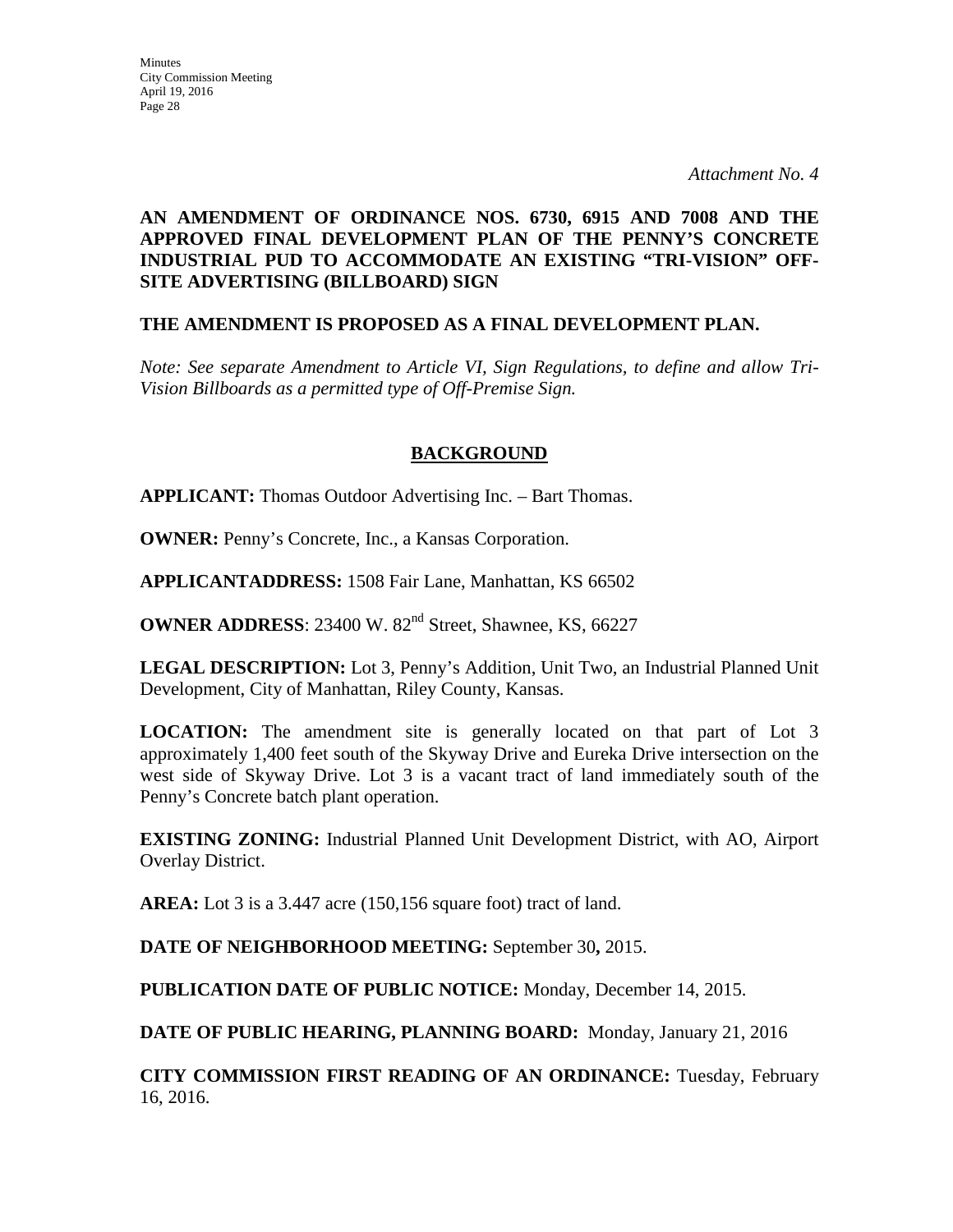# **EXISTING PUD:**

### **Ordinance Nos. 6730, 6915 and 7008**

Penny's Concrete Industrial Planned Unit Development was established by **Ordinance No. 6730**, dated October 21, 2008, with the following conditions of approval:

- 1. Permitted uses shall include a permanent Concrete Batch Plant, a portable Concrete Batch Plant, the production and storage of concrete landscaping blocks, and a vehicle and equipment maintenance shop.
- 2. Perimeter and front yard landscaping and screening shall be provided as proposed.
- 3. Landscaping and irrigation shall be provided pursuant to a Landscaping Performance Agreement between the City and the owner, which shall be entered into prior to issuance of a building permit.
- 4. All landscaping and irrigation shall be maintained in good condition.
- 5. Light poles shall be provided as described in the application documents and shall be full cutoff design. Building lighting shall not cast direct light onto public or private streets or adjacent property and shall be full cut-off design.
- 6. Signage shall be provided as proposed to include one ground entry sign.
- 7. Exempt signage shall include signage described in Article VI, Section 6-104  $(A)(1),(2),(4),(5),(7)$  and  $(8)$ ; and Section 6-104  $(B)(2)$ , of the Manhattan Zoning Regulations. Temporary sales aids and portable signs, as described in Article VI, Signs, of the Manhattan Zoning Regulations, shall be prohibited.
- 8. All trash enclosures shall be constructed of masonry walls with gates.
- 9. Dust control mitigation shall be provided as proposed for material storage areas and conveyors.

Penny's Concrete Unit Two Industrial Planned Unit Development was amended by **Ordinance No. 6915**, dated September 6, 2011, to amend the Final Development Plan of Penny's Concrete Industrial PUD and Ordinance No. 6730 to rezone and add Lot 36, Eureka Addition, Unit Two, to the PUD. There was one condition of approval updating the PUD to incorporate a revised citation related to political signs, under the exempt sign section:

1. Exempt signage shall include signage described in Article VI, Section 6-104  $(A)(1),(2),(4),(5)$ , and  $(7)$ ; and, Section 6-104  $(B)(2)$  and  $B(5)$ , of the Manhattan Zoning Regulations.

Penny's Concrete Unit Two Industrial Planned Unit Development was amended by **Ordinance No. 7008**, dated June 18, 2013, to allow an off-site advertising sign with the following conditions of approval: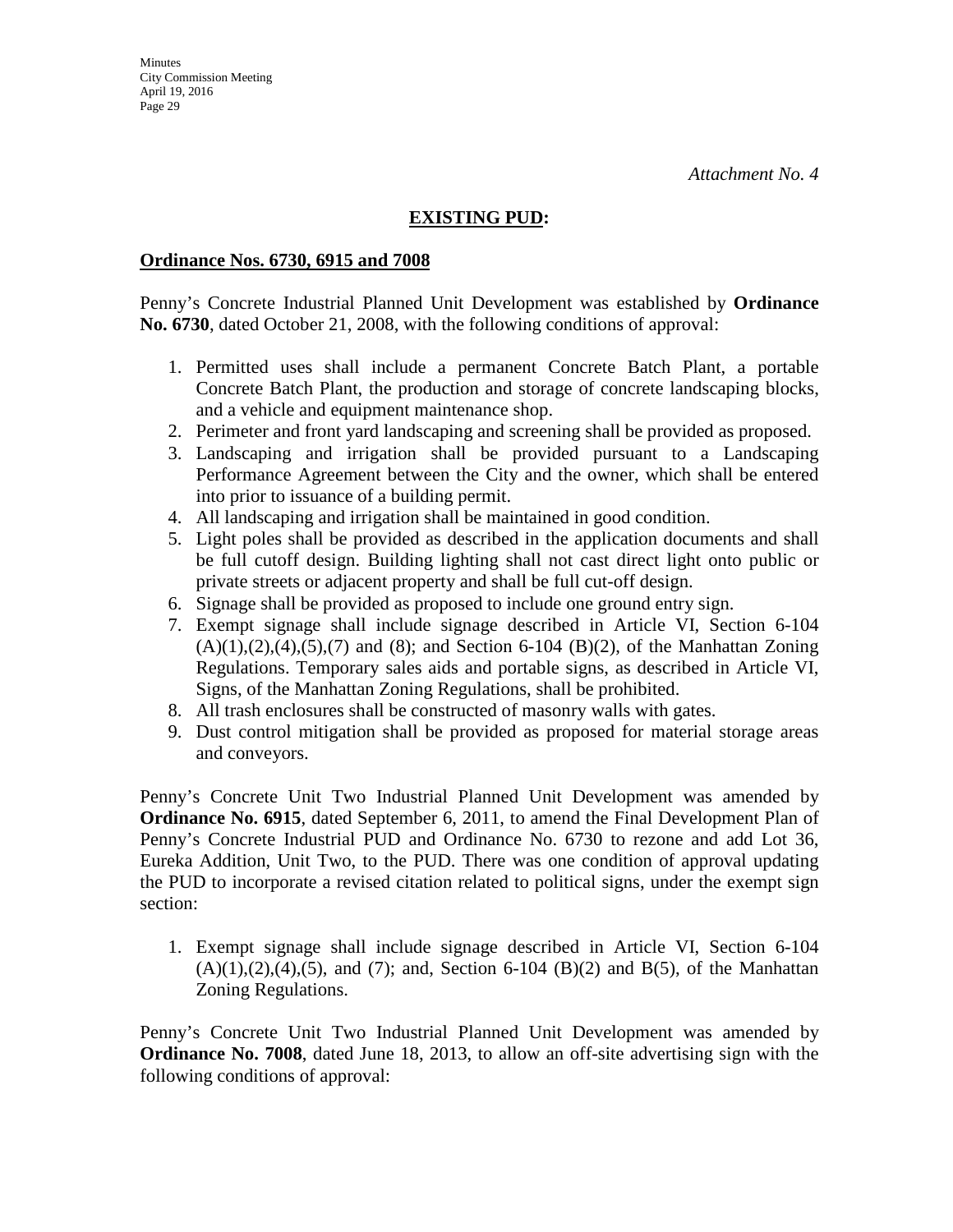- 1. One (1) advertising sign shall be allowed on the east side of Lot 3, Penny's Addition, Unit Two, An Industrial Planned Unit Development, City of Manhattan, Riley County, Kansas.
- 2. All applicable permits shall be obtained before construction of the advertising sign.
- 3. No portion of the advertising sign shall encroach on or over the utility easement dedicated on the east side of Lot 3.

### **Permitted Uses**

Permitted Uses in the PUD are set out above in Ordinance No. 6730, under Condition 1.

Signs are permitted under Conditions 6 and 7, Ordinance No. 6730, and Condition 1, Ordinance No. 6915.

One (1) off-premise sign is allowed on Lot 3 under Condition 1, Ordinance No. 7008.

# **EXISTING USE**

The existing use of the Penny's Concrete PUD is exclusively on Lot 2, which adjoins Lot 3, the amendment site. Lot 2 consists of a permanent Concrete Batch Plant, a portable Concrete Batch Plant, the production and storage of concrete landscaping blocks for retaining walls, office, other accessory uses such as landscaping, lighting, signage, a future shop, and a retention basin along the east side of Lot 2. A third batch plat was approved on Lot 3 but has not been built. In addition to the Manhattan Zoning Regulations, batch plant activities on Lots 2 and 3 are subject to Kansas Department of Health and Environment (KDHE) air and water quality regulations.

# **Lot 3 –Off-Premise Sign and Approved But Not Constructed Batch Plant.**

Lot 3 contains an existing two sided off-premise sign that measures 297 square feet in area per face (27.55 feet in length by 10.80 feet in height), total sign height is approximately 25 feet in height (14 foot, 24 inch diameter steel pole and 11 feet of sign face) measured from the flat grade adjacent to the retention basin *(elevation attached)*. The off-premise sign is a "Tri-Vision" type, consisting of three (3) separate rotating advertising messages per sign face. The front yard setback is 25 feet and the closest part of the sign is generally 23 feet.

A portable plant (Plant #3) may be located on Lot 3 and may be placed on the site depending on demand for concrete. The area around Plant #3 will be for aggregate storage and parking with access to the existing activities on Lot 2.

# **DESCRIPTION OF PROPOSED AMENDMENT**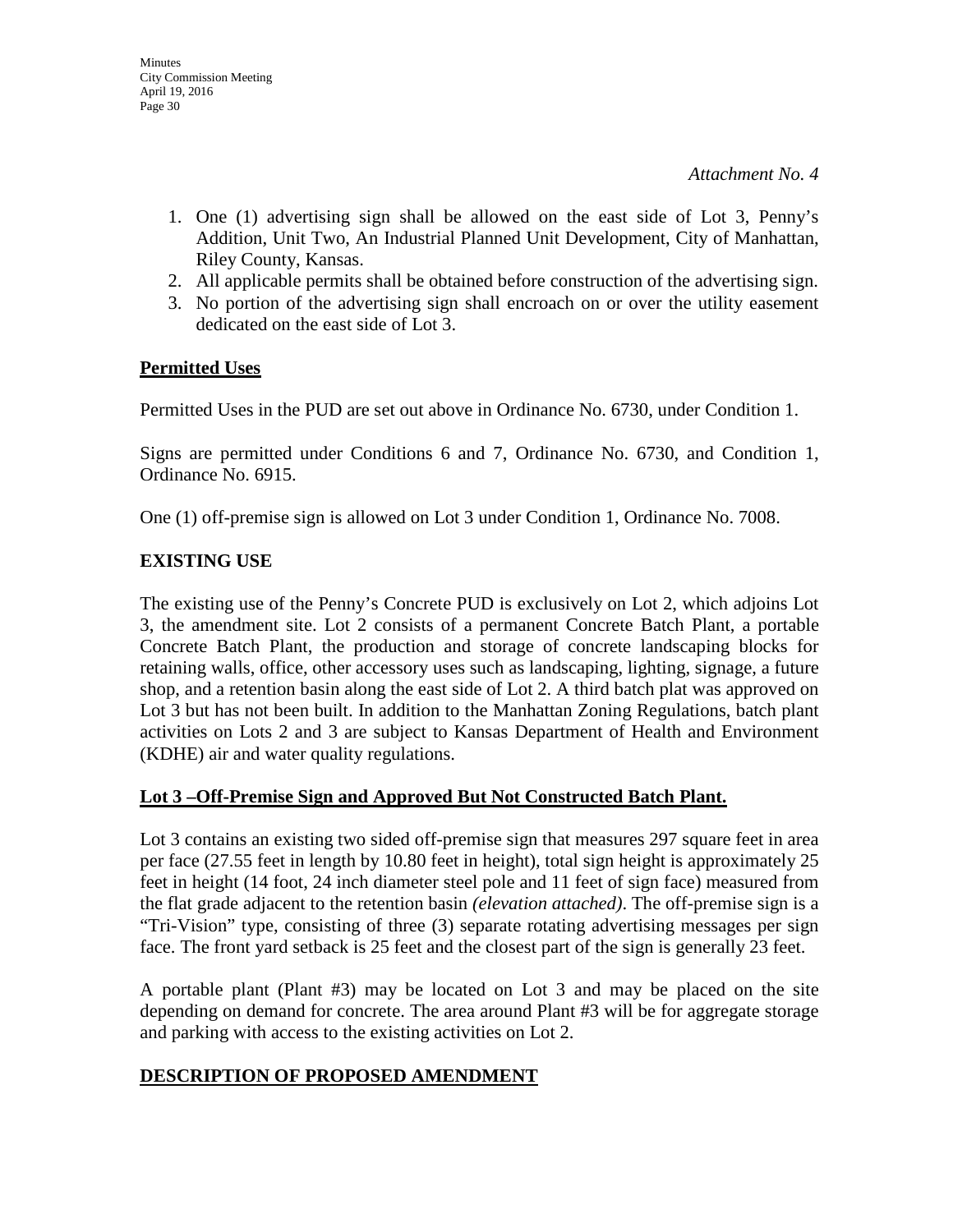**AMEND** Ordinance Nos. 6730, 6915 and 7008 and the approved Final Development Plan of the Penny's Concrete Industrial PUD to accommodate an existing "Tri-Vision" Offpremise advertising (billboard) sign.

Off-premise signs are a defined type of sign in Article VI, Signs. The definition of an offpremise sign and the specific standards are as follows:

# Definition

*Off-Premise Sign*. A sign directing attention to a specific business, product, service, organization, person, entertainment, event or activity, or other commercial activity that is not sold, produced, manufactured, furnished, or conducted at the property upon which the sign is located. Also known as a billboard, off-site advertising, or outdoor advertising sign.

# Regulations

Section 6-301. Off-Premise Signs. The following restrictions shall apply to all Off-Premise Signs.

- A. Permitted Districts: C-5, C-6, LM-SC, I-3, and I-4.
- B. Permitted Structural Types: (1) Monument Signs. (2) Pylon Signs. (3) Wall Signs.
- C. Sign Separation: The minimum spacing between Off-Premise Signs shall be eight hundred (800) feet radial distance, measured from any part of the sign to the nearest portion of any part of any other Off-Premise Sign.
- D. Separation from Residential Districts: Off-Premise Signs shall be no closer than two hundred (200) feet to a residential district.
- E. Required Sign Setback:
	- 1) Front Yard and Rear Yard: Twenty-five (25) feet.
	- 2) Side Yard: Shall follow the applicable minimum side yard setback requirements as cited in Article VI, Part 2, District Regulations.
- F. Maximum Surface Area: Two-hundred sixty (260) square feet.
- G. Height:
- 1) Wall Signs: Shall not project above the building facade on which they are attached.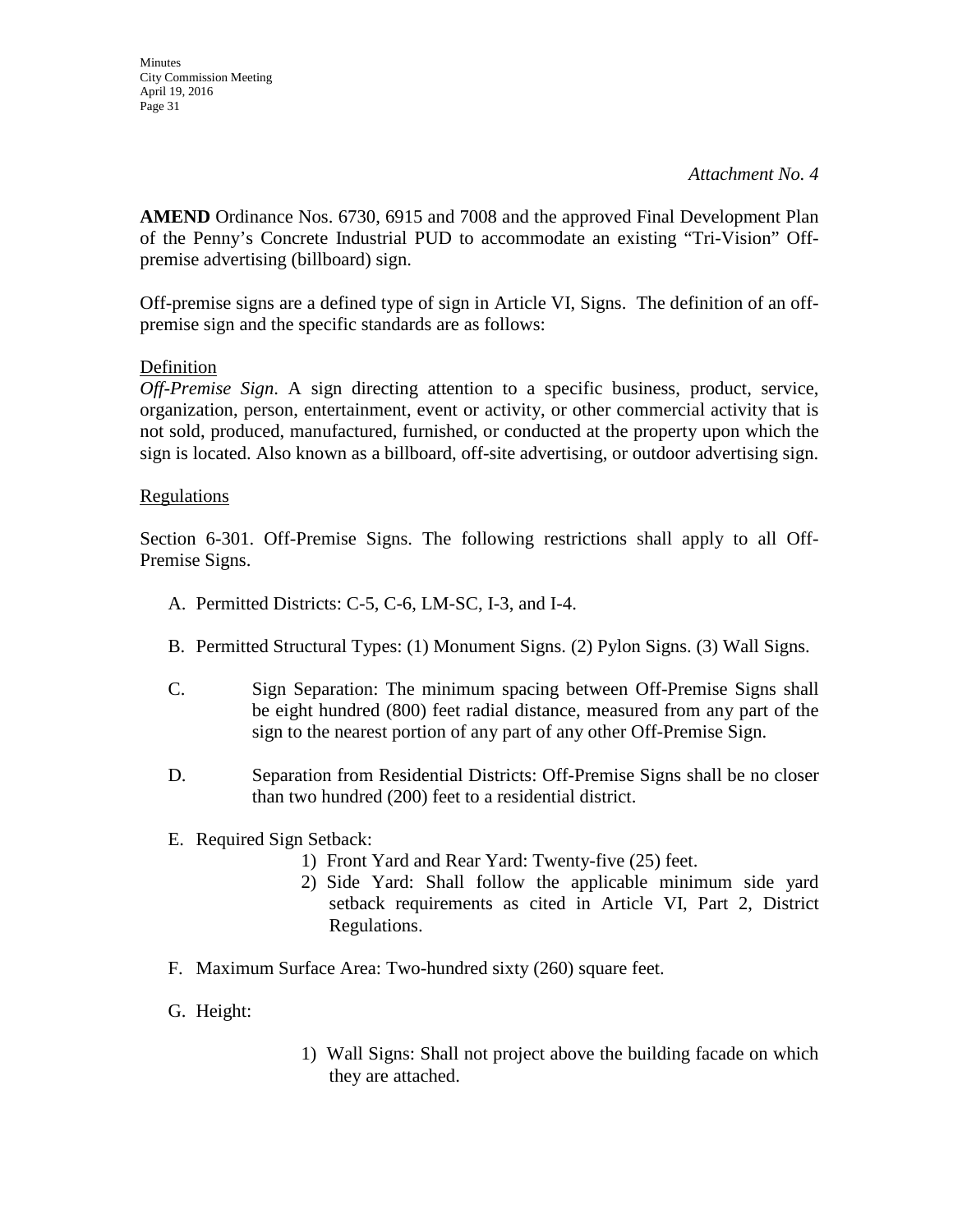*Attachment No. 4* 

- 2) Monument Signs: Six (6) feet.
- 3) Pylon Signs: Thirty (30) feet.
- H. Illumination: Sign illumination may be external and shall be directed upward.
- I. Use-limitations:
	- 1) Off-Premise Signs shall be located on a parcel, tract, or lot that conforms to the minimum lot size requirements of the zoning district in which the sign is located.
	- 2) Off-Premise Signs shall be oriented towards the abutting street.
	- 3) The surface area of Off-Premise Pylon Signs shall not count towards the permitted maximum surface area for all signs associated with a separate principal use located on the same property.
	- 4) The surface area of Off-Premise Monument and Wall Signs shall count towards the total permitted surface area for all signs associated with a separate principal use located on the same property.
	- 5) Off-Premise Sign faces shall not be placed side by side, or in a vertical position with one structure atop the other.
	- 6) Double-faced Off-Premise Signs having nonparallel faces shall be constructed so that the angle between the sign faces shall not exceed twenty four (24) degrees and the total distance between the open ends of the faces shall not exceed ten (10) feet.
	- 7) Off-Premise Pylon Signs shall be constructed using a uni-pole design.
	- 8) Off-Premise Signs shall not incorporate any of the following displays: Time and Temperature Signs, Electronic Changeable Copy Signs, Digital Graphic Signs, or Digital Animated Signs.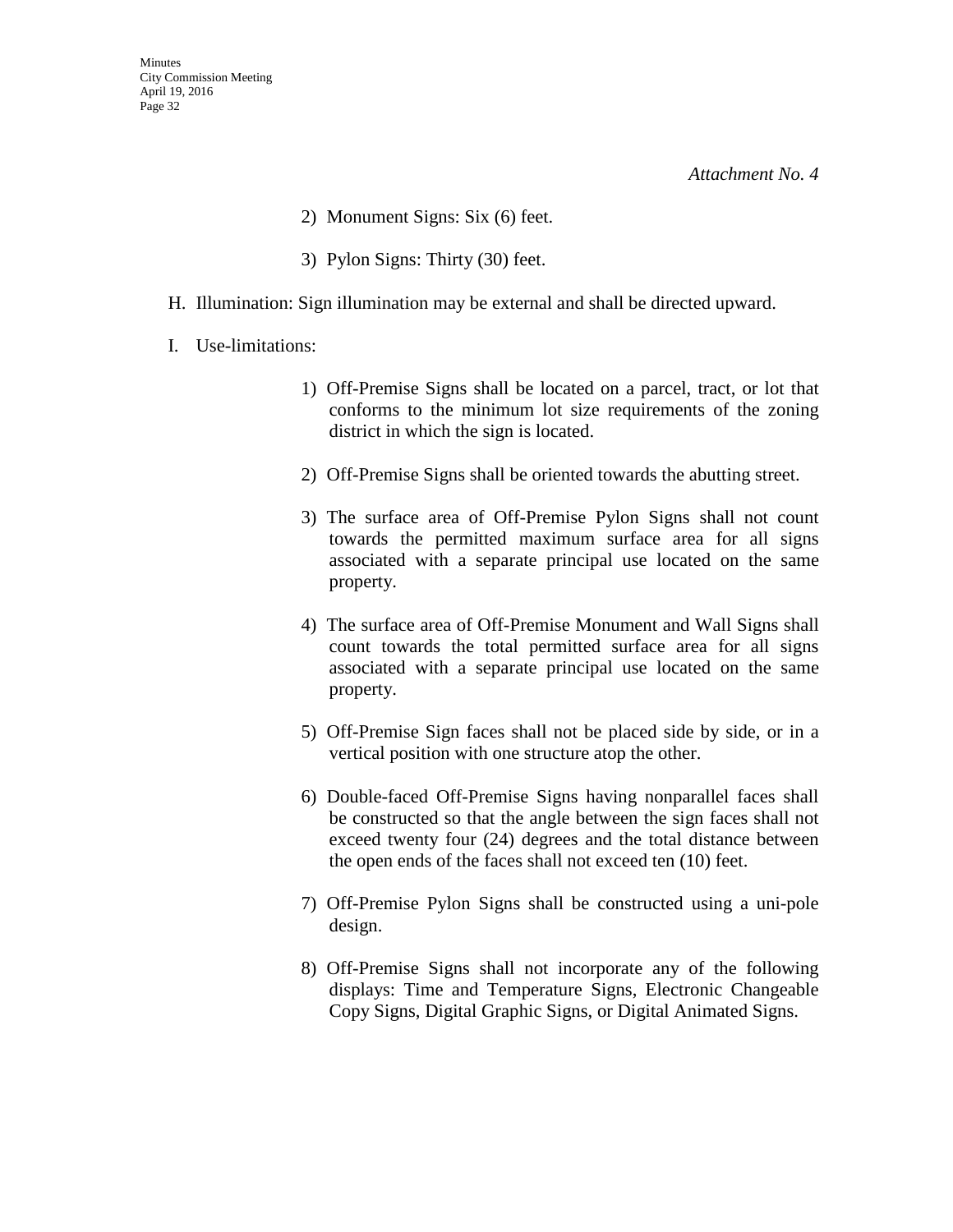9) Any trim surrounding an Off-Premise Sign face and any extension(s) of the display surface shall be included in the maximum allowed surface area. The sign base, structural members, and supports shall be excluded from the maximum surface area, provided they do not constitute part of the display message.

#### *Note: See separate Amendment to Article VI, Sign Regulations, to define and allow Tri-Vision Billboards as a permitted type of Off-Premise Sign.*

**PROPOSED SIGN:** The proposed amendment to the PUD is to accommodate the existing off-premise sign. Ordinance No. 7008 was approved on June 18, 2013 to amend the PUD to allow an off-premise sign, as per the existing sign regulations. The approved sign was proposed as two sided, measuring 260 square feet in area per face (26 feet in length by 10 feet in height) with a total sign height of 30 feet (20 foot, 24 inch diameter steel pole and 10 feet of sign face). However, the off-premise sign that was installed did not follow the permit that was issued and is an illegal sign that is larger than the proposed sign consisting of 297 square feet compared to 260 square feet. In addition, the offpremise sign was installed as a Tri-Vision sign, that has three rotating sign faces per side which change message displays, which is currently prohibited under Section  $6-111(A)(1)$ in the City of Manhattan Zoning Regulations.

### **MATTERS TO BE CONSIDERED WHEN AMENDING A PLANNED UNIT DEVELOPMENT**

**1. WHETHER THE PROPOSED AMENDMENT IS CONSISTENT WITH THE INTENT AND PURPOSE OF THE APPROVED PUD, AND WILL PROMOTE THE EFFICIENT DEVELOPMENT AND PRESERVATION OF THE ENTIRE PUD:** The proposed amendment is generally consistent with the intent and purpose of the Penny's Concrete Industrial PUD, which is a heavy industrial land use as well as the eastern part of the Eureka Addition, which also is a light industrial and heavy commercial area. Off-premise signs are a permitted sign in I-4, Heavy Industrial District; C-6, Heavy Commercial District; and, I-3, Light Industrial District. Approval of the existing Tri-Vision sign does not necessarily ensure the efficient development and preservation of the entire PUD but does not interfere with its efficient development as a batch plant and does not interfere with the use of the retention basin. The unipole of the Tri-Vision sign is located on the slope of the retention basin but is located out of the platted utility easement east of the retention basin.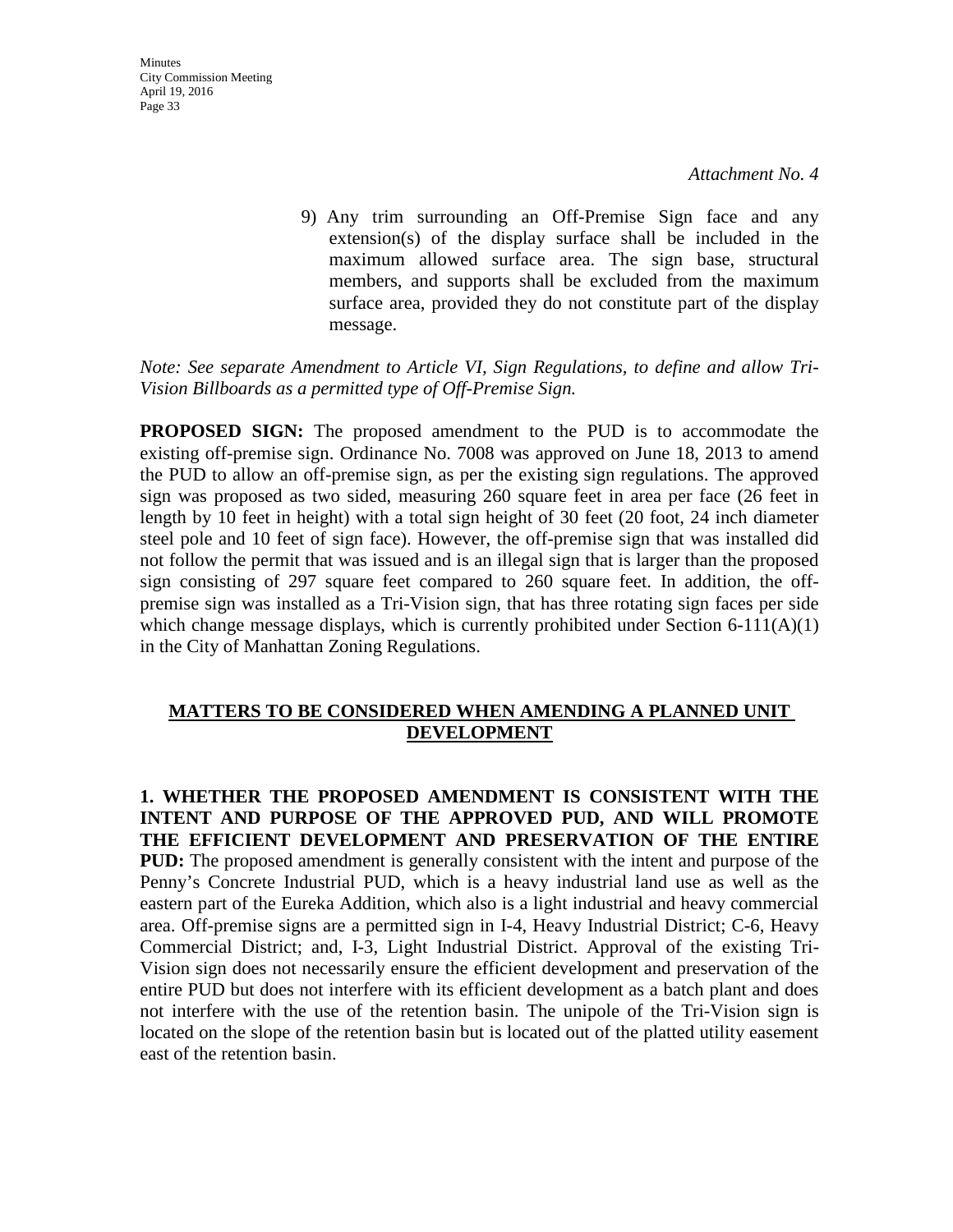*Attachment No. 4* 

**2. WHETHER THE PROPOSED AMENDMENT IS MADE NECESSARY BECAUSE OF CHANGED OR CHANGING CONDITIONS IN OR AROUND THE PUD, AND THE NATURE OF SUCH CONDITIONS:** Ordinance No. 7008 amending the PUD to allow for an off-premise sign was in order to replace off-site advertising signs that were removed by KDOT due to realignment of K-18 Highway. The proposed amendment to the PUD is not made necessary because of changed or changing conditions in or around the PUD. The applicant indicates in his written documents that, "the proposed amendment is to clarify and specify the type of advertising signage allowed by Ordinance 7008 as a "Tri-Vision billboard", as well as to provide a site plan showing the location within the PUD and drawings depicting the Tri-Vision billboard".

If this PUD amendment is approved, Article VI of the City of Manhattan's Sign Regulations must also be amended in order to allow Tri-Vision signs as a permitted type of off-premise sign within the City.

**3. WHETHER THE PROPOSED AMENDMENT WILL RESULT IN A RELATIVE GAIN TO THE PUBLIC HEALTH, SAFETY, CONVENIENCE OR GENERAL WELFARE, AND IS NOT GRANTED SOLELY TO CONFER A SPECIAL BENEFIT UPON ANY PERSON:** Approval of the proposed amendment will not result in a relative gain to the general public. If the Planning Board and/or City Commission determine to approve the amendment, City Administration recommends a minimum dwell time between message changes of at least one (1) minute to match the dwell time required for digital graphics signs and electronic changeable message signs in other parts of the City along traffic corridors to protect public health and safety. The proposed amendment will benefit the applicant as there are currently no other Tri-Vision signs allowed within the City of Manhattan and the existing Tri-Vision sign was installed in direct conflict with the original proposed off-premise sign.

### **ADDITIONAL MATTERS TO BE CONSIDERED WHEN AMENDING A PLANNED UNIT DEVELOPMENT**

**1. LANDSCAPING:** No landscaping is proposed with the amendment. Existing landscaping consist of natural grass.

**2. SCREENING:** Lot 3, when developed with the batch plant, is proposed to be screened by a six foot slatted security fence on the east lot line with a row of ornamental trees on the inside of the fence.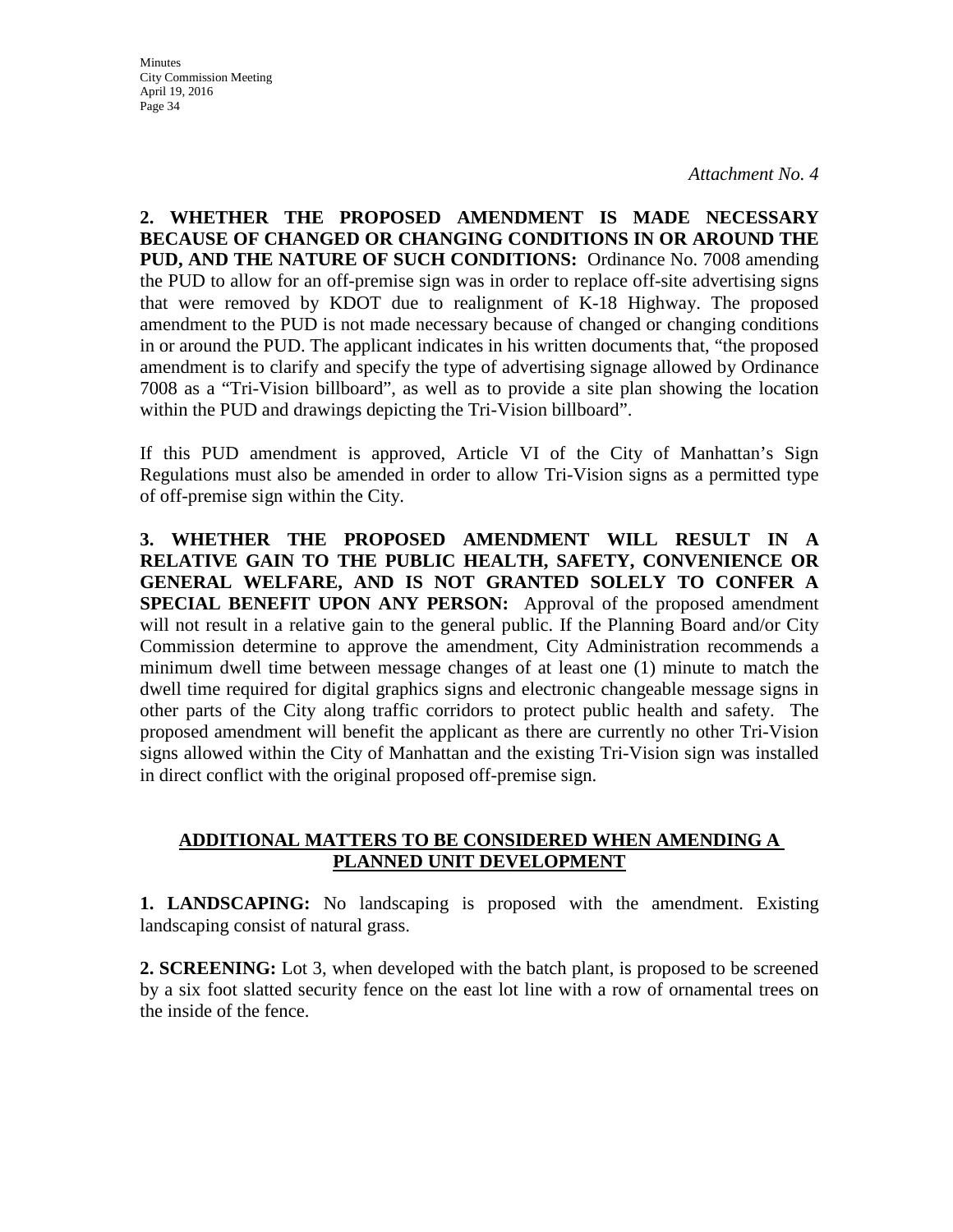Minutes City Commission Meeting April 19, 2016 Page 35

**3. DRAINAGE: A DRAINAGE STUDY WAS SUBMITTED IN 2006 WITH THE PRELIMINARY PLAT FOR THE ENTIRE EUREKA ADDITION SUBDIVISION. THE STUDY WAS REVIEWED AND ACCEPTED BY THE CITY ENGINEER. AN UPDATE TO THE ORIGINAL STUDY WAS SUBMITTED AND ACCEPTED WITH THE PENNY'S PUD IN 2008. AS A PART OF THE PROPOSED AMENDMENT AND REZONING, KAREN L. WEATHERS, P.E., BG CONSULTANTS, SUBMITTED A STORM DRAINAGE REPORT FOR PENNY'S CONCRETE LOT 36, DATED JUNE 15, 2011. THE 2011 UPDATE WAS REVIEWED AND ACCEPTED BY THE CITY ENGINEER. NO CHANGES TO THE DRAINAGE PATTERNS ARE PROPOSED. THE ADVERTISING SIGN WILL NOT AFFECT DRAINAGE ON THE SITE.**

**4. CIRCULATION:** There is no change to access to the PUD associated with the existing Tri-Vision Sign. The PUD is accessed from Eureka Terrace, with no curb cut on Skyway Drive.

**5. OPEN SPACE AND COMMON AREA:** Open landscaped space around the perimeter of the site is owned and maintained by the property owner.

**6. CHARACTER OF THE NEIGHBORHOOD:** The neighborhood is characterized by the batch plant and a developing light industrial/industrial park, consisting of Star Lumber & Supply, a contractor's business, a self-storage site, and an auto related service. The neighborhood further north consists of Eureka Drive, Flint Hills Job Corps Center and agricultural fields. The neighborhood to the immediate south and west of the site is undeveloped heavy commercial and industrial park lots and agricultural fields. To the southwest is the Manhattan Regional Airport. Residential neighborhoods are to the west of the Eureka Addition. The neighborhood to the east is the realigned K-18 Highway Corridor and Skyway Drive.

# **THIRTEEN MATTERS TO BE CONSIDERED WHEN REZONING**

**1. EXISTING USE:** Lot 3 consists of an off-premise sign and remaining vacant land approved for the expansion of the Penny's Concrete batch plant operations.

**2. PHYSICAL AND ENVIRONMENTAL CHARACTERISTICS:** Lot 3 is flat and covered with field grasses, and within the 100 Year and 500 Year Flood Plains.

Lot 3 is entirely within the Horizontal and Conical Zones of Manhattan's Regional Airport. The northwest corner of Lot 3 is also within the Approach and Transitional Zones of the airport. Future uses (structures and trees), which are within these Zones are required to be reviewed by the Federal Aviation Administration (FAA) and may be required to obtain, an Airport Compatible Use Permit prior to construction, planting or change to the structure or trees..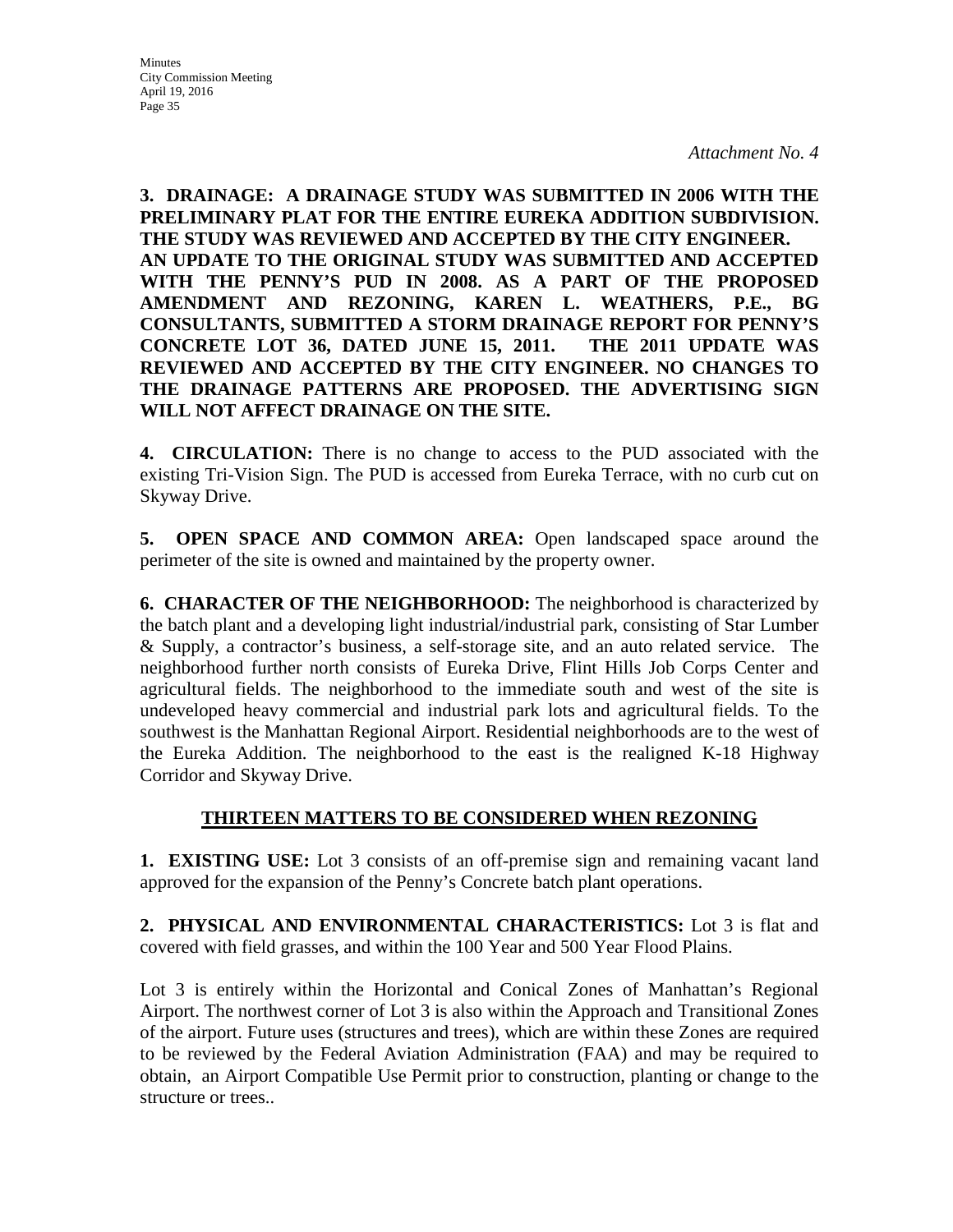## **3. SURROUNDING LAND USE AND ZONING:**

**(a.) NORTH:** Penny's Concrete, Star Lumber, Eureka Drive, Flint Hills Job Corps, and agricultural fields; Industrial PUD/AO, C-6/AO Districts, U, University District, and Riley County G-1, General Agricultural District.

**(b.) SOUTH:** Undeveloped heavy commercial lots and agricultural fields; C-6/AO Districts and Riley County G-1 District.

**(c.) EAST:** Skyway Drive and K-18 Highway; Riley County G-1 District.

**(d.) WEST:** Eureka Terrace, contractor business, self-storage and undeveloped light industrial lots and undeveloped industrial park lots; I-3, Light Industrial District/AO Districts, and I-2, Industrial Park District/AO Districts.

**4. CHARACTER OF THE NEIGHBORHOOD:** See above under number **6, CHARACTER OF THE NEIGHBORHOOD**.

**5. SUITABILITY OF SITE FOR USES UNDER CURRENT ZONING:** Lot 3 is suitable for the batch plant as approved. Currently, "Tri-Vision" signs are prohibited by the City of Manhattan's Sign Regulations. The Zoning Regulations would need to be amended in order to permit Tri-Vision signs within the City of Manhattan and in order to amend the PUD to allow the existing sign to remain.

**6. COMPATIBILITY OF PROPOSED DISTRICT WITH NEARBY PROPERTIES AND EXTENT TO WHICH IT MAY HAVE DETRIMENTAL AFFECTS:** Properties nearby Lot 3 are the existing Penny's batch plant site, and a lumber wholesale supply and recently constructed Skyway Drive and undeveloped agricultural fields. Nearby properties to the south are undeveloped parts of the Eureka Addition, agricultural fields and the Manhattan Regional Airport.

The existing sign is setback approximately 23 feet from the east lot line of Lot 3.

Lot 3 is entirely within the Horizontal and Conical Zones of Manhattan's Regional Airport, which requires structures comply with the AO, Airport Overlay District regulations. The northwest corner of the site is also within the Approach and Transitional Zones of the airport.

The existing sign structure height is 30 feet to the top of the sign. *(Note: The Federal Aviation Agency (FAA) previously determined there would be no hazard to air navigation, based on a height of 100 feet for the Concrete Batch Plant in the existing Penny's PUD. The FAA's determination indicated future construction requires additional notice to the*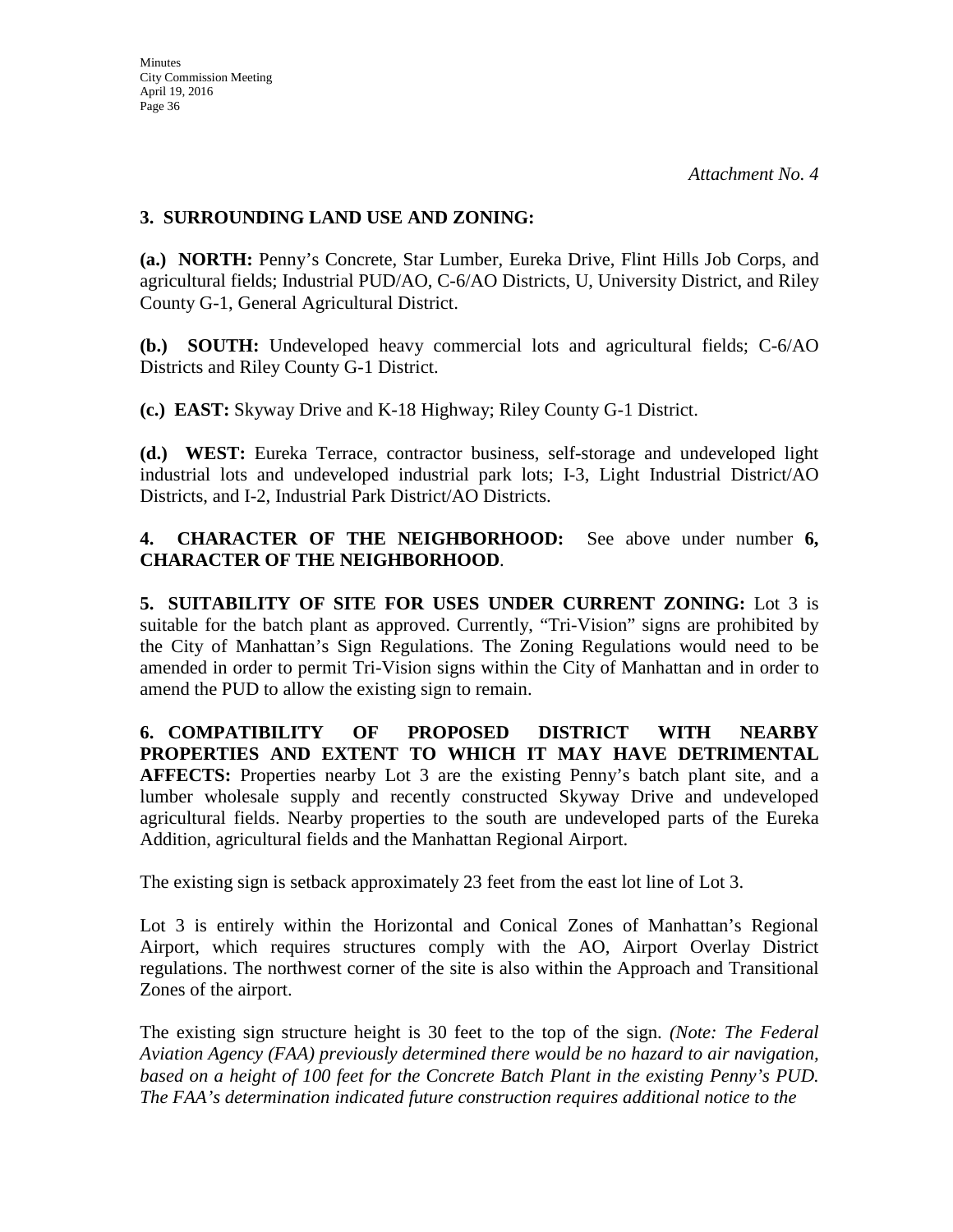*FAA. The addition of Plant #3 requires additional notice to the FAA before Plant #3 is added to the site but does not include the existing sign outside the approach zone, which is less than 75 feet in height.)* 

The sign appears to have no detrimental effects on surrounding land uses. However, the affect of rotating message faces of the Tri-Vision sign is unknown on driver's who could become distracted along Skyway Drive and K-18 anticipating the next message. Therefore if the Planning Board and/or City Commission decide to approve this amendment, City Administration recommends a minimum dwell time between message changes of at least one (1) minute to match the dwell time required for digital graphics signs and electronic changeable message signs in other parts of the City along traffic corridors.

**7. CONFORMANCE WITH COMPREHENSIVE PLAN: THE FUTURE LAND USE MAP OF THE MANHATTAN URBAN AREA COMPREHENSIVE PLAN DESIGNATES THE MAJORITY OF THE EUREKA ADDITION AS INDUSTRIAL (IND). PENNY'S CONCRETE PUD WAS FOUND IN CONFORMANCE WITH THE COMPREHENSIVE PLAN WITH REZONING TO INDUSTRIAL PUD AND THE AMENDMENT FOR LOT 3. THE EXISTING TRI-VISION SIGN IS IN GENERAL CONFORMANCE WITH THE COMPREHENSIVE PLAN.**

The adopted Eureka Valley – Highway K-18 Corridor Plan, notes under "Aesthetics, Objective B", that standards for outdoor advertising regarding size, setbacks, spacing, stacking, lighting and digital billboards should be established to insure coordination between local jurisdiction in Eureka Valley that design standards for signage *( pages 35- 36 attached)*. Both Riley County and the City of Manhattan have recently adopted similar outdoor advertising sign standards (off-premise signs).

# **8. ZONING HISTORY AND LENGTH OF TIME VACANT AS ZONED:** .

February 6, 2006 Manhattan Urban Area Planning Board considers annexation of the 53-acre site and conducts the public hearings on the proposed rezoning of three tracts of land from County G-1, General Agricultural District, and N**-**1, Airport Noise Hazard District, to I-2, Industrial Park District; C-6, Heavy Commercial District; and I-3, Light Industrial District, all with AO, Airport Overlay District. The Planning Board Recommends approval of the annexation on a vote of 5-1; and recommended approval of the rezoning of three tracts of land on a vote of 5-1. The Board tabled the preliminary plat to the February 23, 2006, Planning Board meeting, on a vote of 6-0.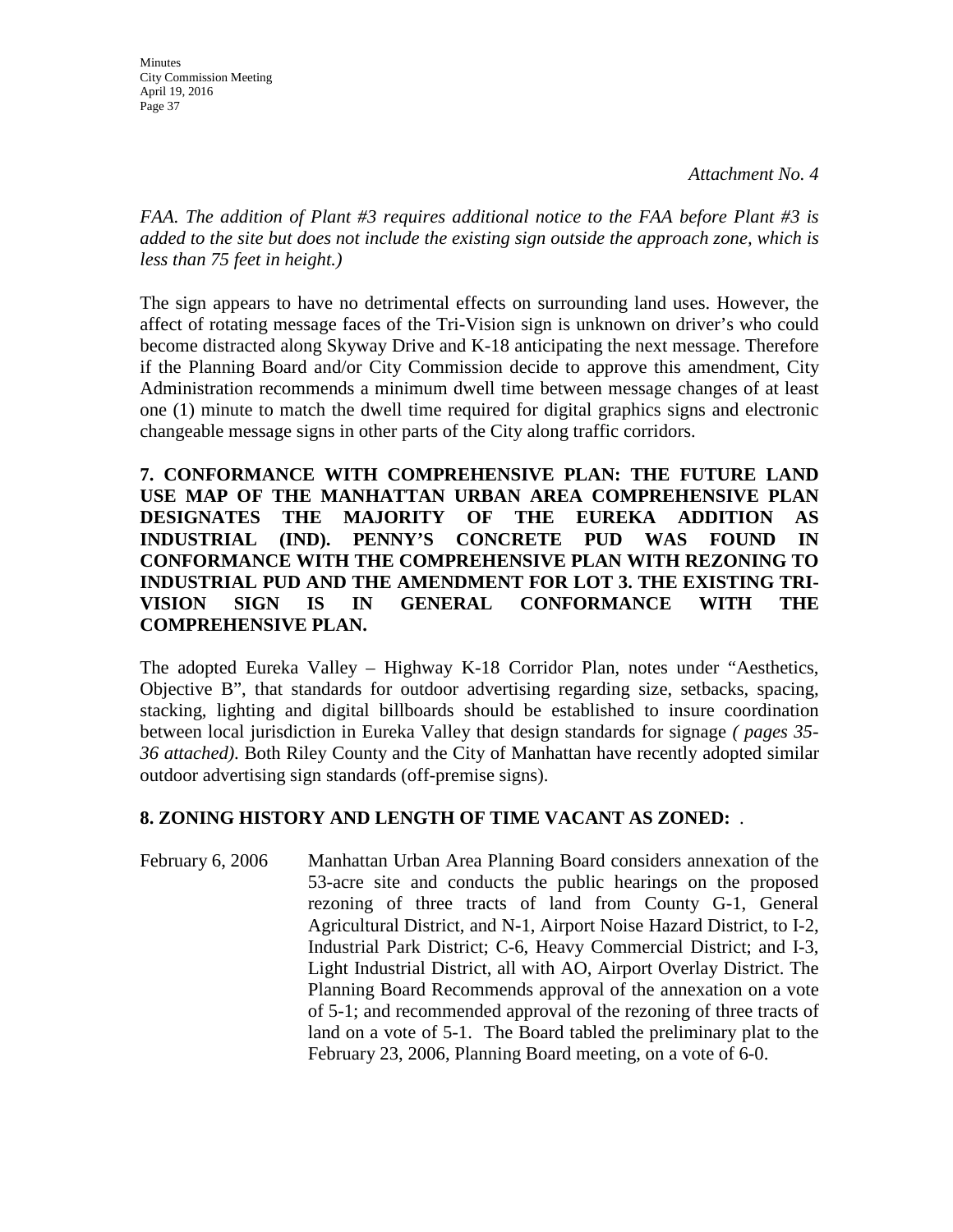*Attachment No. 4* 

- February 21, 2006 City Commission, on a vote of 5-0, approves Resolution No 022106-A, **r**equesting that the Board of Riley County Commissioners make positive findings regarding the island annexation of the proposed Eureka Addition.
- February 23, 2006 Manhattan Urban Area Planning Board approves Preliminary Plat 6-0, with three conditions.
- March 16, 2006 Board of Riley County Commissioners considers island annexation request, as per K.S.A. 12-520c and tables for additional information.
- March 30, 2006 Board of Riley County Commissioners continues consideration of island annexation request, as per K.S.A. 12-520c, and approves Resolution No. 03006-13, finding that the annexation will not hinder development or prevent proper growth.
- April 18, 2006 City Commission approves first reading of ordinances annexing and rezoning the proposed Eureka Addition.
- May 2, 2006 City Commission approves Ordinance Nos. 6537 and 6538 annexing and rezoning the proposed Eureka Addition.
- August 7, 2006 Manhattan Urban Area Planning Board approves Final Plat Eureka Addition.
- September 5, 2006 City Commission accepts easements and rights-of-way as shown on the Final Plat Eureka Addition.
- September 15, 2008 Manhattan Urban Area Planning Board recommends, on a vote of  $(5-1)$  rezoning Lots  $12 - 15$ , Eureka Addition from C-6, Heavy Commercial District with AO, Airport Overlay District, to PUD, Industrial Planned Unit Development District with AO, Airport Overlay District.
- October 14, 2008 City Commission approves first reading of an ordinance rezoning Lots 12 – 15, Eureka Addition, to PUD, Industrial Planned Unit Development District with AO, Airport Overlay District.
- October 21, 2008 City Commission approves Ordinance No. 6730 rezoning Lots 12 15, Eureka Addition, to PUD, Industrial Planned Unit Development District with AO, Airport Overlay District.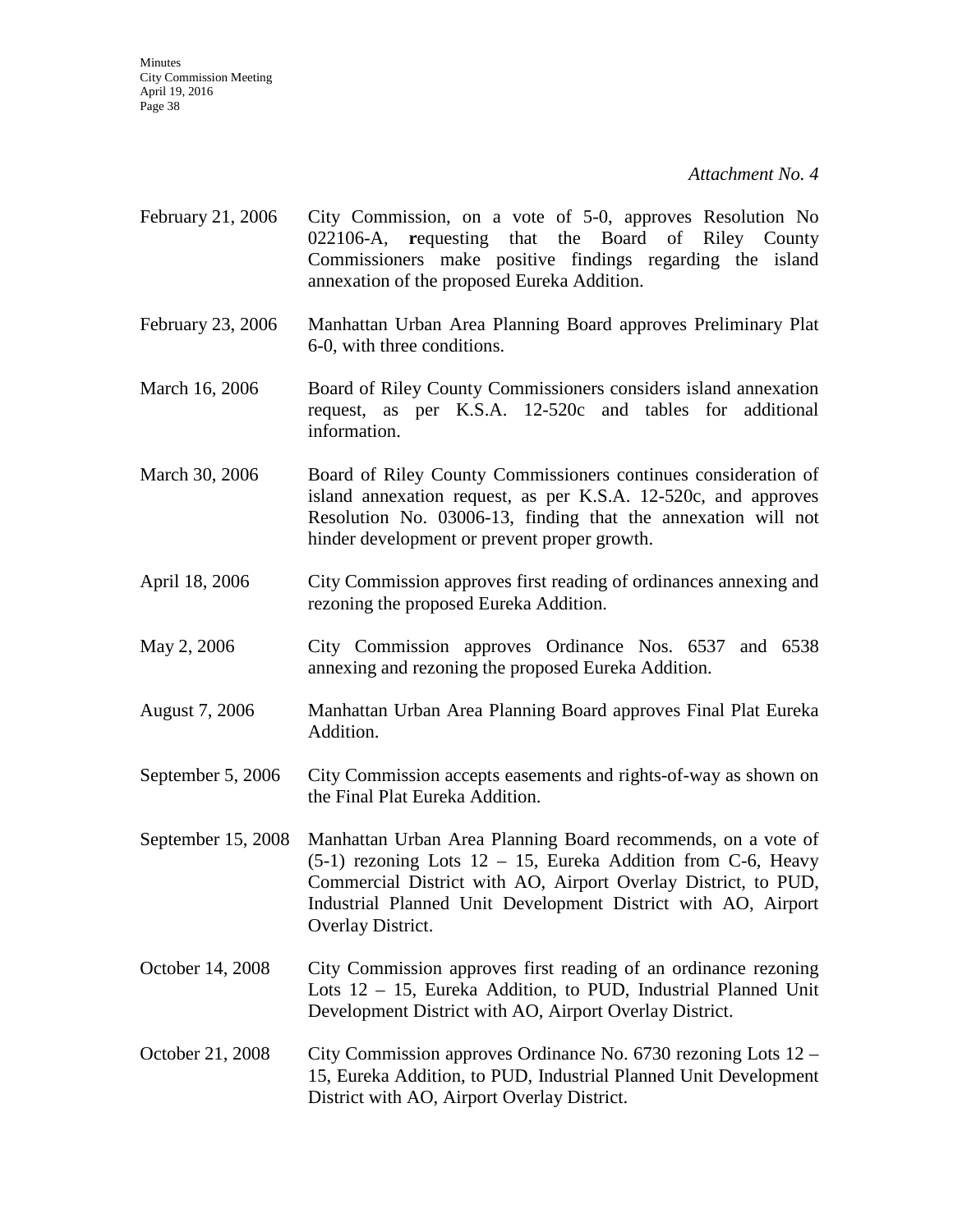*Attachment No. 4* 

- November 3, 2008 Manhattan Urban Area Planning Board approves Final Plat of the Penny's Addition and the Final Development Plan of Penny's Concrete Industrial PUD.
- November 18, 2008 City Commission accepts easements and rights-of-way as shown on the Final Plat of Penny's Addition.
- August 1, 2011 Manhattan Urban Area Planning Board recommends approval of an amendment of the Final Development Plan and Ordinance No. 6730, and the rezoning of Lot 36, Eureka Addition, Unit Two, from C-6/AO to PUD/AO, to be combined with Penny's Concrete PUD, and approves the Final Plat of Penny's Addition, Unit Two.
- August 16, 2011 City Commission approves first readings of an amendment of the Final Development Plan and Ordinance No. 6730, to be known as Penny's Concrete PUD, Unit Two; and the rezoning of Lot 36, Eureka Addition, Unit Two, from C-6/AO to PUD/AO, to be combined with Penny's Concrete Unit Two PUD.
- September 6, 2011 City Commission approves Ordinance No. No. 6915 amending the Final Development Plan of Penny's Concrete Industrial PUD and Ordinance No. 6730; and rezoning Lot 36, Eureka Addition, Unit Two, to PUD, Industrial Planned Unit Development District with AO, Airport Overlay District.
- September 6, 2011 City Commission accepts the easements and rights-of-way as shown on the Final Plat of Penny's Addition, Unit Two; and authorizes Mayor and City Clerk to execute Agreement regarding construction and maintenance of the storm water facilities.
- May 20, 2013 Manhattan Urban Area Planning Board holds public hearing and recommends approval of amending Ordinance Nos. 6730 and 6915 and the Final Development Plan of Lot 3, Penny's Concrete Industrial PUD, Unit Two, for a proposed off-site advertising sign.
- June 4, 2013 City Commission approves first reading of an ordinance amending Ordinance Nos. 6730 and 6915 and the Final Development Plan of Lot 3, Penny's Concrete Industrial PUD, Unit Two, for a proposed off-site advertising sign.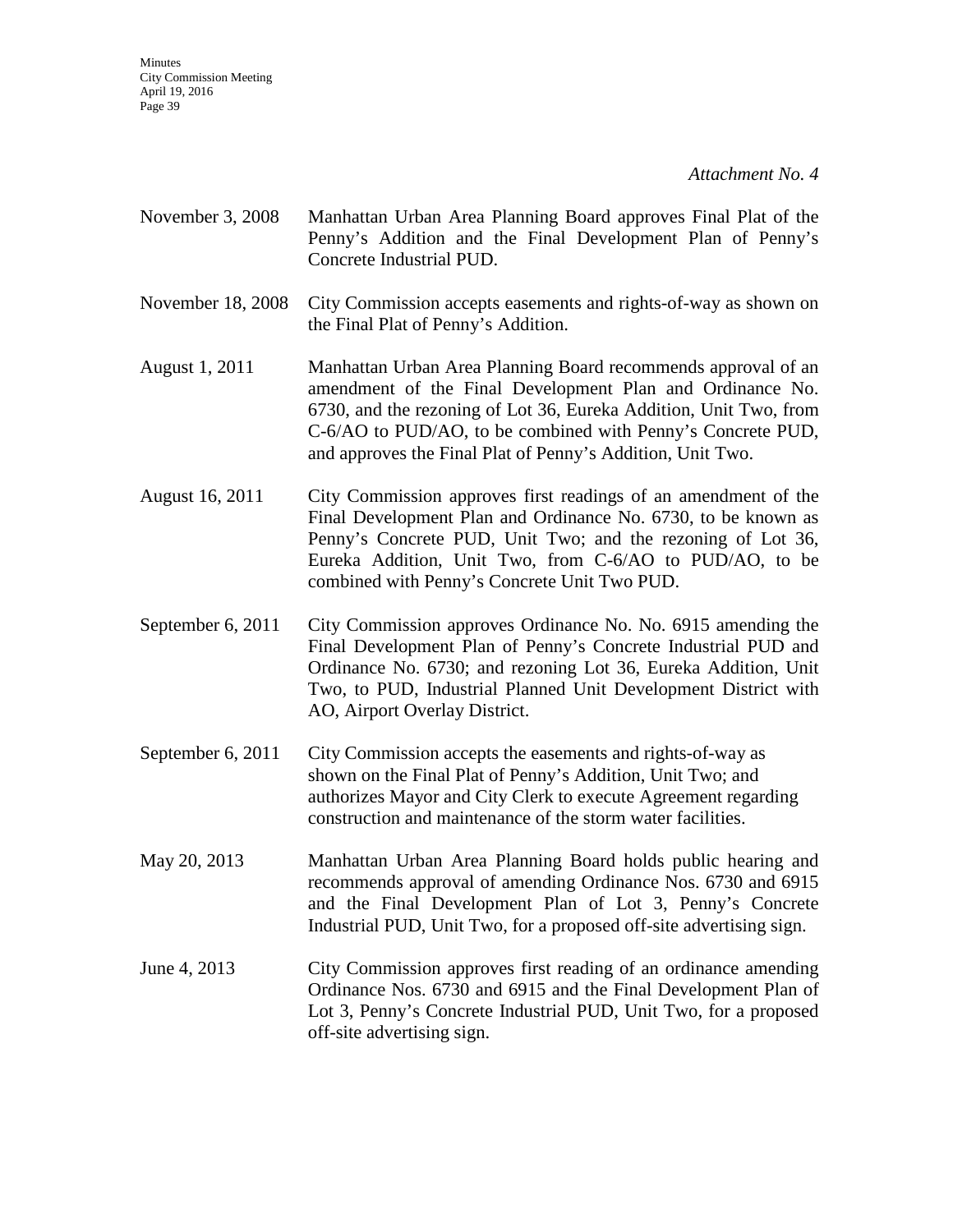June 18, 2013 City Commission approves Ordinance No. 7008 amending Ordinance Nos. 6730 and 6915 and the Final Development Plan of Lot 3, Penny's Concrete Industrial PUD, Unit Two.

# **9. CONSISTENCY WITH INTENT AND PURPOSE OF THE ZONING ORDINANCE:**

The intent and purpose of the Zoning Regulations is to protect the public health, safety, and general welfare; regulate the use of land and buildings within zoning districts to assure compatibility; and to protect property values.

Lot 3 is designated for a heavy industrial use associated with Penney Concrete's operations. Off-premise signs are permitted in the I-4, Heavy Industrial District. The site was zoned C-6 District prior to rezoning to the PUD and off-premise signs are permitted in C-6 District and in the PUD. However, as noted above, the existing sign does not conform to the Manhattan Zoning Regulations' requirements for Off-premise signs. A text amendment of the Zoning Regulations allowing Tri-Vision signs would be required in order for the existing sign to conform the Zoning Regulations.

**10. RELATIVE GAIN TO THE PUBLIC HEALTH, SAFETY AND WELFARE THAT DENIAL OF THE REQUEST WOULD ACCOMPLISH, COMPARED WITH THE HARDSHIP IMPOSED UPON THE APPLICANT:** As the amendment is made necessary due to the applicant's actions to construct an off-site advertising sign that does not conform with the applicable sign regulations, or with the PUD, there appears to be a potential precedent for future requests under a similar "ask for forgiveness" approach. Denial of the amendment could reduce this potential. In addition, denial could be a relative gain to the public health, safety and welfare, by reducing driver distraction that might be caused by the rotating/changing messages of the Tri-Vision Sign in proximity to Skyway Drive and K-18. If the Planning Board and/or City Commission determine to approve the requested PUD amendment, City Administration recommends a one (1) minute dwell time between message changes to reduce driver distraction, as noted above under "Extent To Which It May Have Detrimental Affects".

**11. ADEQUACY OF PUBLIC FACILITIES AND SERVICES:** Adequate street, sanitary sewer and water services are available to serve the proposed use.

**12. OTHER APPLICABLE FACTORS:** The existing Tri-Vision sign was installed in violation of the sign permit. The sign permit had lapsed beyond the 180 day timeline the permit would remain valid for, and the existing Tri-Vision sign was not installed as proposed in the sign permit.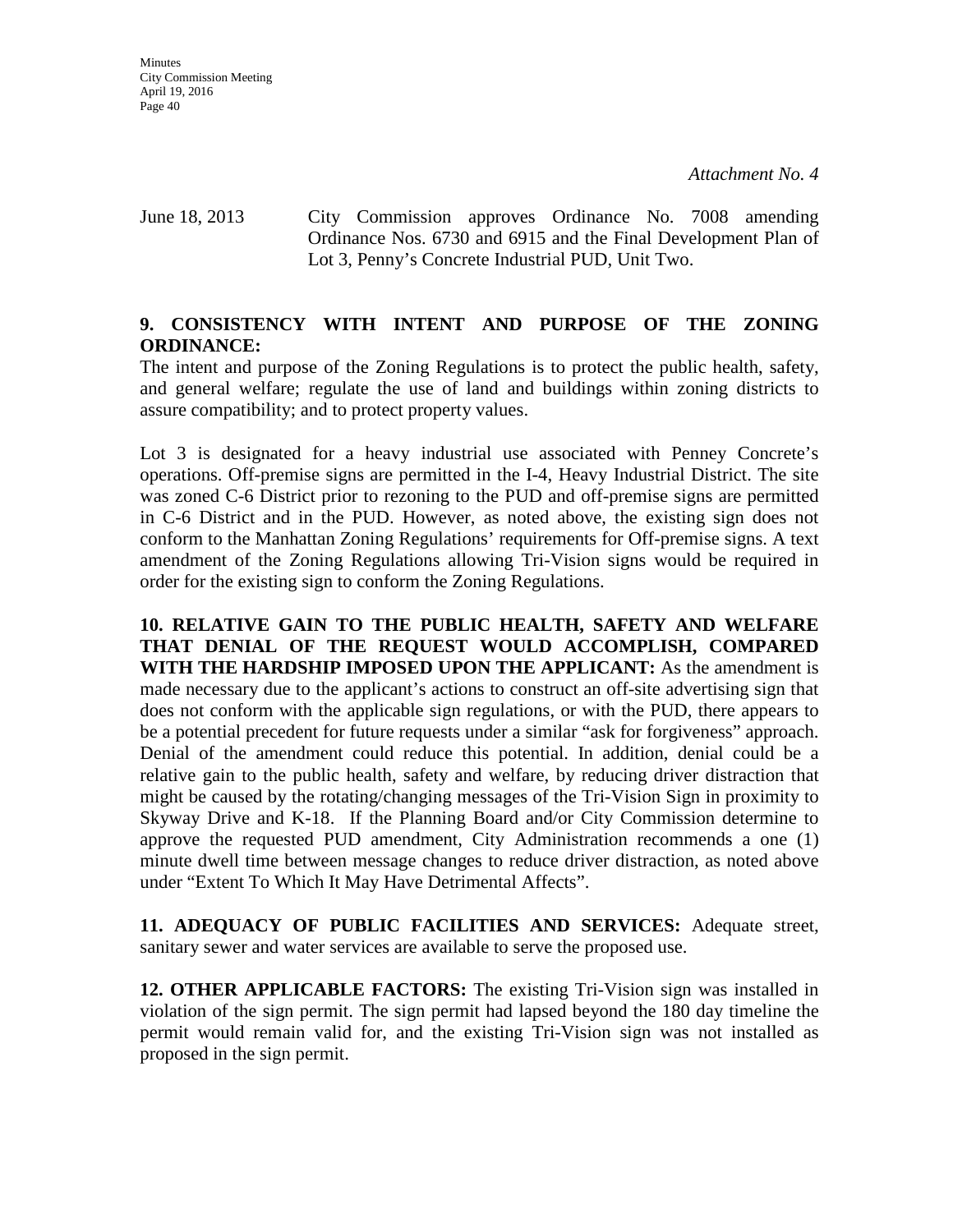**Minutes** 

April 19, 2016 Page 41

City Commission Meeting

*Attachment No. 4* 

**13. STAFF COMMENTS:** City Administration is concerned about the approach taken by the applicant to construct a sign that does not conform to the applicable sign regulations or PUD, and then ask for forgiveness through amendments of each. If the Planning Board and/or City Commission determine to approve the PUD amendment and the necessary amendment of the Zoning Regulations to allow the existing Tri-Vision Sign to remain, City Administration recommends the conditions of approval listed below. The recent update of the Sign Regulations added digital graphic signs and electronic changeable message signs in some parts of the City along traffic corridors (C-5, Highway Commercial District; C-6, Heavy Commercial District; and LM-SC, Light Manufacturing-Service Commercial District) subject to the one (1) minute dwell time between message changes.

While City Administration would have preferred a different approach leading up to addressing this issue, City Administration recommends approval of the proposed amendment of Ordinance Nos. 6730, 6915 and 7008 and the Final Development Plan of the Penny's Concrete Industrial PUD for the existing "Tri-Vision" off-site advertising sign, with the following conditions of approval:

- 1. The amendment of the Manhattan Zoning Regulations, Article VI, Sign Regulations shall be approved to define "Tri-Vision" Billboards as a type of Off-Site Advertising Sign along with the Use Limitations and other provisions identified in the Staff Report on the concurrent Sign Regulation amendment of Article VI of the Zoning Regulations.
- 2. A Sign Permit Application and applicable fee shall be submitted by the applicant to the City, which accurately reflects the Tri-Vision Sign's dimensions and display type that was constructed at Penney Concrete PUD.
- 3. The Tri-Vision Sign located at Penny Concrete PUD shall be operated in compliance with all applicable provisions of the Manhattan Zoning Regulations, as amended.
- 4. The existing Tri-Vision Sign located at Penny Concrete PUD, may be no greater than 297 square feet per face including any border trim.

#### **ALTERNATIVES:**

- 1. Recommend approval of the proposed amendment of Ordinance Nos. 6730, 6915 and 7008 and the approved Final Development Plan of the Penny's Concrete Industrial PUD to accommodate an existing "Tri-Vision" off-site advertising sign, based on the findings in the Staff Report.
- 2. Recommend denial of the proposed amendment of Ordinance No. 6730, Ordinance No. 6915 and Ordinance No. 7008 and the approved Final Development Plan of the Penny's Concrete Industrial PUD to accommodate an existing "Tri-Vision" off-site advertising (billboard), stating the specific reasons for denial.